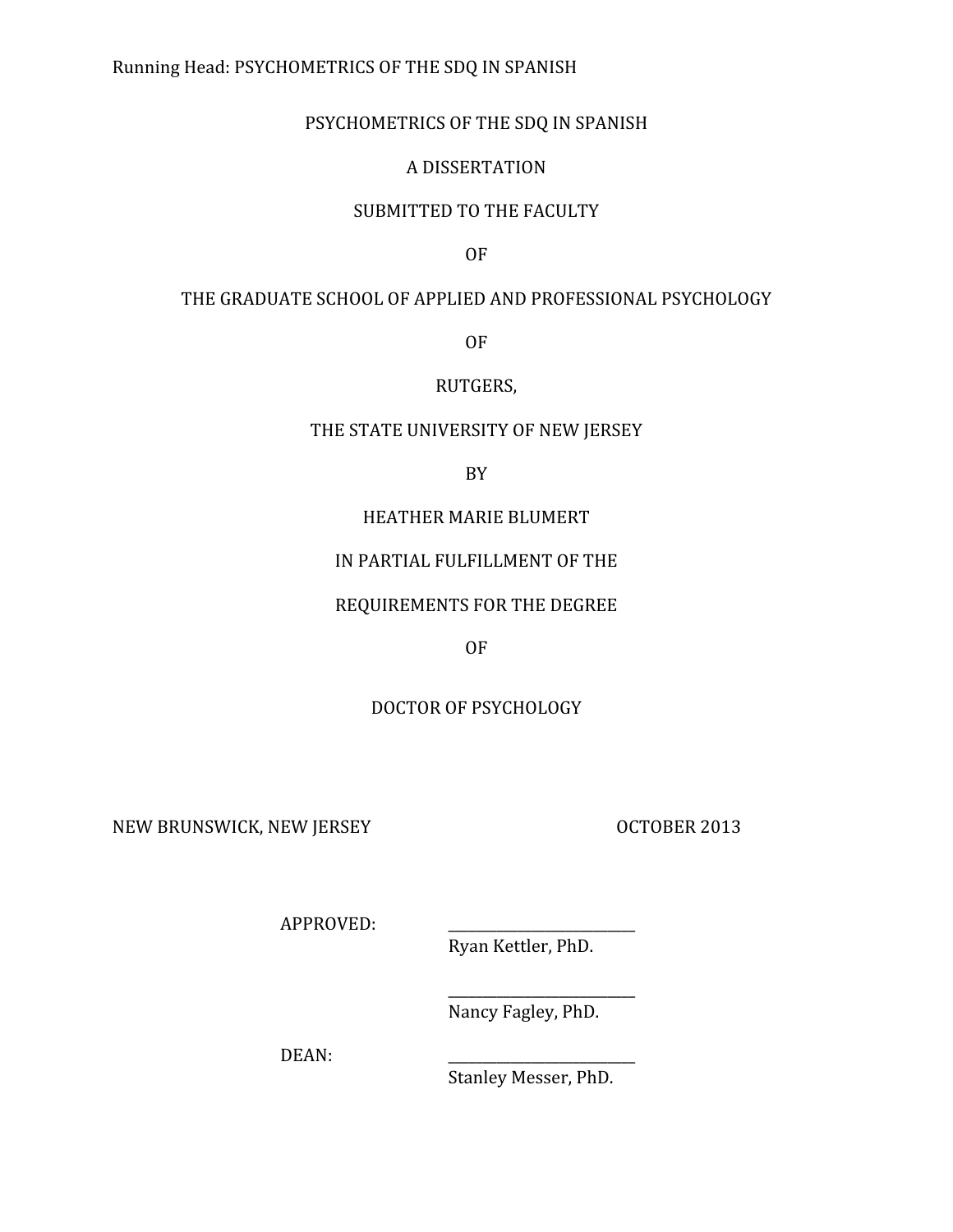Copyright 2012 by Heather Blumert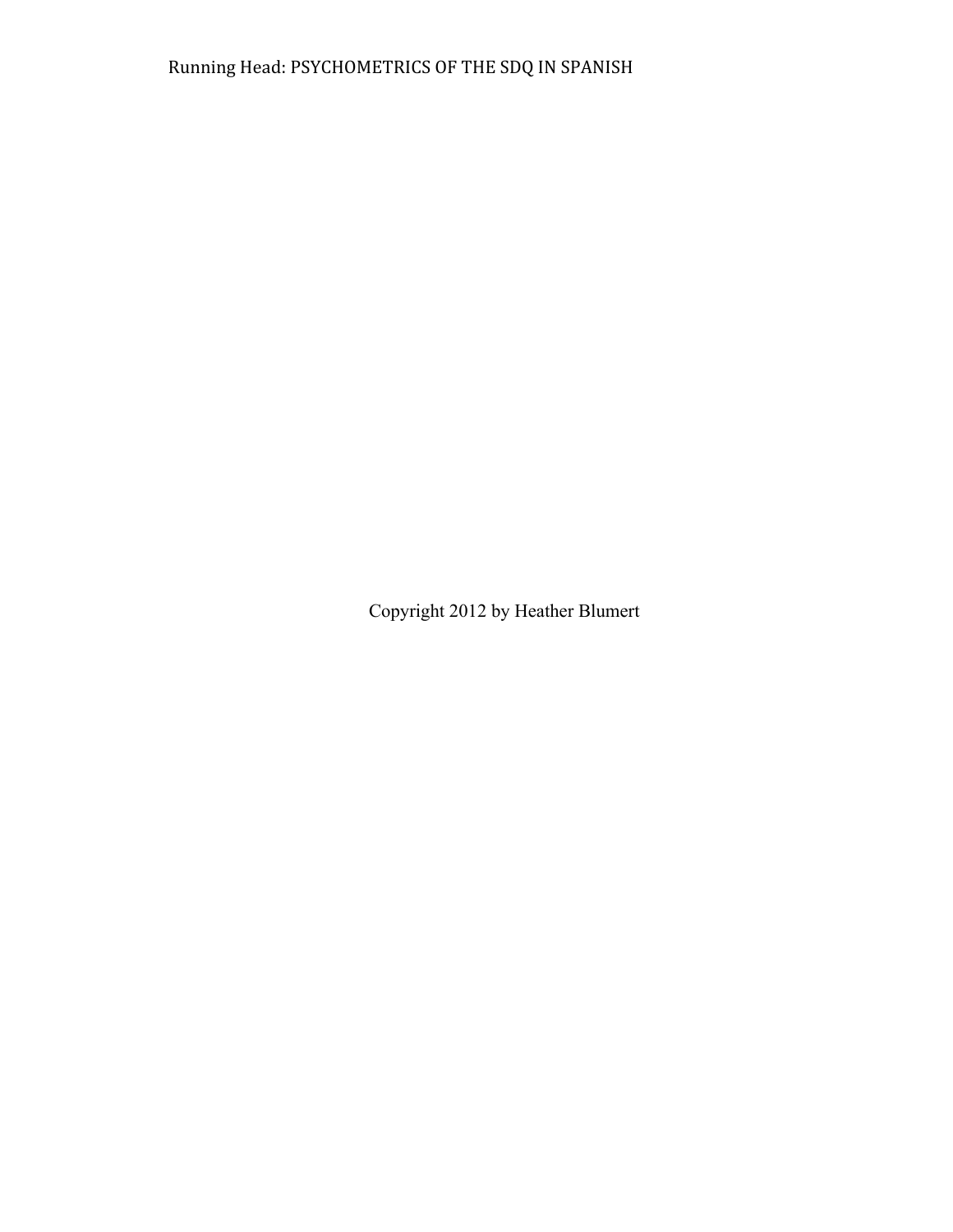#### ABSTRACT

With the recent influx of Latinos into the United States, it is essential to understand how their backgrounds and cultures will affect the way they view their children's emotional, social, and educational development. Researchers continue to evaluate the psychometrics of various screening instruments in order to ensure a reliable and valid Spanish-language instrument is being used to measure children's behaviors. The purpose of this study was to compare the psychometric properties of the Spanish version with the English version of the Strengths and Difficulties Questionnaire (SDQ), a 25-item behavioral screener. Participants included in this study were 488 English-speaking parents and 435 Spanishspeaking parents of preschool age children (ages 3-5) that took part in the California University (Irvine) Initiative for the Development of Attention and Readiness (CUIDAR) program from 2004-2008. This study used data from the CUIDAR program to explore mean rating differences between the English and Spanish versions of the SDQ, along with coefficient alpha as an indicator of reliability at the scale and composite level, and factor analytic evidence of score validity. Confirmatory factor analysis was used to compare the relative fit of multiple models, including the Five First Order Factor (5F) Model that is prevalent in research on the SDQ. Results indicated mean ratings of the individual scales and the Total Difficulties scales were very similar across both language forms. Reliability coefficients indicated alphas were higher for the English forms compared to the Spanish forms at the scale and composite level, although neither form had adequate reliability at the scale level. Finally, the 5F Model was the best-fitting and most valid representation of all 25 items of the SDQ, despite the language of the form.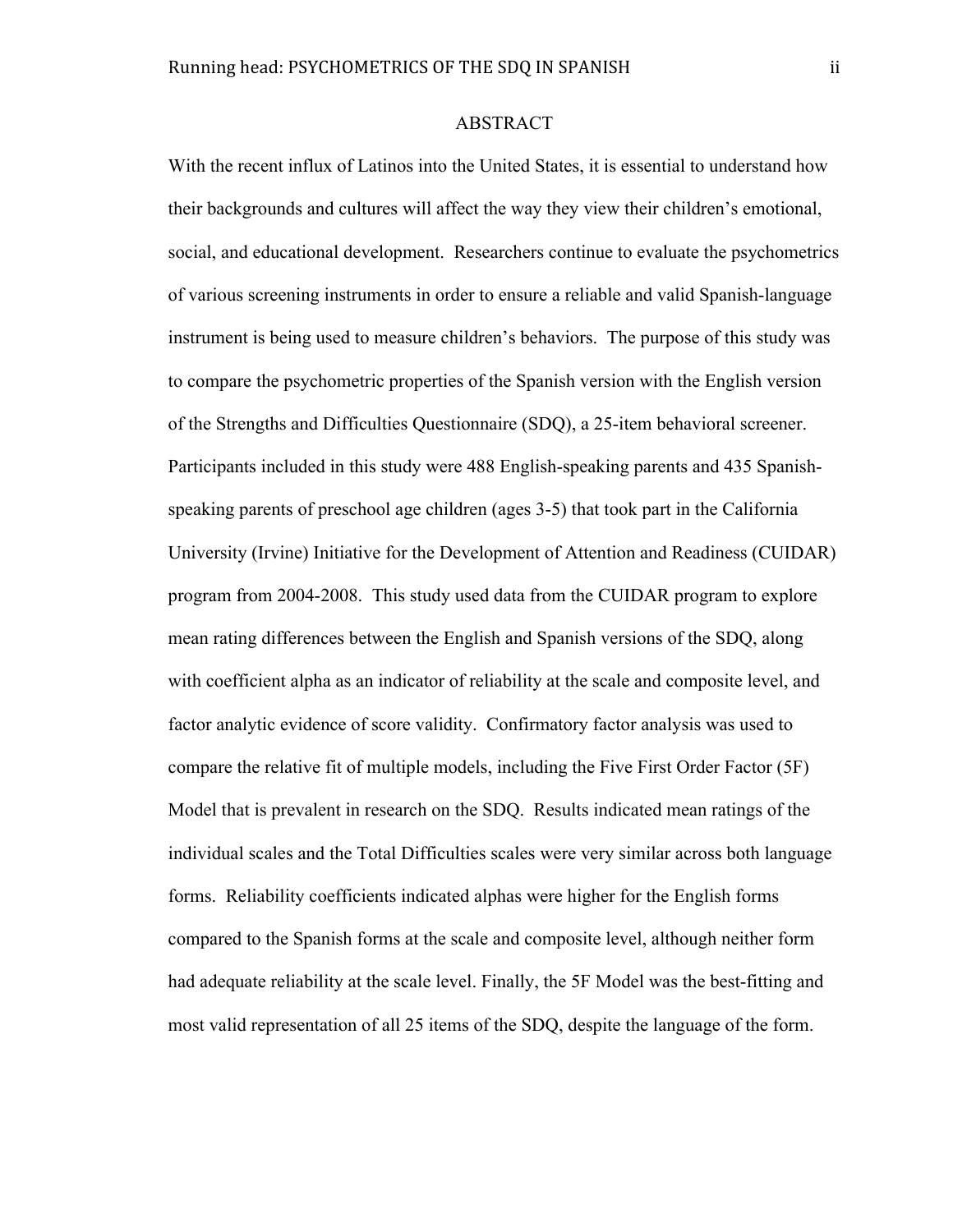The English models also fit the proposed factor structure better than the Spanish models did.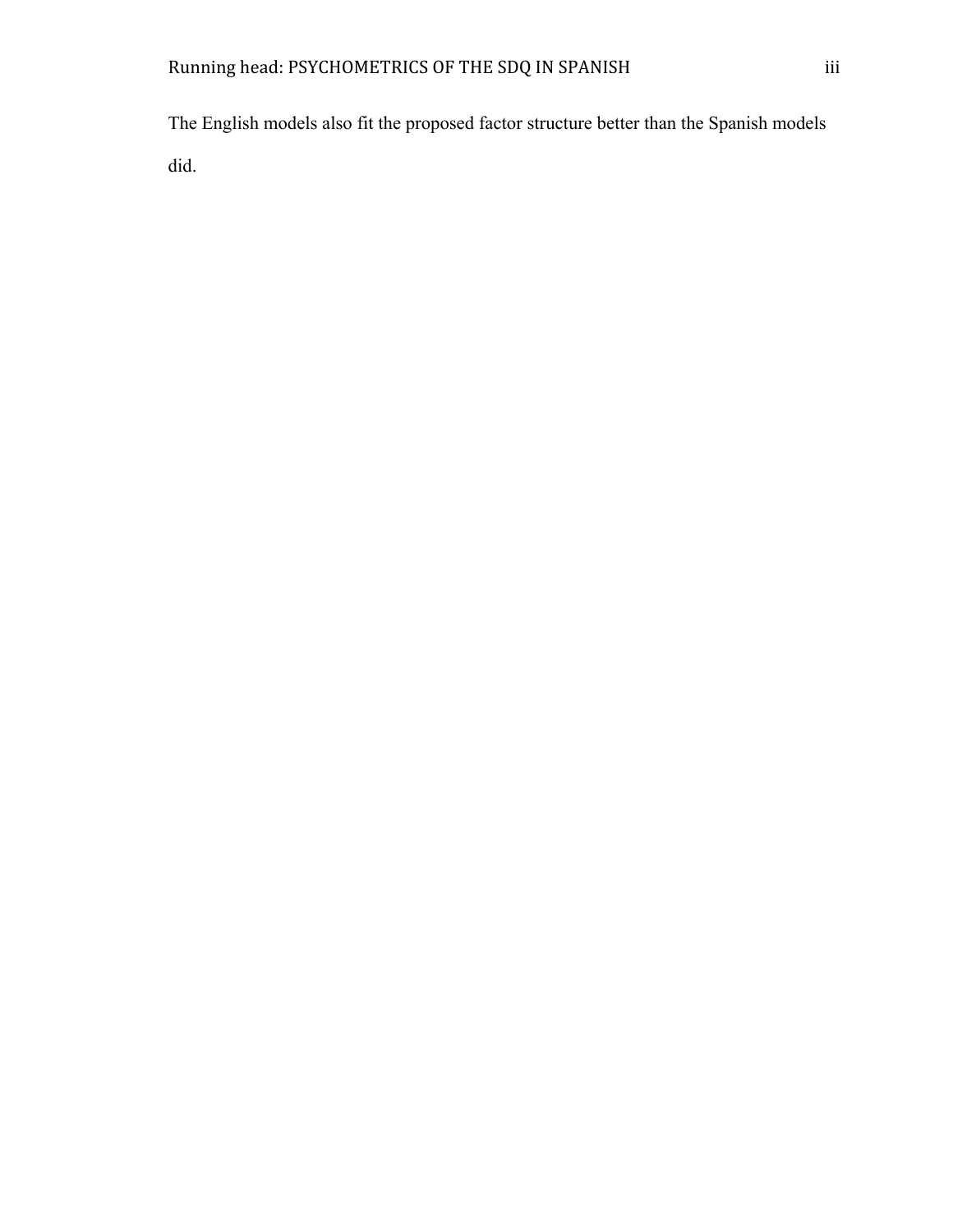#### ACKNOWLEDGEMENTS

This study would not have been possible without the support of many educators, researchers, and family members. I want to extend my gratitude to the children, parents, and educators who participated in the study, including everybody involved in the California University (Irvine) Initiative for the Development of Attention and Readiness (CUIDAR) program from 2004-2008. In particular, I want to thank Dr. Kimberley Lakes for making this data so readily available and helping me with the many questions I had along the way.

I would also like to thank a wonderful dissertation committee, including Drs. Ryan Kettler and Nancy Fagley. I especially want to thank Ryan for making this study possible, answering countless emails, and scheduling last minute meetings. I sincerely appreciate your help throughout this process.

Of course, none of this would be possible without the support of my wonderful family. I am grateful to Judy, Steve, and Jessica for welcoming me with open arms into their family. In addition, I will forever be grateful to my parents, Mark and Shari, and my brother Bradly, who have loved, supported, and encouraged me throughout schooling and all life's endeavors.

Finally, I want to thank my husband Matthew, who is always there to motivate me and express his pride in being my spouse. I love you.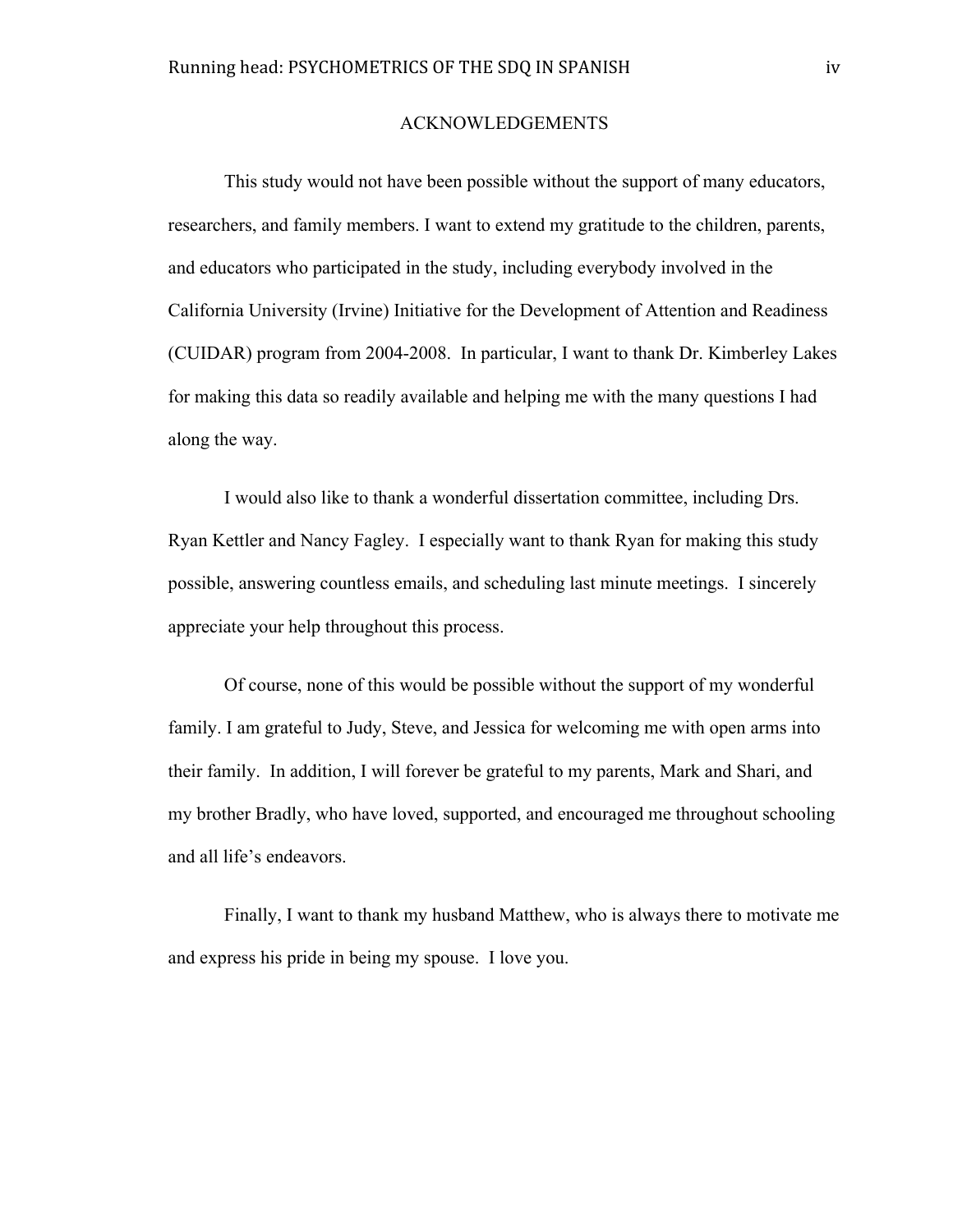# TABLE OF CONTENTS

| <b>CHAPTER</b>                                   |    |
|--------------------------------------------------|----|
| $\mathbf{L}$                                     |    |
|                                                  | 1  |
| Psychometrics of Spanish-translated Rating Forms | 3  |
| The Behavioral and Emotional Rating Scale-2      | 3  |
| The Social Anxiety Scale for Adolescents (SAS-A) | 4  |
|                                                  | 5  |
|                                                  | 6  |
|                                                  | 11 |
|                                                  | 14 |
|                                                  | 15 |
| II.                                              | 16 |
|                                                  | 16 |
|                                                  | 18 |
|                                                  | 19 |
|                                                  | 19 |
|                                                  | 21 |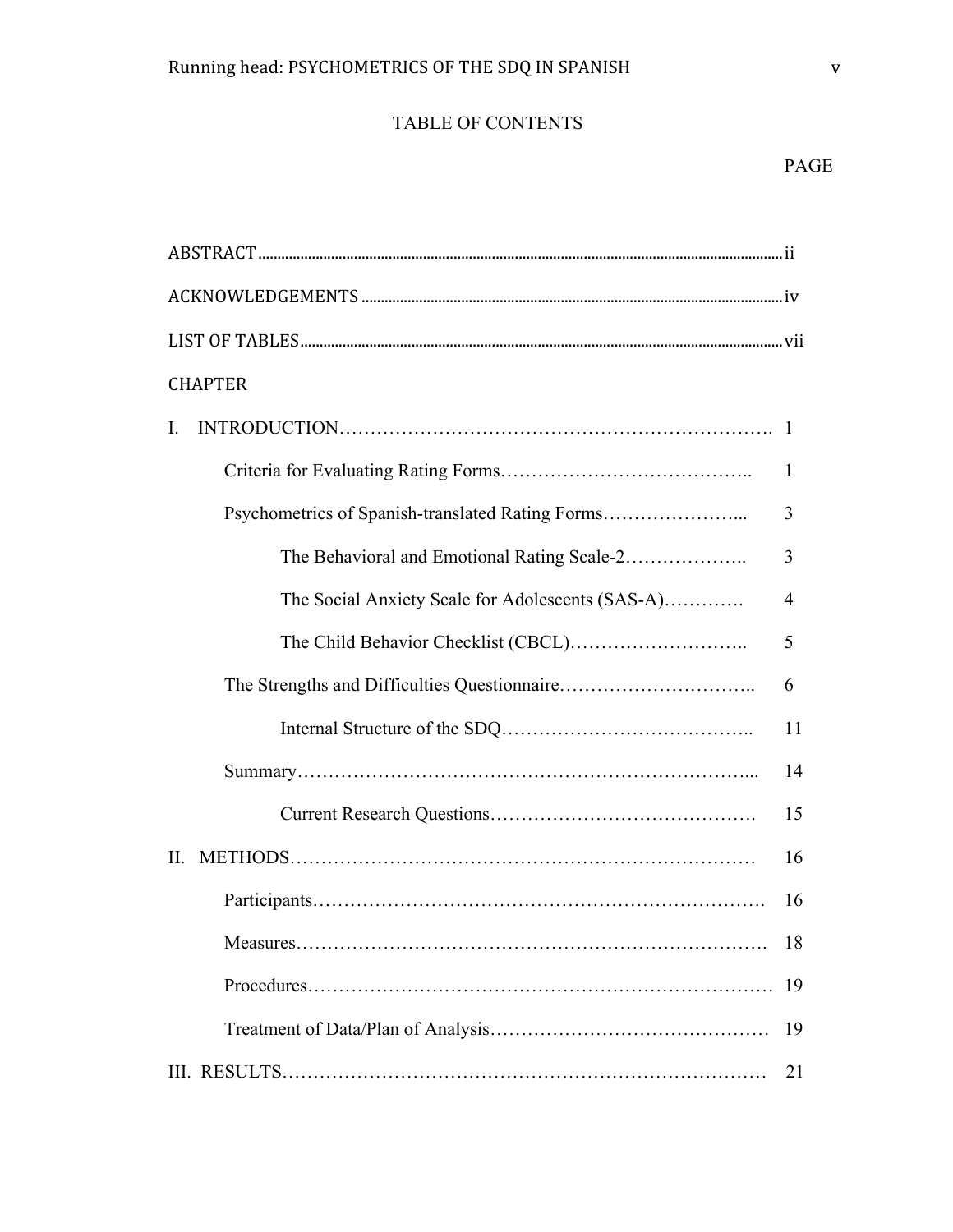# TABLE OF CONTENTS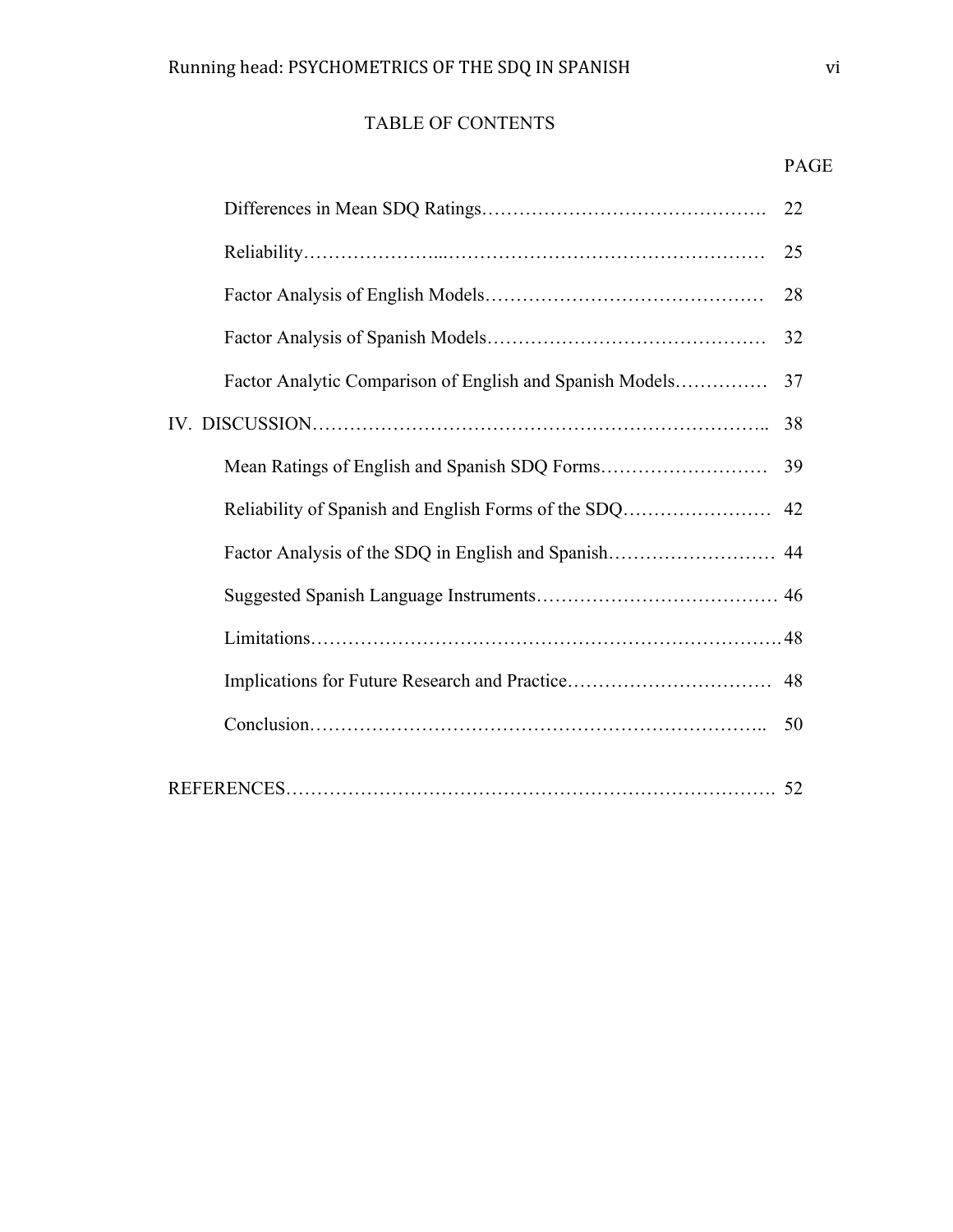# LIST OF TABLES

| Table # 1 Reliability Coefficients (Coefficient alpha) Across Parent-Informant SDQ                                                                             | pg 15 |
|----------------------------------------------------------------------------------------------------------------------------------------------------------------|-------|
| Table # 2 Demographic                                                                                                                                          | pg 17 |
| Table #3 Mean Parent Ratings for All                                                                                                                           | pg 22 |
| Table #4 Mean Parent Ratings Between Spanish and English forms of the                                                                                          | pg 23 |
| Table # 5 Mean Parent Ratings of SDQ Scales Across Spanish and English forms of the<br>SDQ based on Mother's Country of                                        |       |
| Table #6 Reliability Coefficients (Coefficient alpha) Across Spanish and English forms                                                                         |       |
| Table #7 Reliability Coefficients (Coefficient alpha) of Total Difficulties Scales Across<br>Spanish and English forms of the SDQ based on Mother's Country of |       |
|                                                                                                                                                                |       |
|                                                                                                                                                                | pg 29 |
| Table #9 Goodness of Fit Indices for English and Spanish Factor                                                                                                | pg 32 |
| Table #10 Factor Loadings for Spanish                                                                                                                          |       |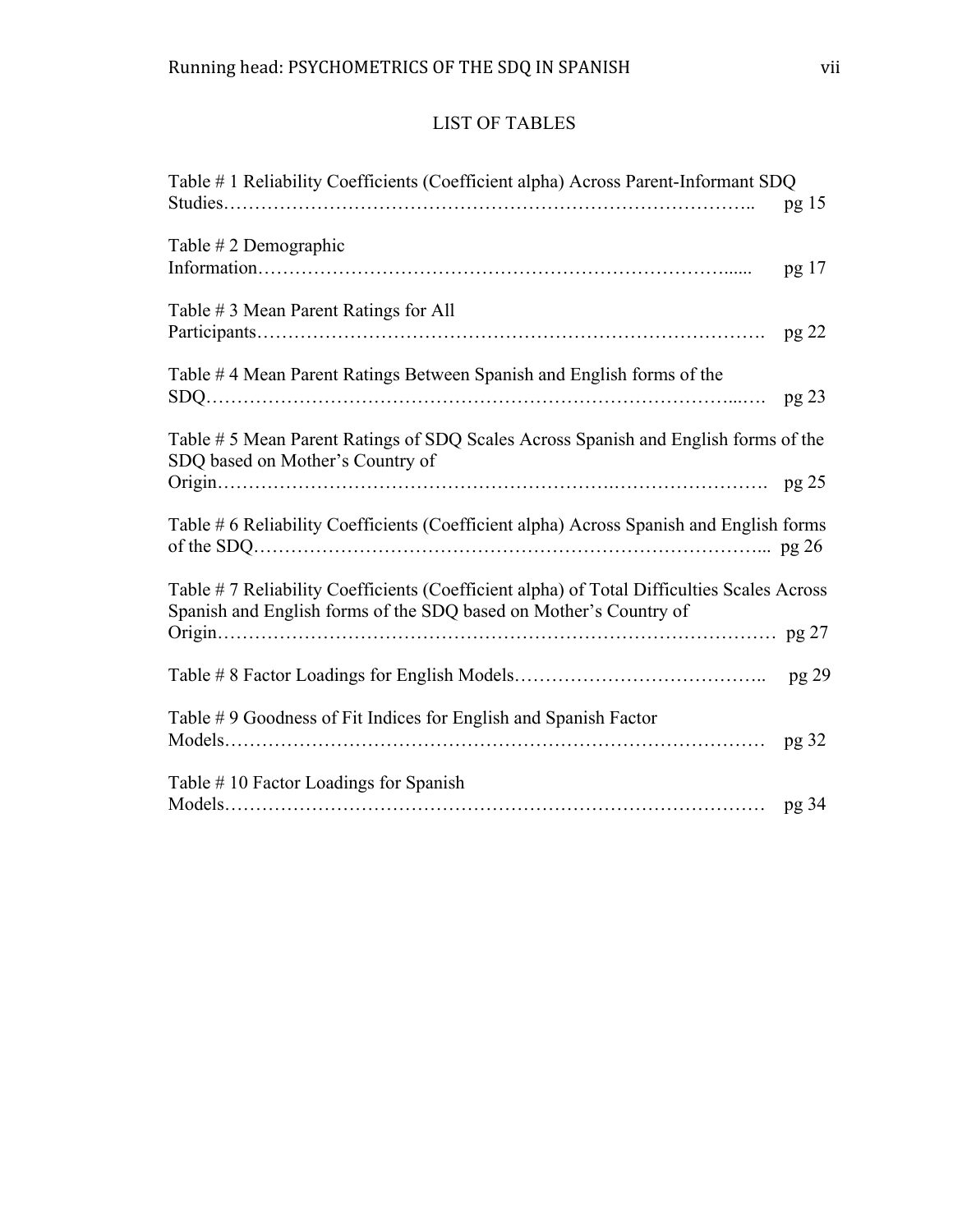#### **Introduction**

Latinos live in countries all over the world including Mexico, Cuba, Puerto Rico, El Salvador, Guatemala, Colombia, and Costa Rica (Sharkey, You, Morrison, & Griffiths, 2009). They represent the largest ethnic minority group in the United States (Pedrotti  $\&$ Edwards, 2010). They are overrepresented in terms of families afflicted by poverty, behavioral disorders, and mental health disorders (Smokowski, Reynolds, & Bezruczko, 1999). In addition, Latino children are at greater risk of failing in school as well as dropping out of school (Tinkler, 2002).

Due to the Latino population increasing in numbers and the number of Latino school students rising, it is essential to have a reliable and valid instrument for Spanishspeaking individuals to measure their behavioral strengths and weaknesses. It is particularly important to understand the Latino parent perspective when they are asked to rate their child's behaviors. Therefore, researchers are continuing to evaluate the psychometrics of various screening instruments in order to ensure a reliable and valid instrument is being used to measure children's behaviors and create accurate and effective intervention and treatment plans to utilize in the classroom (Jimerson, Sharkey, Nyborg,  $\&$ Furlong, 2004).

#### **Criteria for Evaluating Rating Forms**

Exploring the psychometric properties of original rating scales that have been translated into Spanish is essential for this population. Key aspects in exploring the psychometric properties of a test or scale entail evaluating how reliable and valid its scores are.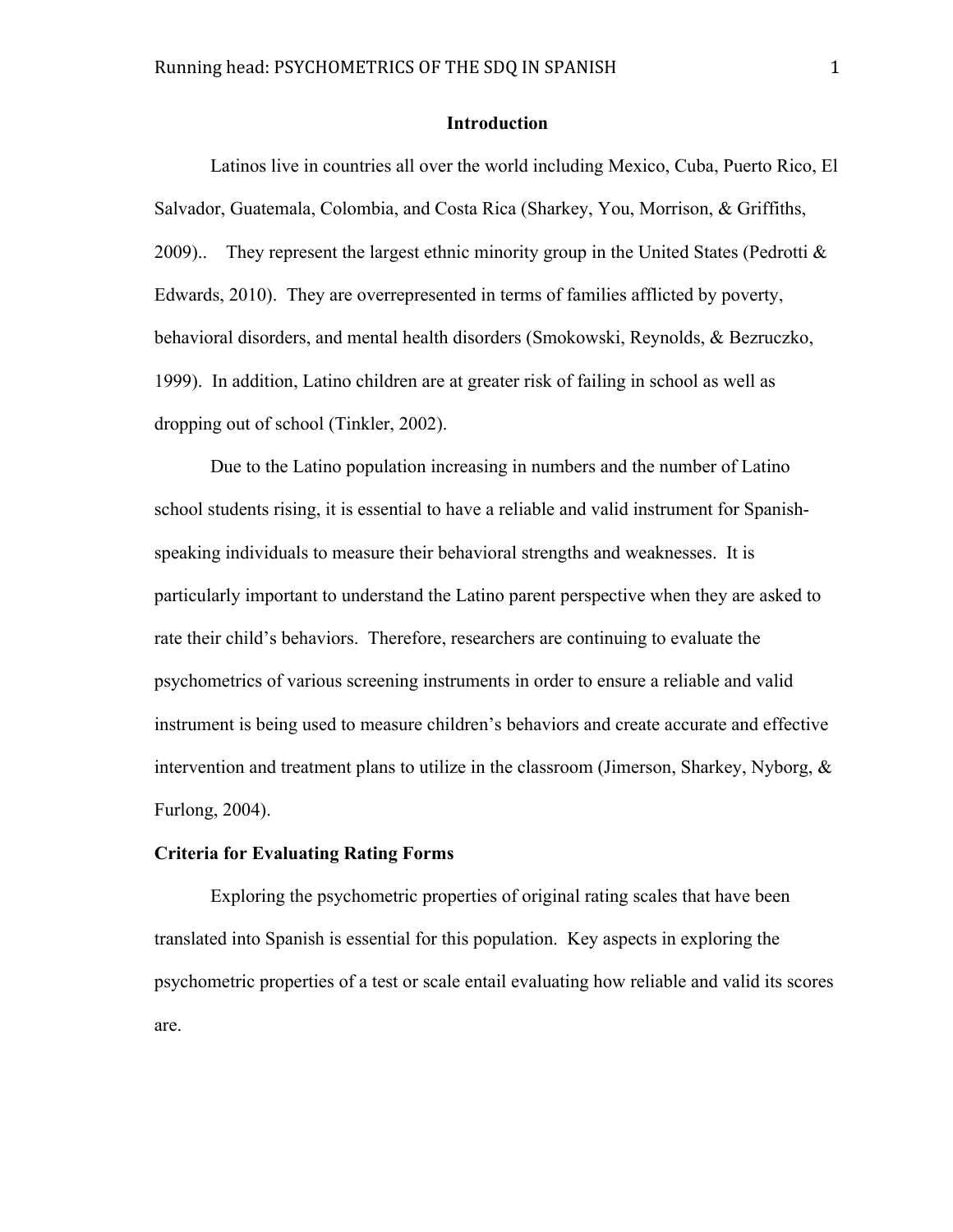Reliability refers to the how consistent a measure is when the assessment is repeated on a population (American Education Research Association, 1999). Coefficient alpha, or Cronbach's alpha, is an indicator of reliability and the internal consistency of items within a test (Cortina, 1993). Coefficient alpha is equal to the mean of all split-half reliabilities when the standard deviations are equal. If a test has a large coefficient alpha, then, "it can be determined that a large portion of the variance in the test is attributable to general and group factors" (Cortina, 1993).

Validity refers to the degree to which theory and evidence provide backing for the interpretations of test scores entailed by the designed use of tests (American Educational Research Association [AERA], American Psychological Association [APA], and National Council on Measurement in Education [NCME], 1999). Factor analysis is one type of evidence for validity that is included in the *Standards for Educational and Psychological Testing* (the *Standards:* AERA et al., 1999). Over sixty years ago, in the article *New Standards for Test Evaluation*, Guilford (1946) discussed the term "factorial validity," referring to the loading of meaningful, common, reference factors that indicate whether in fact a test is measuring what it is theoretically intended to measure. There are two types of factor analysis: exploratory and confirmatory factor analysis. While exploratory factor analysis is not based on any proposed theory and addresses the underlying structure of a large set of variables, confirmatory factor analysis confirms or disconfirms pre-established factors and subsequent loadings onto each based on theory (Thompson & Daniel, 1996). In confirmatory factor analysis, the fit of each proposed model is tested to determine the best structure of a test (Sharkey et al., 2009). Subsequent links between validity and factor analysis lie in the theory of falsification, that a theory should not be considered credible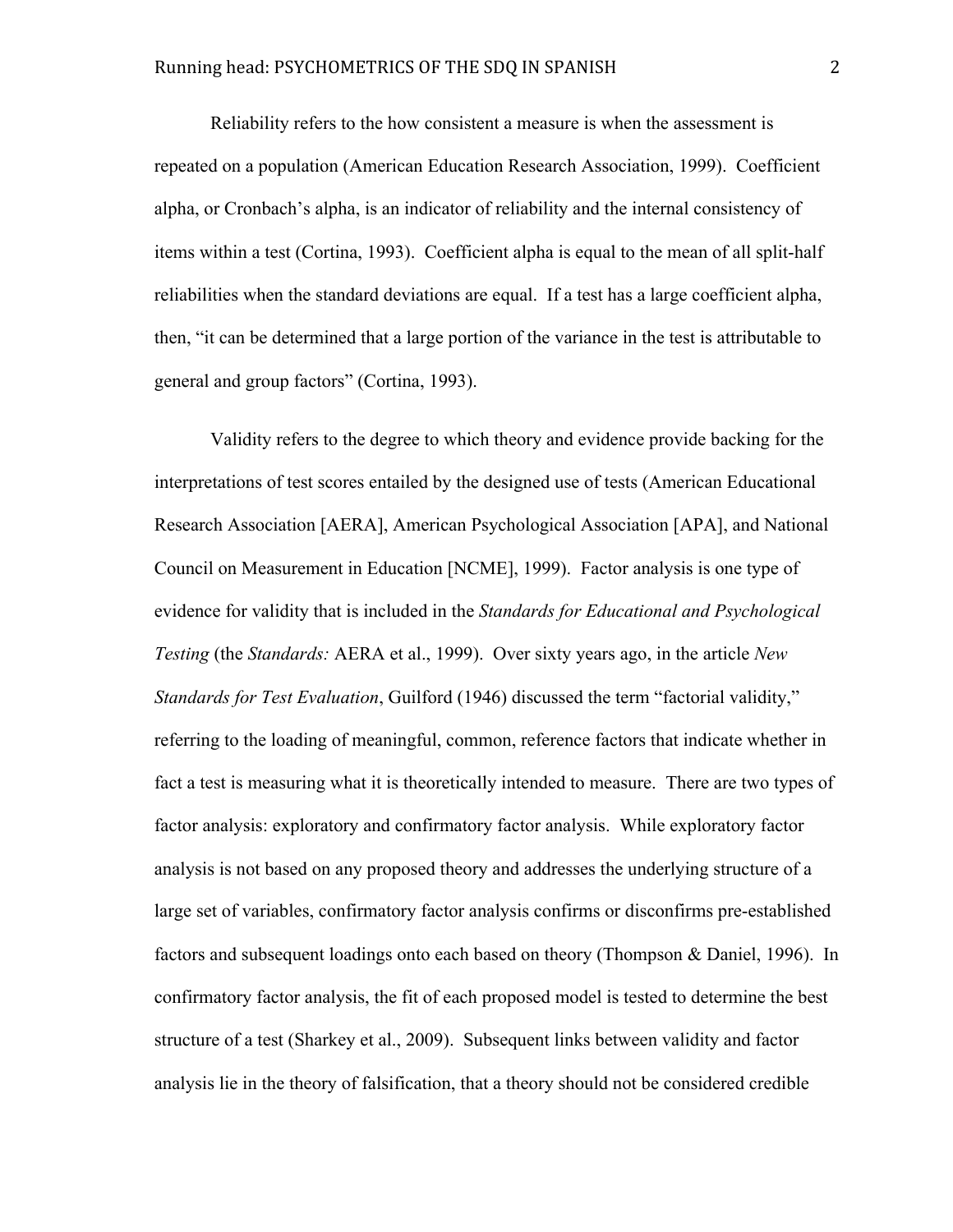until efforts to disconfirm that theory have taken place (Thompson & Daniel, 1996). A strong program of construct validation requires that rival hypotheses be tested which may suggest alternative explanations for the meanings of test scores. Similarly, in confirmatory factor analysis, rival models can and should be tested because multiple models may fit the same data. Indeed, testing multiple plausible models with confirmatory factor analysis provides stronger evidence of validity.

#### **Psychometrics of Spanish-translated Forms**

Research regarding the effect of translating instruments into Spanish, or other languages, has found different results. It appears as though the effect of translation varies by the measure that is being analyzed.

**The Behavioral and Emotional Rating Scale-2.** The Behavioral and Emotional Rating Scale-2 Parent Report (BERS-2) is a school-based scale, which measures the strengths of a student (Sharkey et al., 2009). It is used primarily with children that have significant mental health concerns, including Attention Deficit Hyperactivity Disorder (ADHD), Oppositional Defiant Disorder (ODD), and mood disorders.

Buckley, Ryser, Reid, and Epstein (2006) performed an exploratory factor analysis of the original English version of the BERS-2. They assessed various factor structures, including a 3-factor model and found the intended 5-factor structure, which included 25 items loading onto: Interpersonal Strengths, Family Involvement, Intrapersonal Strengths, School Functioning, and Affective Strengths to be the best-fitting model (Buckley, 2006). Sharkey et al. (2009) then explored the factor structure of the BERS-2 with Spanish-Speaking parents of at-risk youths. There were two samples included in this study. The first consisted of parents of students in fourth through seventh grade from low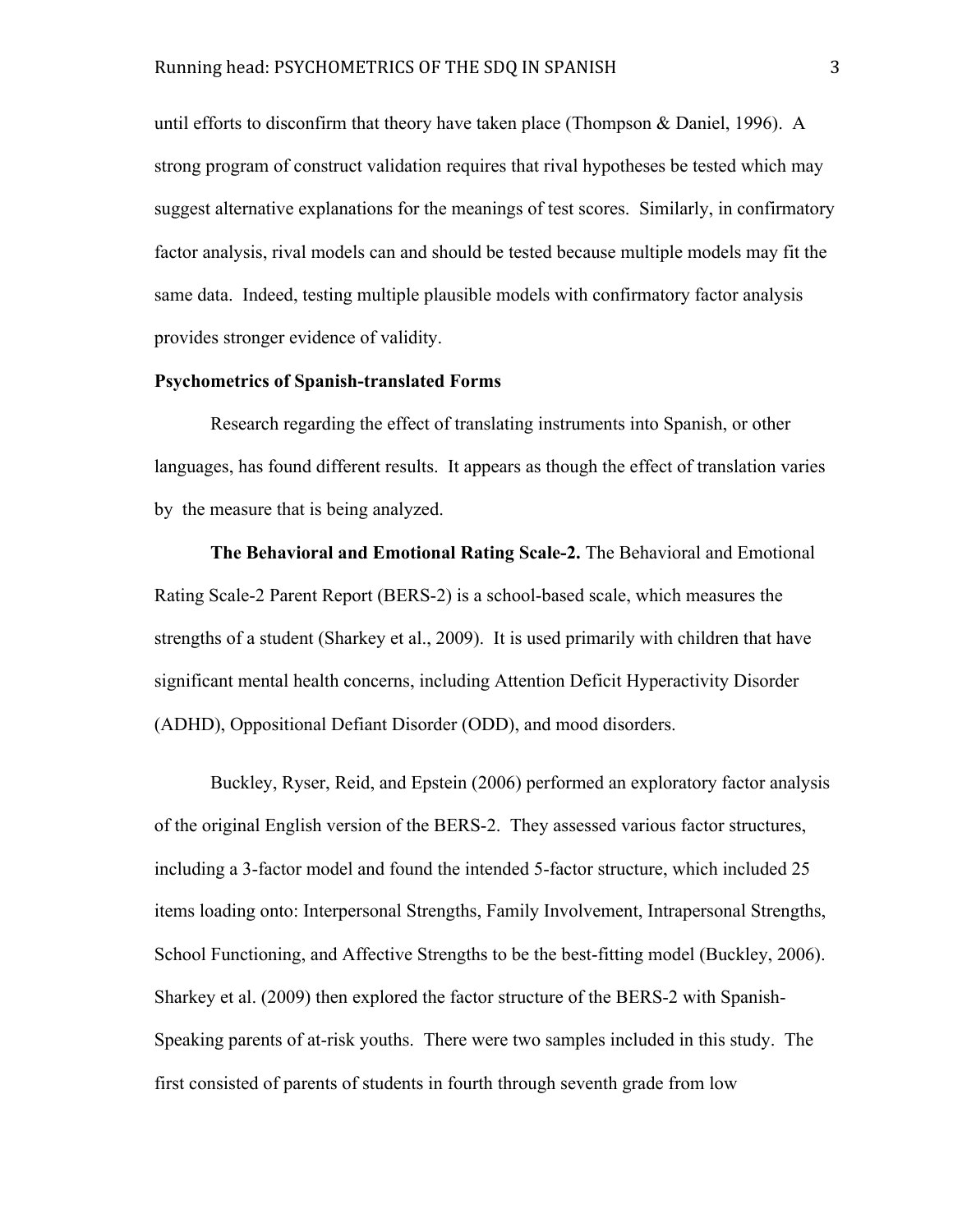socioeconomic status neighborhoods in two school districts in Central California. The second sample consisted of parents of youths enrolled in a community program providing services to criminally involved families. Exploratory factor analysis indicated that a threefactor model was a better fit than the original five-factor model of the English version for the latter sample. Intercorrelations among factors for the 3- factor model ranged from .68 to .81, while they ranged from .65 to .94 for the five-factor model, indicating some redundancy.

Further analysis revealed overlap among items on the Family Involvement and Interpersonal Strength factors. In other words, items tended to co-load on both of the factors. Authors proposed that the strong value of familisimo, the importance of immediate and extended familial ties in the Mexican-American population, caused this overlap, as a parent's basis for understanding their child's interpersonal functioning is within the family system (Sharkey, et al., 2009). Thus, Mexican American parents may be less likely to identify personal strengths distinct from family strengths. Furthermore, authors noted that the BERS-2 Spanish version might measure culturally sensitive constructs. However, because the BERS-2 factor structure has not been assessed thoroughly in prior studies, the authors note that they are unsure if a three-factor model is unique to the Spanish-speaking population. They note that further reliability and validity studies would benefit users of the BERS-2.

**The Social Anxiety Scale for Adolescents (SAS-A).** Although there is evidence to support alternate structures for some rating scales, there is research to support that some structures remain psychometrically sound even when used in Spanish with a Spanishspeaking population. The Social Anxiety Scale for Adolescents (SAS-A) is an instrument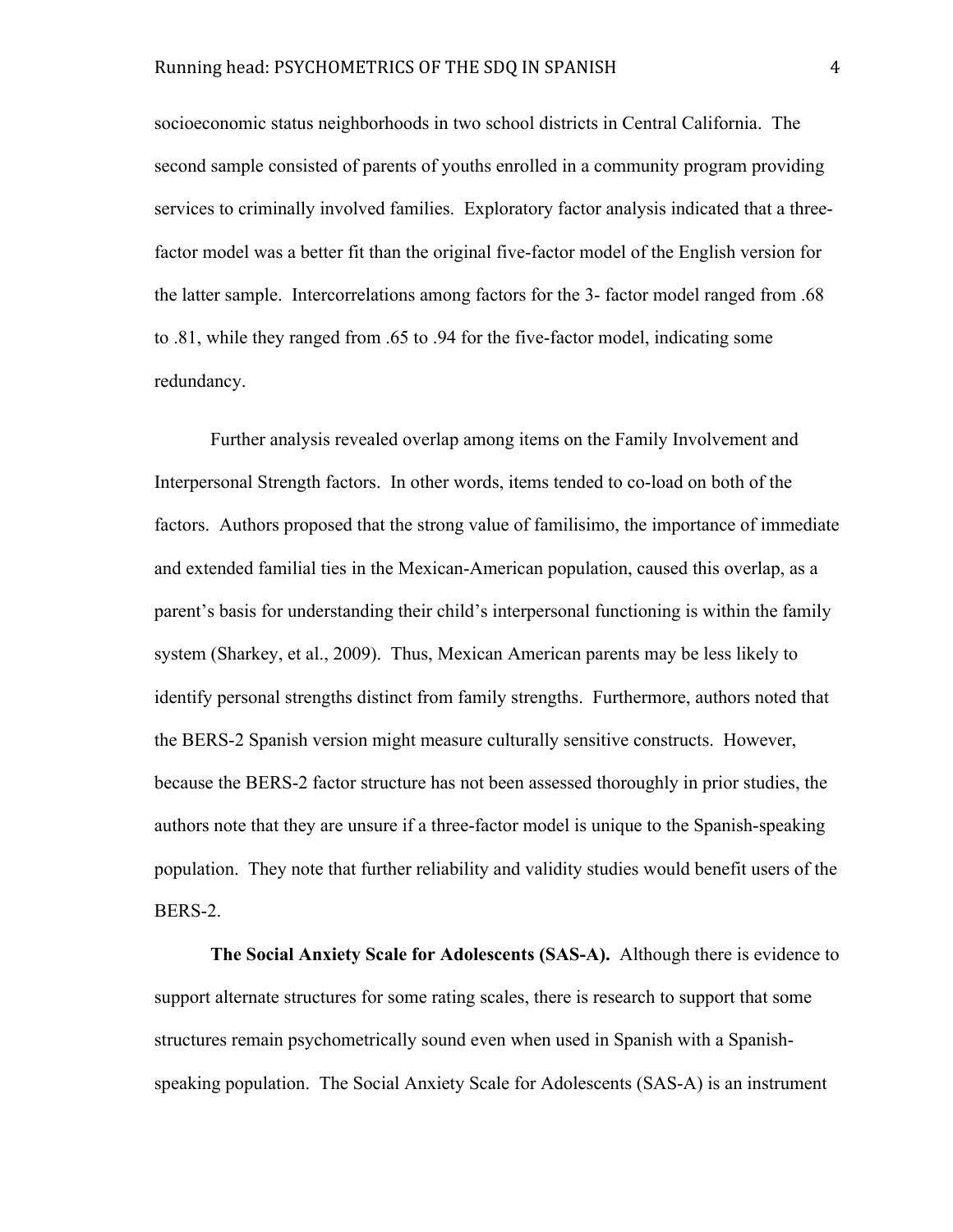designed to measure social anxiety responses (Olivares, Ruiz, Hidalgo, Garcia-Lopez, Rosa, & Piqueras, 2004). Confirmatory factor analysis of the SAS-A by LaGreca and Lopez (as cited in Olivares et al., 2004) supported the original three-factor structure consisting of Fear of Negative Evaluation (FNE), Social Avoidance and Distress specific to new situations or unfamiliar peers (SAD-New) and Social Avoidance and Distress that is experienced more generally in the company of peers (SAD-General) in an Englishspeaking sample.

Olivares et al., (2009) assessed alternative models to the original three-factor model of the SAS-A: a null or independent model, a one-factor model in which all 18 items loaded onto a general social anxiety factor, a two-factor model of FNE and SAD combined, and the original model with a Spanish-speaking adolescent population in Spain. Results indicated that the three-factor model was confirmed and was a better fit compared to the alternative structures proposed. The three-factor model had the highest Goodness of Fit index (.89) and Comparative Fit Index (.89) compared to the other models but didn't quite reach recommended levels. In addition, the Standardized Root Mean Square Residual of .06 indicated a good fit. Compared to the English version of the SAS-A, the factor model was only slightly less of a better fit, with Goodness of Fit and Comparative Fit Indices (.90) reaching the goodness of fit mark. Coefficient alphas were similar to those obtained in prior analyses by LaGreca and Lopez (1998) of the English form of the SAS-A ranging from .87 to .94 for the scales and total scales. Authors suggested that this measurement study provides support for the SAS-A to be used in a Spanish-speaking population.

**The Child Behavior Checklist (CBCL).** Another instrument that's structure proved
to
be
valid
despite
translation
is
the
Child
Behavior
Checklist.

This
measure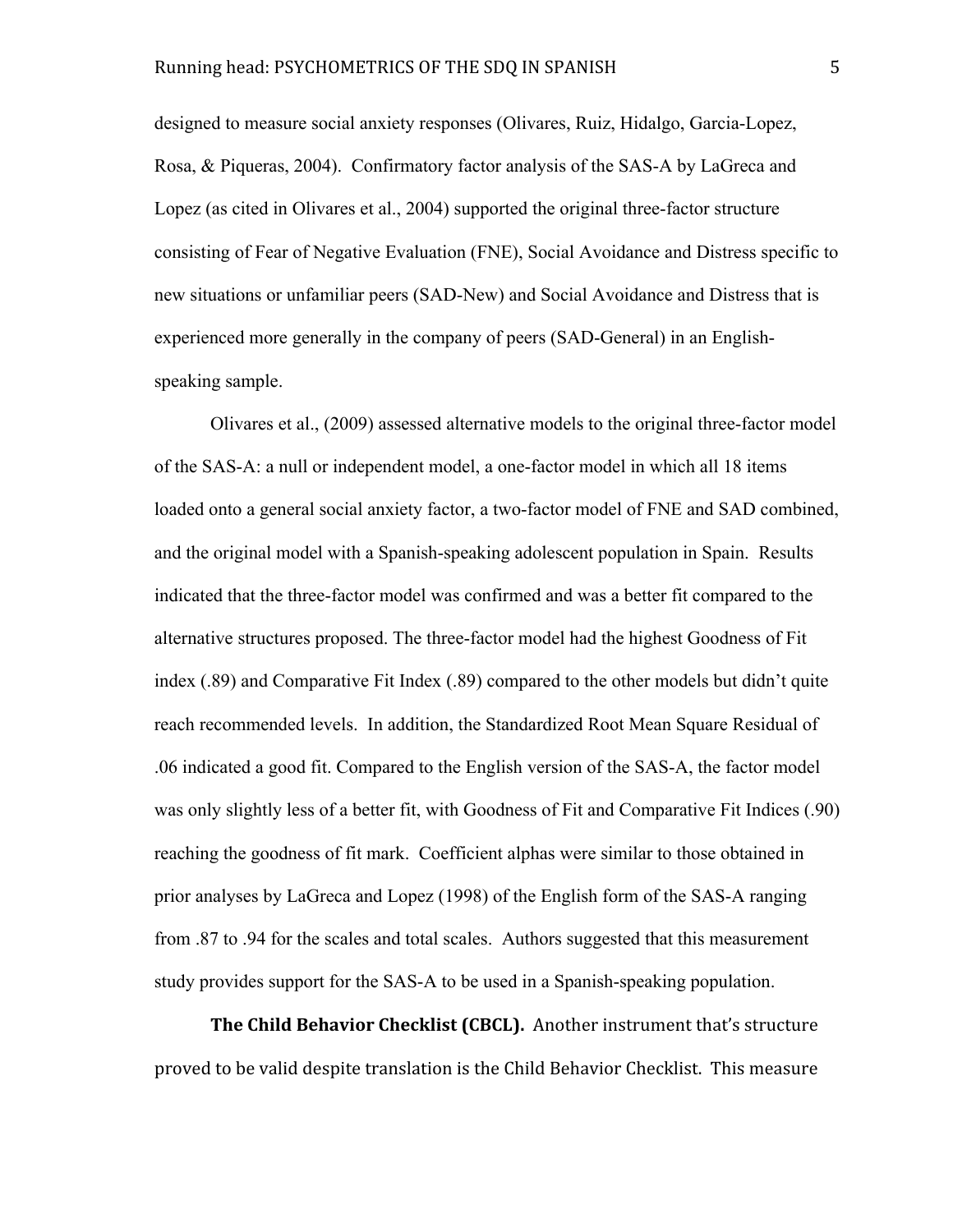can
be
used
to
assess
emotional
problems
as
well
as
attention
and
social
related concerns
(Goodman
&
Scott,
1999).
A
study
by
Gross,
Fogg,
Young,
Ridge,
Cowell, Richardson,
and
Silvan
(2006)
was
completed
in
which
the
Child
Behavior
Checklist (CBCL)
was
examined
among
parents
who
represented
different
races,
ethnicities, incomes,
and
language
backgrounds.
Overall
model
fit
was
assessed
through Confirmatory Factor Analysis based on the relative chi-square (ratio of the chi-square to
the
degrees
of
freedom)
and
the
root‐mean‐square
error
of
approximation (RMSEA).

The authors
noted
that
in
confirmatory
factor
analysis,
utilizing
this method, a relative chi-square less than 2.0 and a RMSEA less than .05 were indications of
an
adequate
fit
model.
Furthermore,
the
authors
found
that
despite
language,
racial, and
socio‐economic
differences,
the
model
was
considered
a
good
fit
when
it
was translated to Spanish. The RMSEA statistics were both at 0.03 and the relative chisquare was 1.66 for the English form and 1.67 for the Spanish form indicating good fit, regardless
of
the
language
of
the
form.

## **The Strengths and Difficulties Questionnaire**

The Strengths and Difficulties Questionnaire was developed in the United Kingdom by Robert Goodman as a rating instrument to assess youth ages 3 through 16 regarding twenty-five attributes, some positive and some negative, using a three-point Likert scale (Goodman, 2001). The SDQ is used in over 40 languages in an array of settings (Goodman, 1997). There are forms for parents, teachers, and self-raters above age eleven to complete. There are five scales consisting of five items each, "generating scores for Emotional Symptoms ES, Conduct Problems CP, hyperactivity-inattention HI, peer problems PP, and prosocial behavior PB; all but the last are summed to generate a Total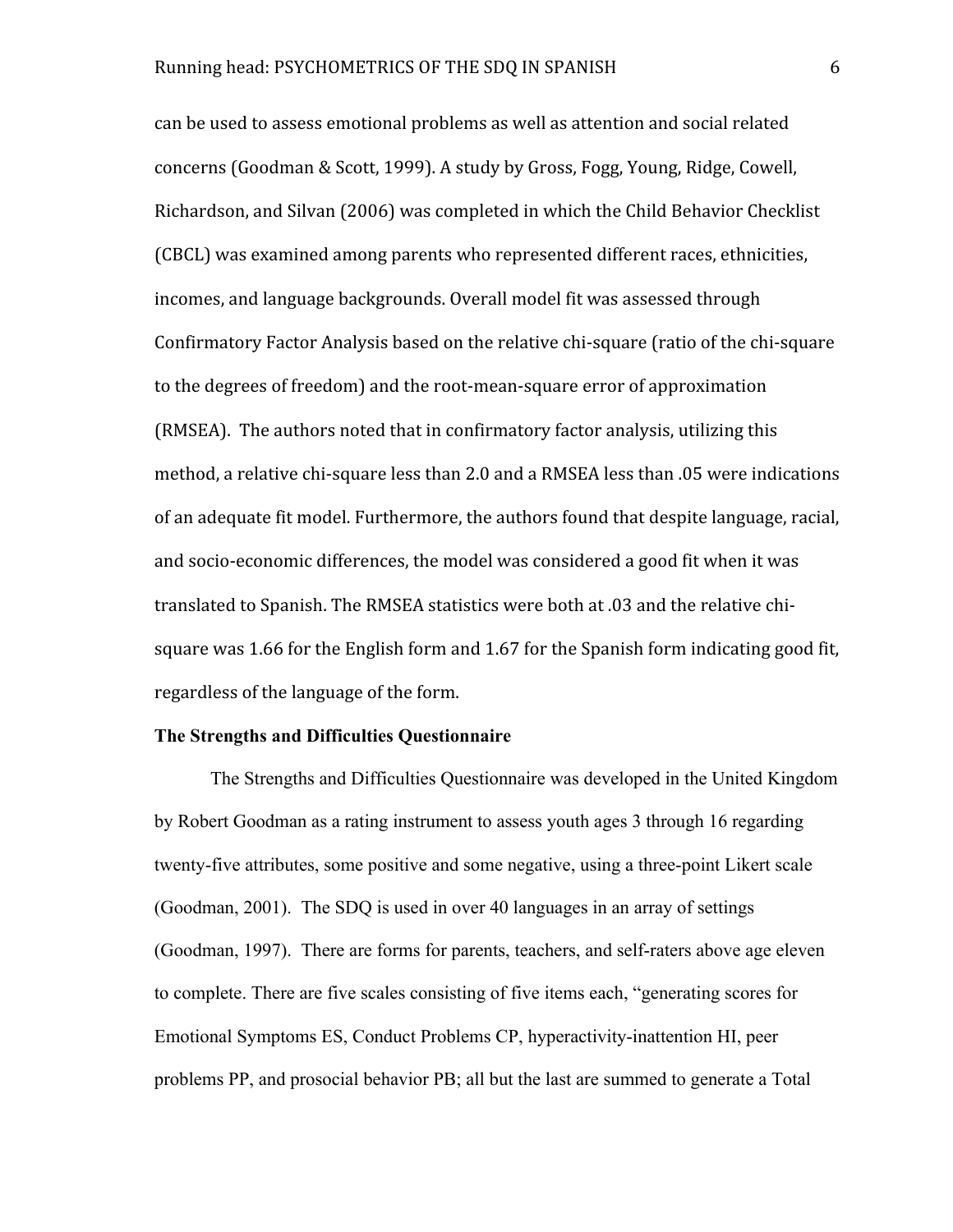Difficulties score TD" (Goodman, 2001). Higher scores on scales indicate difficulties, with the exception of the PB scale, on which higher scores reflect strengths (Muris, Meesters, & van den Berg, 2002).

 There are many uses of the SDQ including clinical assessment, evaluating outcomes, epidemiology, research, and screening for child psychiatric disorders in a community, school, or mental health clinic (Youth in Mind Organization, 2009). Much of the research produced regarding the SDQ has focused on its comparability to similar instruments for assessing youth behavior. The SDQ was developed based on the respected Rutter Questionnaire and Child Behavior Checklist (Goodman, 1997). Compared to the other two instruments, the SDQ is a much shorter rating scale and more strength-based. In addition, unlike the SDQ, the Rutter Questionnaire does not have a self-report version. In a study by Goodman (1997), the validity of the SDQ was assessed by comparing it to the Rutter Questionnaire. The SDQ was administered along with the Rutter Questionnaire to parents and teachers of 403 children ages four through 16, who were receiving services at dental and psychiatric clinics in London, England. Goodman found evidence for concurrent validity of the SDQ, as it was highly correlated with the Rutter Questionnaire, with correlations ranging from .78 to .92 on similar scales. As Hopkins (2002) suggested, correlations are considered very large when Pearson's r exceeds .70, and nearly perfect correlations occur when r equals .90 and above. The correlations between parent and teacher ratings on each instrument showed similar correlations.

Goodman (1997) also looked at whether or not the Rutter and SDQ differed in their ability to differentiate between the high-risk psychiatric sample and the low risk dental clinic sample. Utilizing receiver operating characteristic (ROC) curves, Goodman found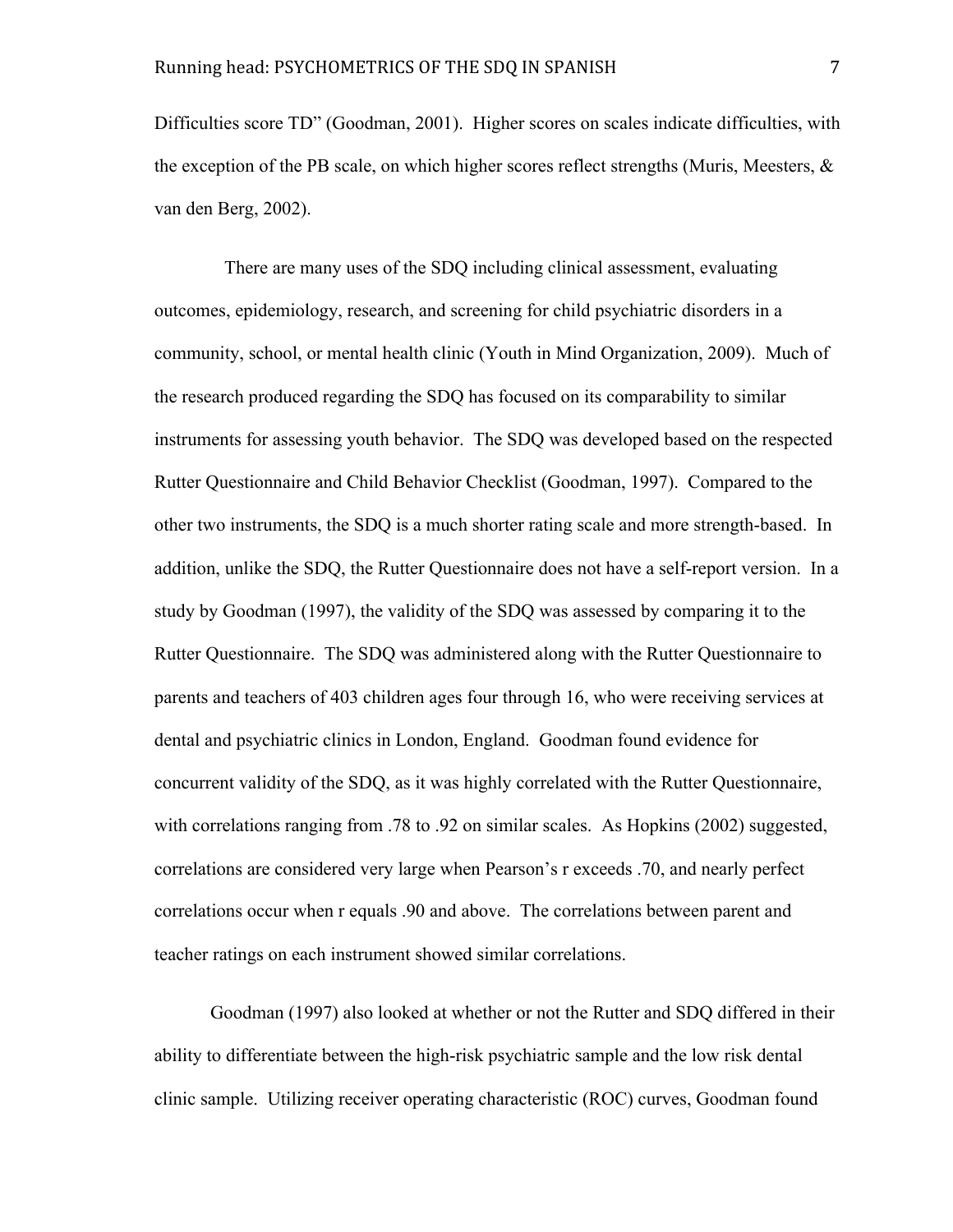there were equal area intervals under each of the curves, indicating each measure possessed good predictive validity and was equally able to discriminate among high and low risk samples. Goodman concluded that the SDQ appears to be a brief yet valid child behavioral screener, which measures strengths as well as difficulties, and possesses forms for parents as well as teachers.

Goodman and Scott (1999) conducted additional research comparing the SDQ to the Child Behavior Checklist (Achenbach, 1991). The CBCL is much longer than the onepage SDQ. It contains 113 items and possesses eight syndrome scales including Withdrawn, Somatic Complains, Anxious/Depressed, Social Problems, Thought Problems, Attention Problems, Delinquent Behavior, and Aggressive Behavior along with two broader syndrome scales, Internalizing and Externalizing problems. The SDQ and CBCL differ not only in their length but also on their item selection rationale. The SDQ items were included based on nosological concepts as well as factor analysis (Goodman & Scott, 1999). Relevant concepts were taken from the DSM-IV and ICD-10 to develop questions linking answers to diagnostic criteria. According to Goodman and Scott (1999), the CBCL includes several items that contain no conceptual link to diagnostic criteria for disorders. Like the Rutter Questionnaire, the CBCL is entirely composed of negatively worded items. Goodman and Scott (1999) demonstrate an example of the comparison of two questions aimed at assessing attention in youth. Whereas the CBCL includes an item stating, "The child can't concentrate", the SDQ frames it as "The Child has a good attention span."

Goodman and Scott (1999) conducted another study involving raters of children from psychiatric clinics and dental clinics in London. For this study, only mothers were used as raters of their children ages four to seven years old. Mothers of 132 children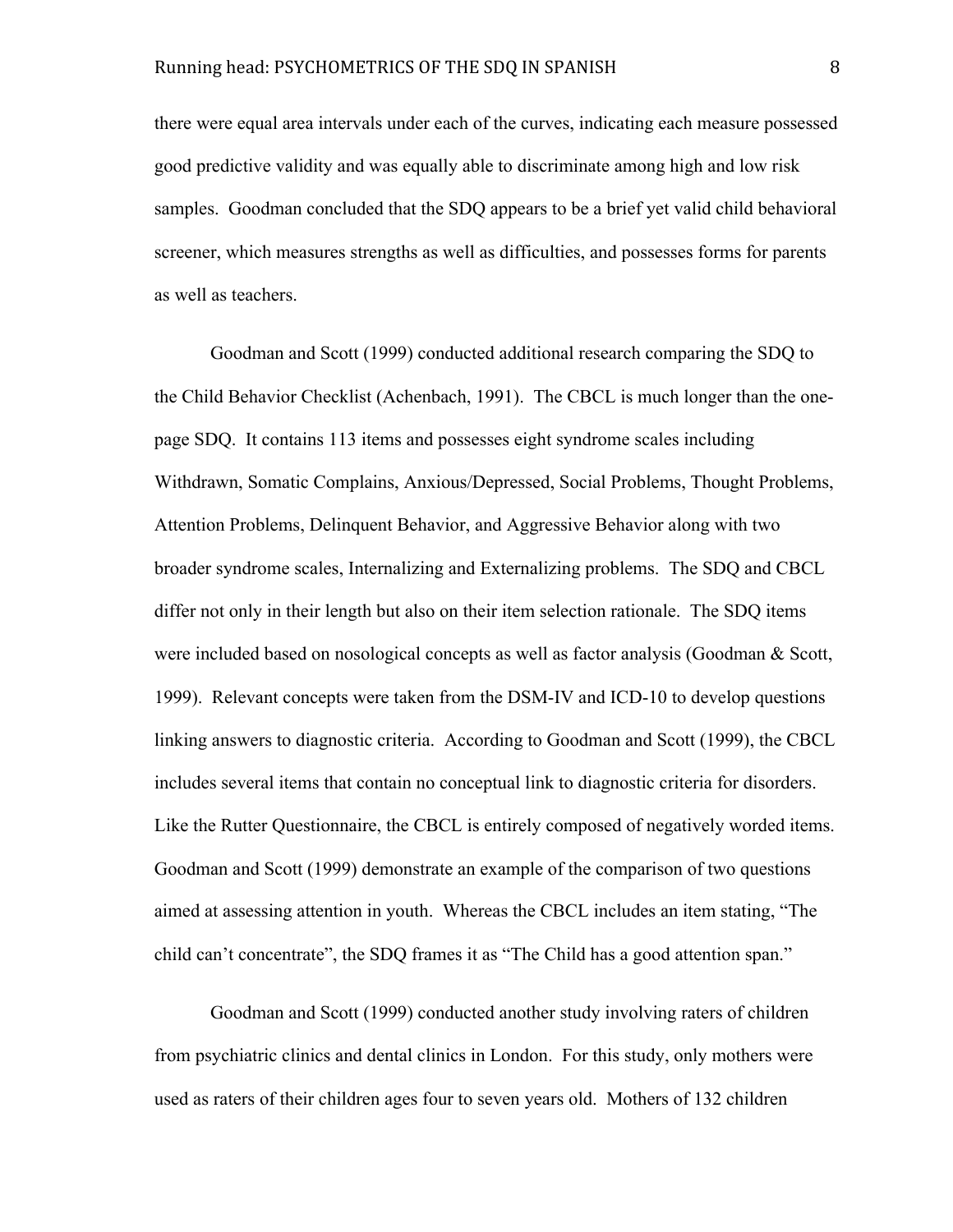#### Running head: PSYCHOMETRICS OF THE SDQ IN SPANISH 9

completed SDQ and CBCL questionnaires. The mothers of the low-risk dental clinic sample chose which of the two questionnaires they preferred completing. The mothers in the high- risk sample participated in semi-structured interviews called the Parental Account of Child Symptoms. Trained interviewers questioned the respondents on factors linked to inattention, hyperactivity, externalizing, and internalizing behaviors. They were unable to see the questionnaires the parents had previously completed.

Results from the Goodman and Scott study (1999) indicated that the SDQ and CBCL were comparable in many ways. The scores derived from each were correlated highly with one another, and ROC curves demonstrated nearly equal ability to discriminate between low and high-risk populations. As a guide to interpretation, Goodman and Scott note that the area under the curve would be 1.0 in order to be considered a perfect discrimination and .5 for a measure that did not discriminate any better than chance accuracy. In this instance, both questionnaires discriminated between the populations well, with areas under the curve equaling .95 for Total and Externalizing scales.

Goodman and Scott also examined how well the questionnaire predicted interview ratings of internalizing symptoms, inattention-hyperactivity, and externalizing problems. The CBCL Internalizing score, CBCL Hyperactivity-Inattention score, CBCL Conduct score, SDQ CP score, SDQ EP score, and SDQ HI score were analyzed along with investigator-based ratings on these dimensions. Results indicated that for internalizing and externalizing problems, the interview ratings correlated similarly with the two questionnaires, with correlations ranging from .44 to .64. However, there was a significant difference for the HI rating, with correlations significantly higher with the SDQ factor ( $r =$ .43) than the CBCL factor  $(r = .15)$ .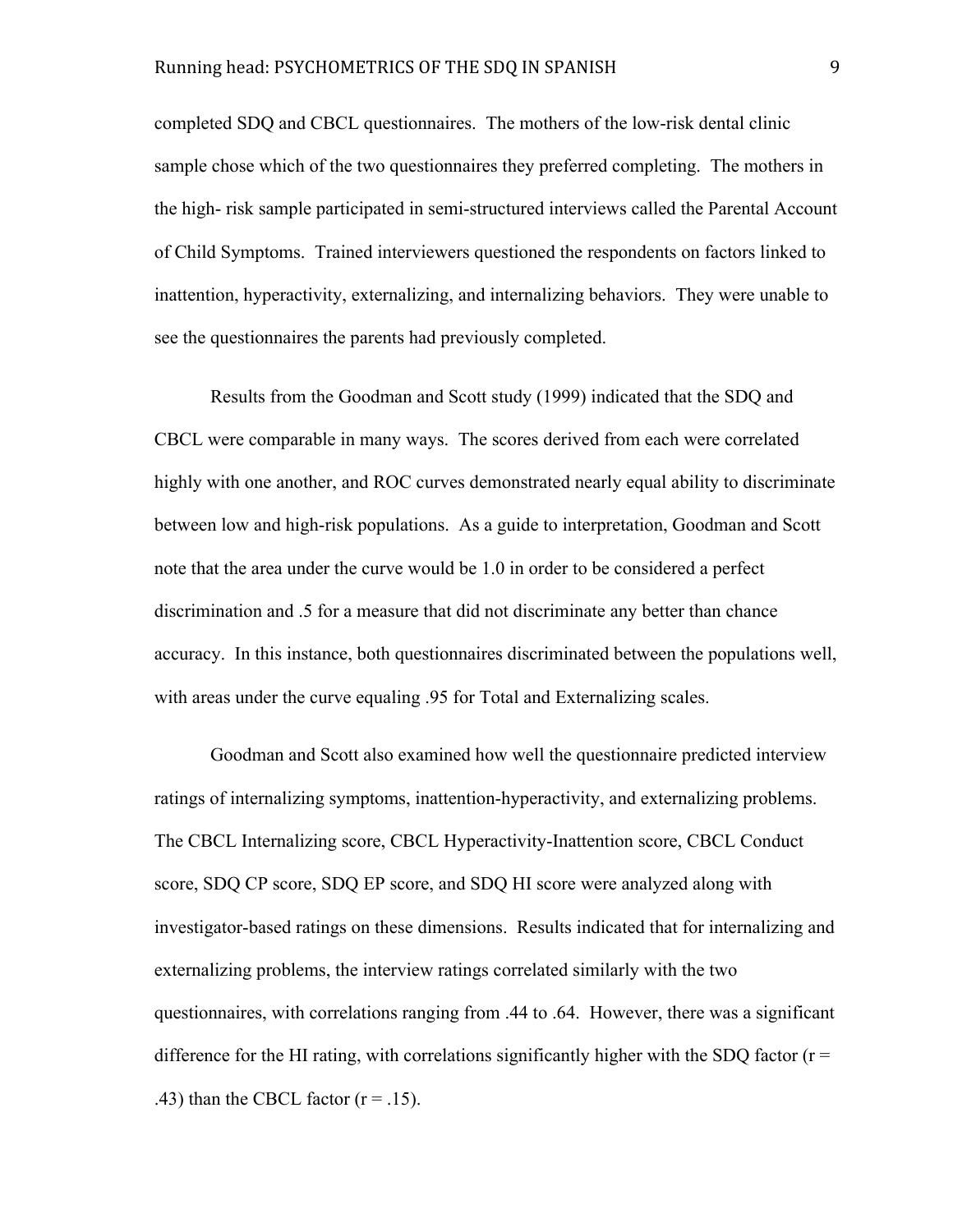Goodman (1999) notes that the SDQ and CBCL possess different strengths. Goodman states that the SDQ may be more useful when screening for attention-related problems or as a community-wide screening measure, because of the brevity and strengthbased questions on the instrument. However, Goodman also explains that the CBCL covers a broader range of problems, which may make it more useful for clinical assessments.

Goodman, Ford, Simmons, Gatward, and Meltzer (2000) used parent, teacher, and self-report versions of the SDQ to compare SDQ algorithms and independent psychiatric diagnosis from the 1999 British Child Mental Health Survey of over 7,000 5 to 15- year olds. The aim of this study was to assess if the SDQ could be used as a tool to improve the detection of child psychiatric disorders in a community. The SDQ prediction equations determined if it were unlikely, possible, or probable for an individual to fit into any of the following categories: conduct-oppositional, hyperactivity-inattention, and anxietydepressive. Results indicated that the SDQ identified over 70 percent of individuals with conduct, hyperactivity, depressive, and some anxiety disorders. However, the SDQ only identified around 50 percent of those with specific phobias, separation anxiety, and eating disorders. The authors note that this is consistent with their hypothesis as the SDQ does not contain any questions regarding dieting or panic attacks, and only has one question related to separation anxiety. The SDQ algorithm appears to capitalize on the co-morbidity of disorders, as it is able to detect three-quarters of those with depressive or obsessive compulsive disorders by querying about anxious (Emotional Problems Scale) and conduct related problems. In addition, it is able to detect three quarters of children with pervasive developmental disorder (PDD) as the algorithm looks at the emotional and hyperactive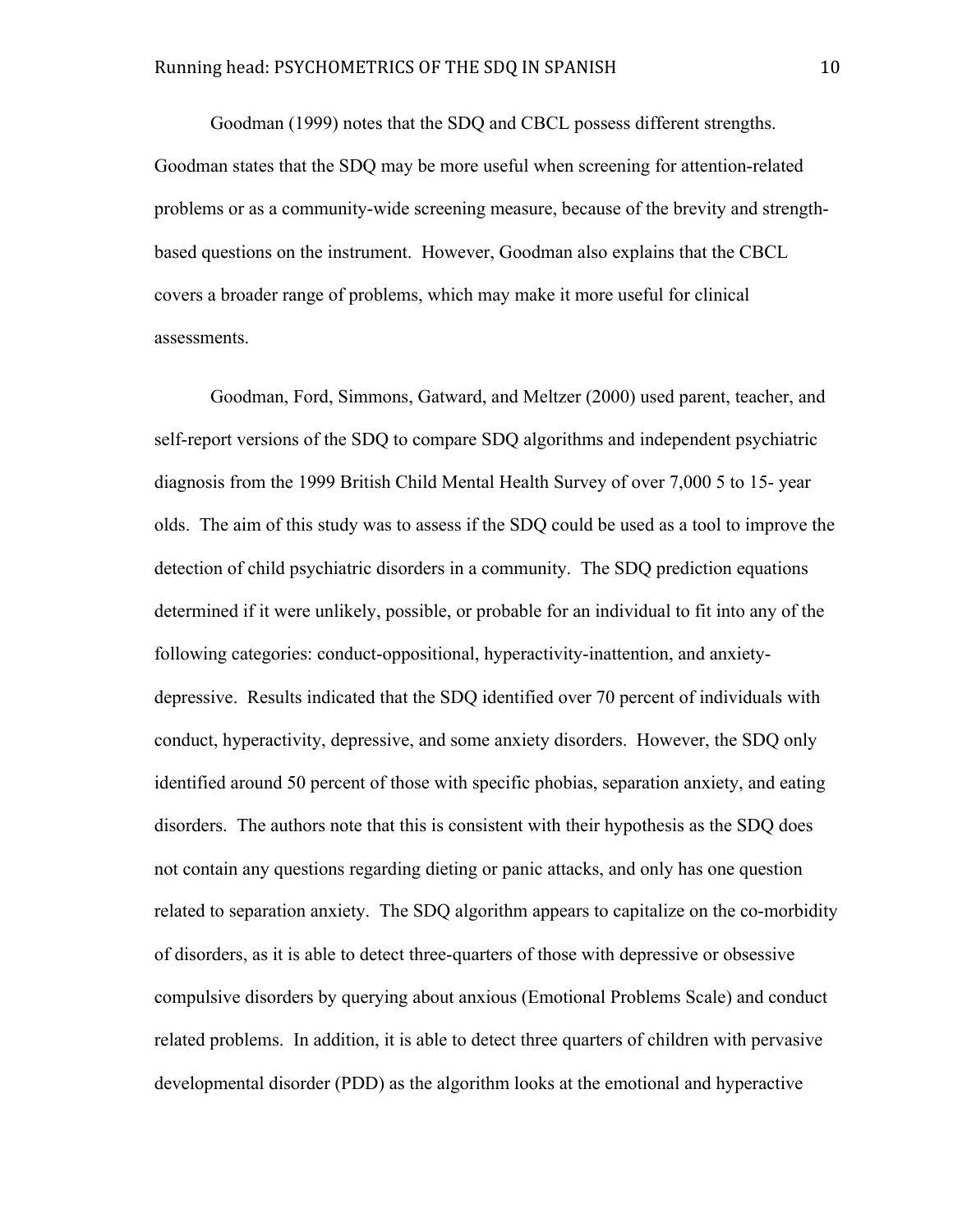problems associated with PDD (Goodman et al., 2000). The authors indicate that the SDQ is a useful tool in community screening programs, as it may increase the detection of child psychiatric disorders. Since the SDQ could be used on such a large scale, it is essential that the psychometric properties of the various forms as well as its translated versions be researched intensively.

**Internal structure of the SDQ.** The psychometric properties of the SDQ have been examined in various studies of samples throughout the world. Internal consistency studies have also found the SDQ to be adequately reliable. Factor analysis of the three versions of the SDQ has mostly confirmed that the questionnaire contains five factors corresponding with hypothesized domains of psychopathology and personal strengths (Murris et al., 2002). However, many studies have been limited by small sample size (Murris et al., 2002).

In 2001, Robert Goodman, developer of the SDQ, conducted a study to assess its psychometric properties. SDQ's were collected from parents, teachers, and self-informants of a nationwide epidemiological sample of over 10,000 British students ages 5 to 15. Ninety-six percent of the informants were parents (Goodman, 2001). Internal consistency was assessed and Cronbach's alpha coefficients were generally satisfactory for scales representing the five factors with a mean of .73 across all forms. The internal consistency of the TD category was also deemed sufficient with a Cronbach's alpha of .82.

Factor analyses were conducted to examine the factor structure for each category of informant. Results for each form indicated that all 25 items loaded onto their intended factors, while a few items loaded onto additional factors as well. In the case of the parentinformant form, all of the 25 items loaded more heavily onto their respective factors than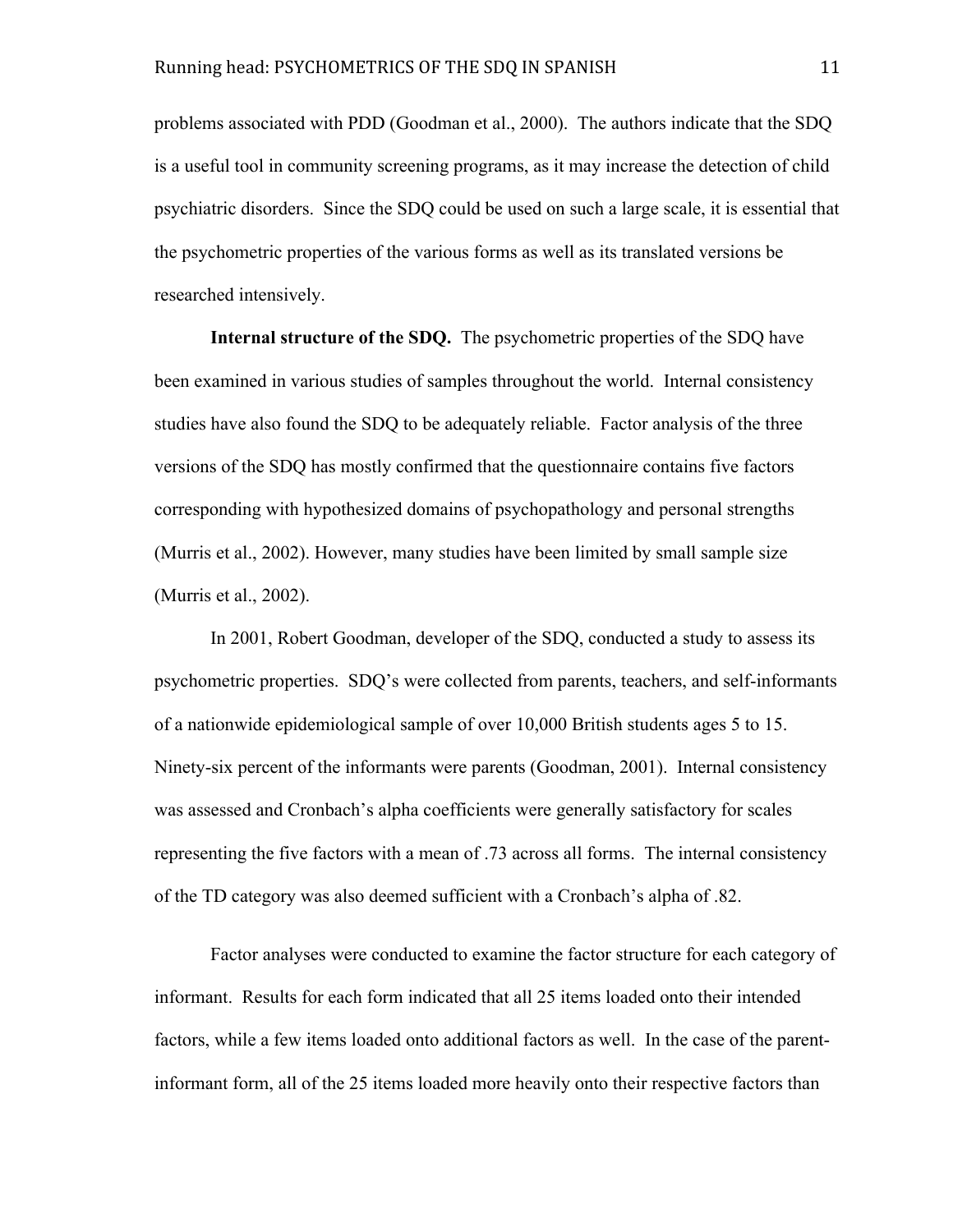any of the additional factors. The same was true for the other informant forms with the exception of one item on each form.

Goodman (2001) noted many items on the HI scale and PP scale on the teacher and self-informant form also substantially loaded (.34 to .52) onto the PB scale. These items were all positively worded indicating a general tendency for positive statements to load onto the PB scale. In addition, the predicted five-factor structure, which consists of the five scales of the SDQ, was confirmed, especially in the case of the parent-informant form. Although there was a slight divergence from this structure with positively worded items loading onto the PB scale, the five-factor structure was mostly confirmed for the selfinformant and teacher-rater form as well.

Hawes and Dadds (2004) conducted a similar psychometric study to analyze the parent form of the SDQ given to a large Australian community sample of parents of young children ages 4 through 9. Hawes and Dadds (2004) noted that the appropriateness of the SDQ for use in different cultures is a relevant topic as the SDQ is available in over 40 languages. The five- factor structure was examined separately for males and females using SPSS principal component analyses with oblimin rotation. Results indicated that the fivefactor structure was consistent with its design, with factor loadings generally stronger for boys than for girls. Consistent with Goodman's study (2001) and a study examining the SDQ in a Swedish population (Smedje, Broman, & Knorring, 1999), cross loading occurred with a conduct scale item relating to obedience. In the case of the boys, this item loaded more strongly onto the PB scale, albeit negatively and the hyperactivity scale, while only loading more heavily onto the PB scale for girls. Hawes and Dadds note that perhaps the utility of this item as an indicator of conduct problems is unreasonable. They reason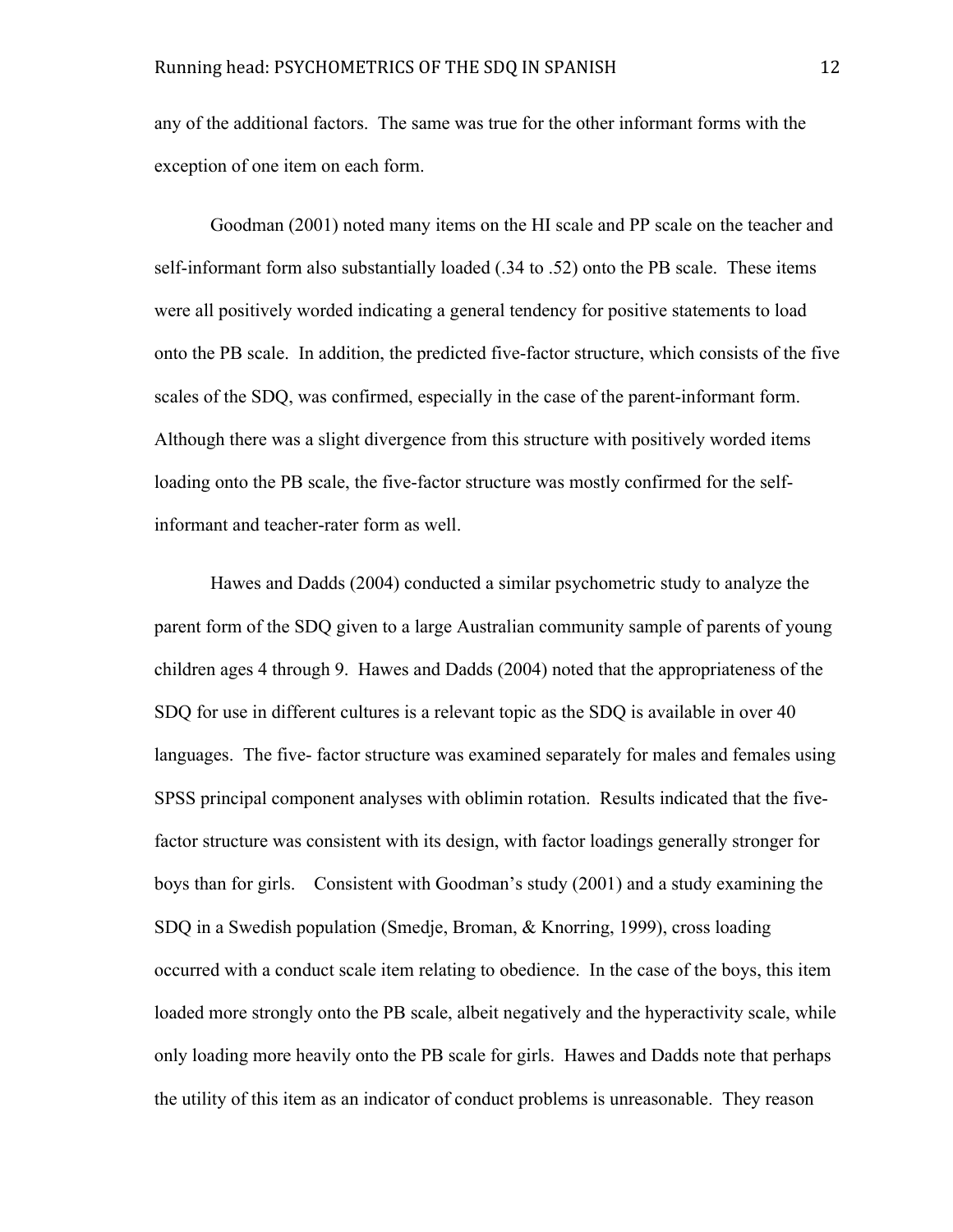that using a more negatively worded statement may produce a better indicator of conduct problems (i.e. "generally disobedient" rather than "generally obedient").

Hawes and Dadds (2004) also looked at the correlations among the various scales of the SDQ and found that there were higher correlations among the scales that both measured more externalizing factors, such as hyperactivity-inattention and conduct problems, than those measuring internalizing and externalizing factors. Further, there was a correlation of .52 between the CP scale and HI scale, while there was a correlation of .27 and .28 respectively with ES and CP/HI scales. This finding may indicate that the scales are uncontaminated; they are measuring different constructs. Coefficient alpha statistics ranged from .59 to .80.

A similar study was conducted in a community sample of Dutch children and adolescents (Muris, Meesters, & van den Berg, 2002). Over 500 parents and selfinformants were asked to complete the SDQ along with other behavioral rating measures. Analyses of the parent-informant SDQs showed that the first five factors: ES, CP, HI, PP, and PB all had Eigen-values greater than 1.0 (i.e. 4.8, 2.5, 2.0, 1.3, and 1.2). They also accounted for 47.6 percent of the total variance (Muris et al., 2002). In addition, all of the items loaded strongly onto their respective factors, with the exception of one item having a substantial secondary loading (Muris et al., 2002). In this case, the PB item, "considerate of other people's feelings" loaded negatively (-.49) onto the CP factor. Consistent with the findings of Goodman (2001) and Hawes et al., (2004), the CP scale item on the self-report form on obedience also loaded negatively (-.55) onto the HI scale.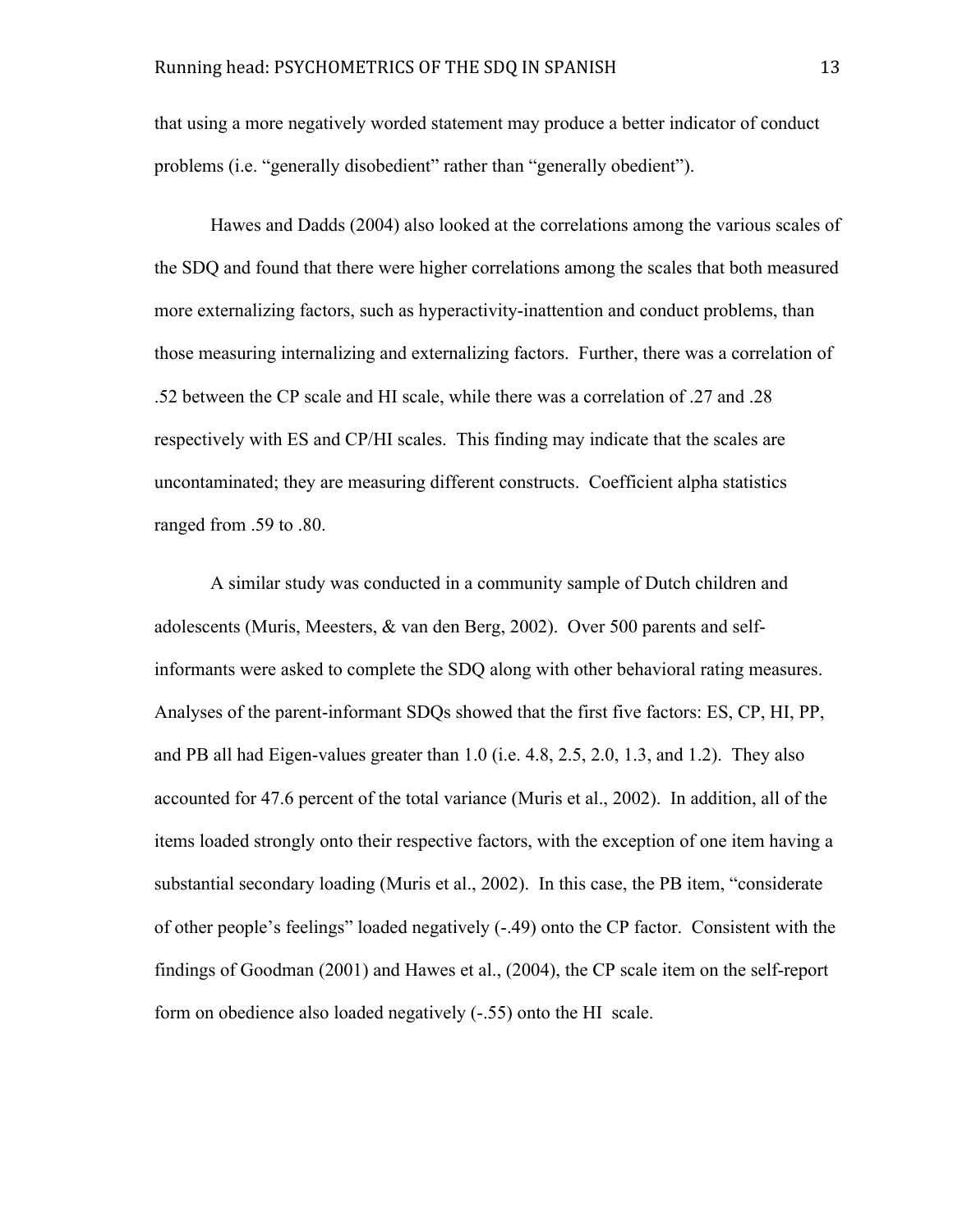Analyses of the SDQ scales indicated higher mean problem scores for males in terms of hyperactivity-inattention and peer problems as well as lower levels of prosocial behavior when compared to their female counterparts (Muris et al., 2002). Internal consistency was generally satisfactory with a mean coefficient alpha of .70 for the parent version and .64 for the self-report form (Muris et al., 2002). However, Cronbach's alpha for the CP scale was notably lower ( $\alpha$  = .55) compared to the rest of the scales and TD scale, ( $\alpha$  ranging from .66 to .80). Finally, cross scale correlations indicated that scales were measuring independent domains of difficulties with low to moderate correlations between .17 and .41. Consistent with what one would expect, the PB scale correlated inversely with the other scales, as higher scores indicate strengths as opposed to difficulties.

### **Summary**

Research appears to support the originally developed five-factor structure of the SDQ. Factor analytic studies have shown this to be true utilizing various translations of the SDQ in many parts of the world. There have been slight but consistent deviations regarding the composition of the factors, as some items tend to co-load onto a second factor. Cross loading occurred consistently with a conduct scale item relating to obedience across various studies. In addition, there was a trend for more positively worded statements to co-load onto the PB Scale along with their intended scale. Across the various studies, parent-informant SDQ's generally have a satisfactory and higher mean coefficient alpha around .70 as compared to self and teacher-informant forms. Average scale reliabilities, however, are lower, ranging from .61 to .81. Internal consistency reliabilities of English, Australian, and Dutch parent-informant SDQs are reported and summarized below in Table 1. Further, the parent-informant version of the SDQ has been found to be a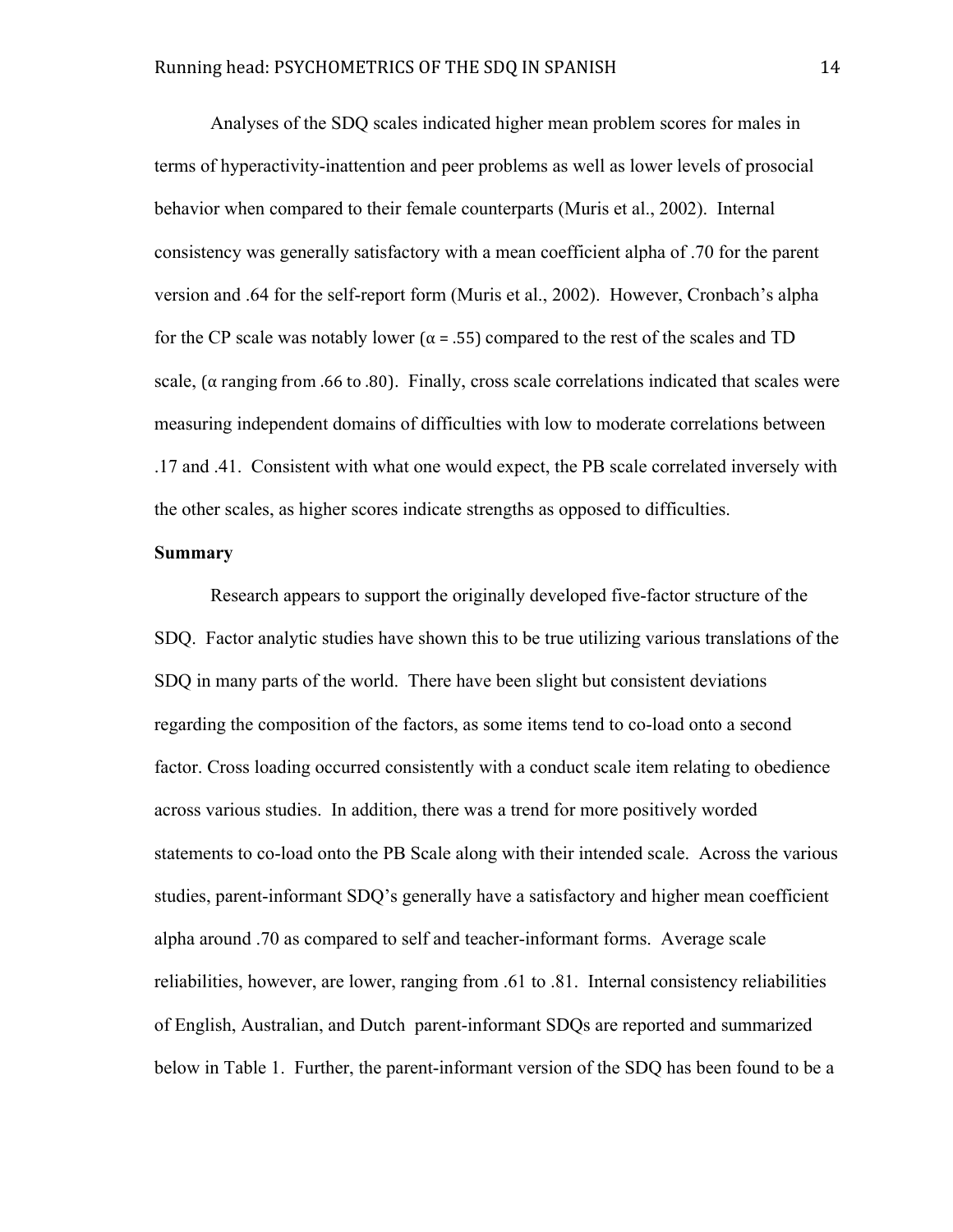reliable and valid instrument in measuring a child's psychological adjustment, regardless of the sample or language translation that is being utilized. However, there exists a lack of research directly comparing the SDQ's factor structure, reliability, and mean scores across forms in two languages.

## TABLE
1

|                                |          | Goodman (2001) Hawes et al., (2004) | Muris et al., (2002) |       |
|--------------------------------|----------|-------------------------------------|----------------------|-------|
| Language of Form               | English  | Australian-English                  | Dutch                |       |
| Child's Age (years)            | $5 - 15$ | $4-9$                               | $9 - 15$             |       |
| SDQ Scale                      |          |                                     | Average              | Scale |
| Emotional Symptoms (ES)        | .67      | .66                                 | .70                  | .68   |
| Conduct Problems (CP)          | .63      | .66                                 | .55                  | .61   |
| Hyperactivity-Inattention (HI) | .77      | .80                                 | .78                  | .78   |
| Peer Problems (PP)             | .57      | .59                                 | .66                  | .61   |
| Prosocial Behavior (PB)        | .65      | .70                                 | .68                  | .68   |
| Total Difficulties (TD)        | .82      | .82                                 | .80                  | .81   |

*Reliability Coefficients (Coefficient alpha) Across Parent-Informant SDQ Studies*

*Note:* SDQ= Strengths and Difficulties Questionnaire.

**Current research questions.** The current study utilized existing data from the SDQ that was collected as part of the California University (Irvine) Initiative for the Development of Attention and Readiness (CUIDAR) Program. Data that have been collected from Englishspeaking parents and Spanish-speaking parents using either the English and Spanish form of the SDQ will allow for psychometric comparison of the two parent-informant forms. The objective of this study is to compare the psychometrics of the English and Spanish versions of the SDQ. This study will contribute to existing literature regarding the SDQ by allowing direct comparison of the instrument in two languages. In addition, it will look to confirm or disconfirm previous literature regarding the five-factor structure of the SDQ as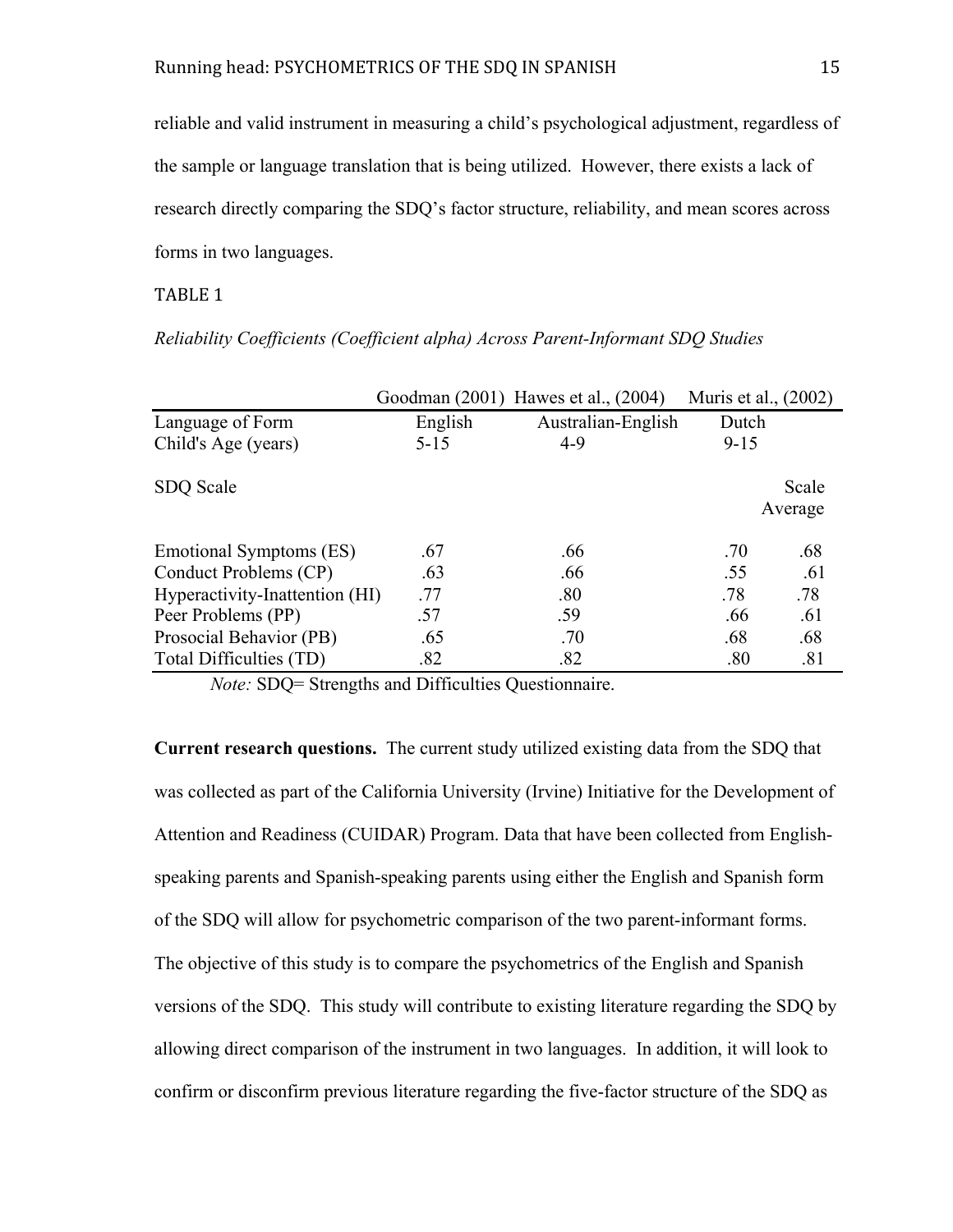well as the established reliability of the parent-informant SDQ. Finally, it will provide information on whether the Spanish version of the SDQ is psychometrically sound and suitable to be used in a Spanish-speaking United States population. The study will address the following research questions:

- 1. Are there mean differences in SDQ scores based on the language of forms (English versus Spanish)?
- 2. Are
there
reliability
differences
in
SDQ
scores
based
on
the
language
of
forms (English
versus
Spanish)?
- 3. Is
the
internal
structure
validity
evidence
of
SDQ
scores
different
based
on
the language
of
forms
(English
versus
Spanish)?

## **Method**

## **Participants**

Participants included in this study included 488 English-speaking parents and 435 Spanish-speaking parents of preschool age children (ages 3-5) that took part in the California University (Irvine) Initiative for the Development of Attention and Readiness (CUIDAR) program over a four-year period, from 2004-2008. The Mexican-American ethnicity represented the highest percentage of children, regardless of whether the forms were completed in English or Spanish. The mean age of the children who were rated in English was  $3.79$  years (SD= 1.64), while the mean age of the children who were rated Spanish was  $4.11$  years (SD= 1.70). Many of the children's parents originated from Mexico. Further demographic information representing the aforementioned sample is located in Table 2.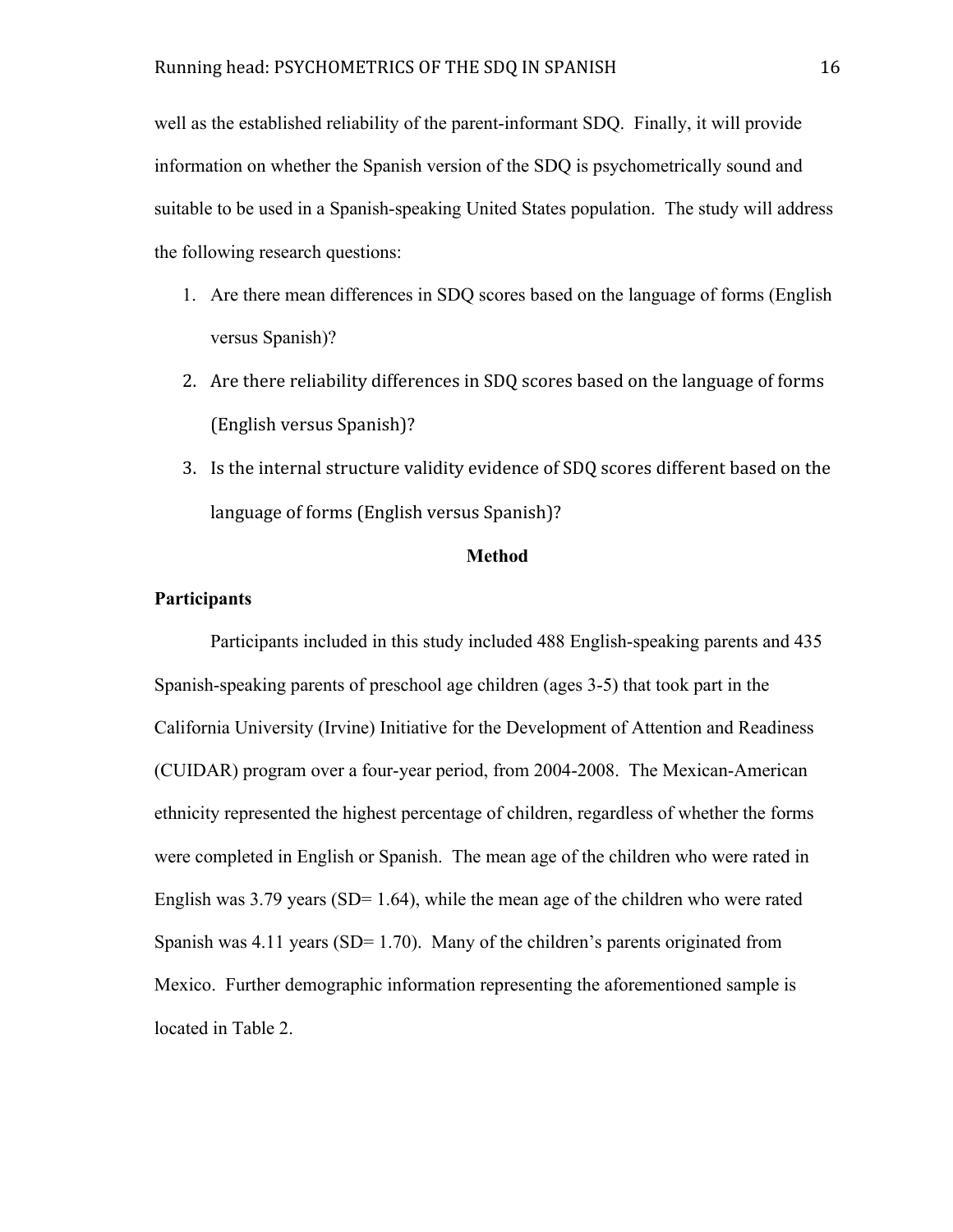## TABLE
2

## *Demographic
Information*

|                    | English Form (n=488)   | Spanish Form (n=435)   |  |
|--------------------|------------------------|------------------------|--|
| Percentage of each | 44 Female              | 52 Female              |  |
| Gender $(\%)$      | 56 Male                | 47 Male                |  |
| Child's Ethnicity  | 43 Mexican-American    | 86 Mexican-American    |  |
| (%)                | 19 European American   | 12 Other Hispanic      |  |
|                    | 14 African American    | 2 Biracial             |  |
|                    | 10 Biracial            |                        |  |
|                    | Other Hispanic         |                        |  |
| Parent's Education | 21 Did Not Complete HS | 51 Did Not Complete HS |  |
| Level $(\% )$      | 27 HS Diploma/GED      | 28 HS Diploma/GED      |  |
|                    | 44 Some College        | 12 Some College        |  |
|                    | 4 Bachelor's Degree    | 7 Bachelor's Degree    |  |
|                    | 4 Advanced Degree      | 2 Advanced Degree      |  |

 CUIDAR was designed to address potential barriers, such as lack of knowledge, lack of insurance, and cultural discrepancies that may affect the screening for and intervention with behavioral disorders affecting low-socioeconomic status and minority families (Lakes, Kettler, Schmdet, Haynes, Feeney-Kettler, Kamptner, Swanson, & Tamm, 2009). The goal of CUIDAR is to identify children with attention and behavioral difficulties prior to entering the school system so they will have a more successful educational experience (Lakes et al., 2009). The Children and Families Commission of Orange County and First 5 San Bernardino provide funding for this program. The program provides meals to attendees as well as parent training/education and childcare (Lakes, et al., 2009). The parent education model used in this program is a modified version of the original Creating Opportunities for Parent Empowerment (COPE) program (Cunningham,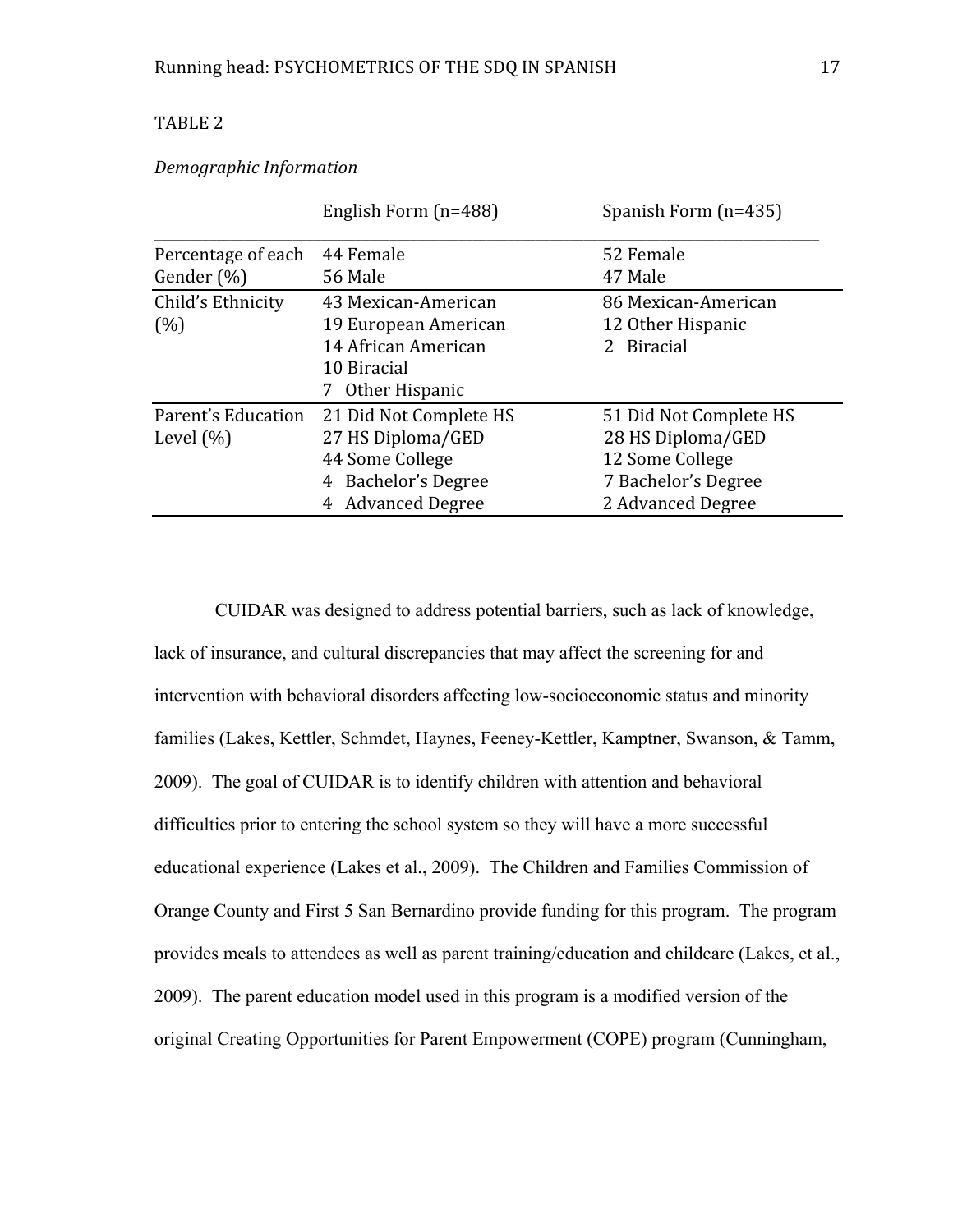Bremner, & Boyle, 1995) which focuses on parent-child interactions, building selfefficacy, and identifying common parenting errors.

#### **Measures**

The Strengths and Difficulties Questionnaire was developed in the United Kingdom by Robert Goodman (1997) and is used to assess youth ages 3 through 16 based on 25 items related to positive and negative characteristics, using a 3-point Likert scale (0=*Not True*, 1=*Somewhat True*, 2=*Certainly True*; Goodman, 2001). There are forms for parents, teachers, and self-raters above age 11 to complete. In addition, there is a separate form used for preschool age children, 3 to 4, which has only 2 different questions than the form used for older children. These two questions are worded so that they are more developmentally appropriate for younger children, but are measuring the same behaviors as the form used for older children. There are 5 scales consisting of 5 items each, generating scores for Emotional Symptoms (ES), Conduct Problems (CP), Hyperactivity-Inattention (HI), Peer Problems (PP), and Prosocial Behavior (PB). A Total Difficulties score is also computed from the four problem scales (TD). The theoretical structure of the SDQ developed by Goodman (1997) consists of five individual factors representing the five scales of the SDQ.

The theoretical five-factor structure of the SDQ is the same in English and in Spanish. Further, the Spanish and English versions of the SDQ all contain 25 questions, with five questions assessing each factor. There is an SDQ computer algorithm, which contains prediction equations determining if it is unlikely, possible, or probable for an individual to fit into any of the following categories: conduct-oppositional, hyperactivityinattention, and anxiety-depressive (Goodman, et al., 2000).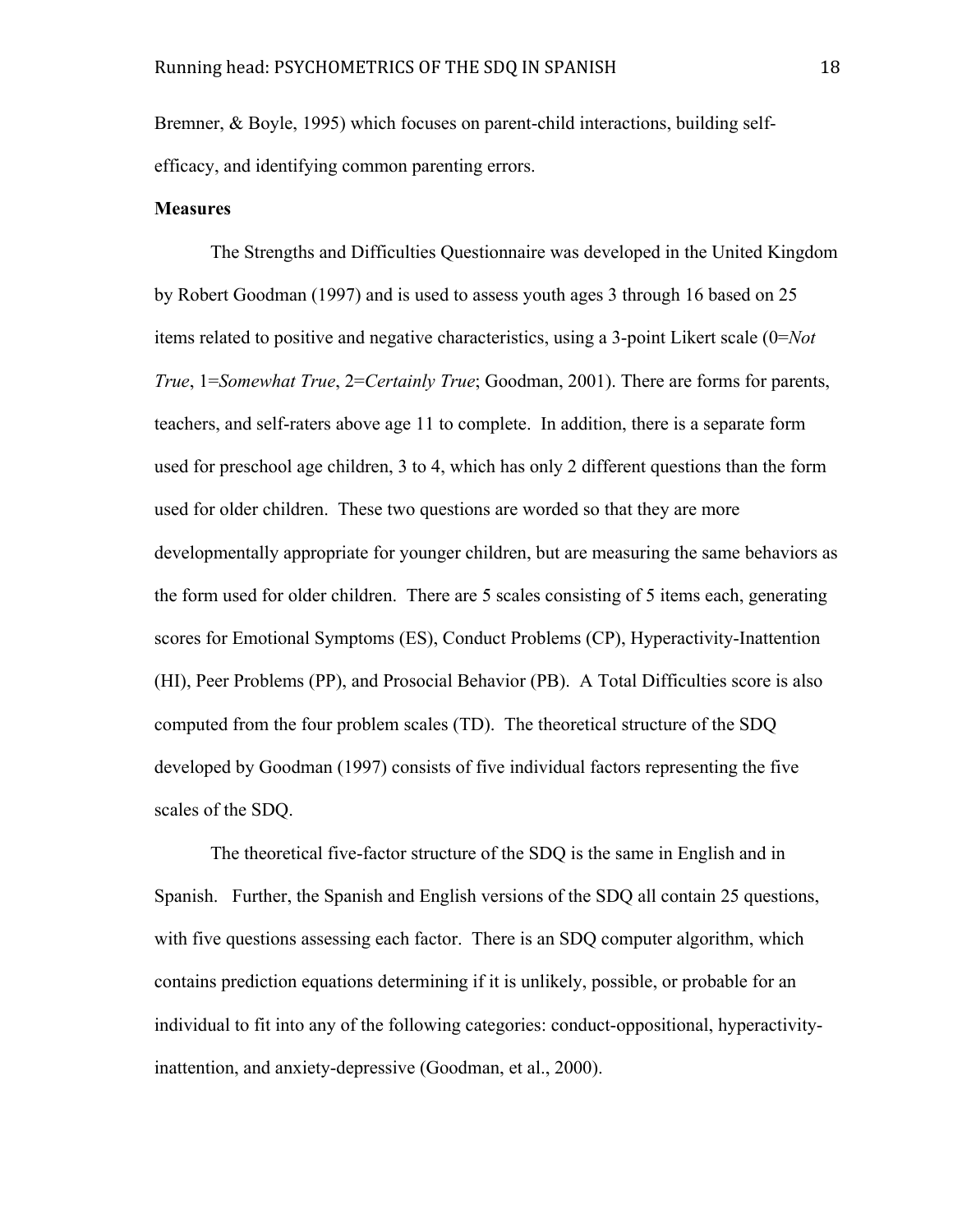## **Procedures**

Analyses were conducted using an extant database from the CUIDAR program. During the introduction of the CUIDAR San Bernardino program, parents were invited to participate in a research study, designed to evaluate the effectiveness of a 10-week intervention protocol. As part of their entrance into the research study, participants completed the Strengths and Difficulties Questionnaire (SDQ). In their study, only parent report forms of the SDQ were used to rate their preschooler's behavior. Parents of children ages three and four used the preschool form while parents of children ages five and above used the form for children ages five through 16. In addition, participants initially completed a demographic questionnaire, which included questions regarding race, ethnicity, country of origin, and parent education level. Participants were given an SDQ form in either Spanish or English based on whether they enrolled in a Spanish or Englishspeaking parenting group.

#### **Treatment of Data/Plan of Analysis**

The study will determine if there are any significant mean score differences between the Spanish and English forms of the SDQ. Comparisons will be made between scale and TD scores to determine whether English or Spanish raters identified different degrees of concerns about their children's psychological adjustment.

Data analyzed in this study indicate how well the items from both the Spanish and English version of the SDQ fit together to generate a TD Score and four scale scores indicative of problem behaviors. Reliability will be estimated using Cronbach's alpha at both the composite and scale levels.

In addition, confirmatory factor analysis will be used to examine the internal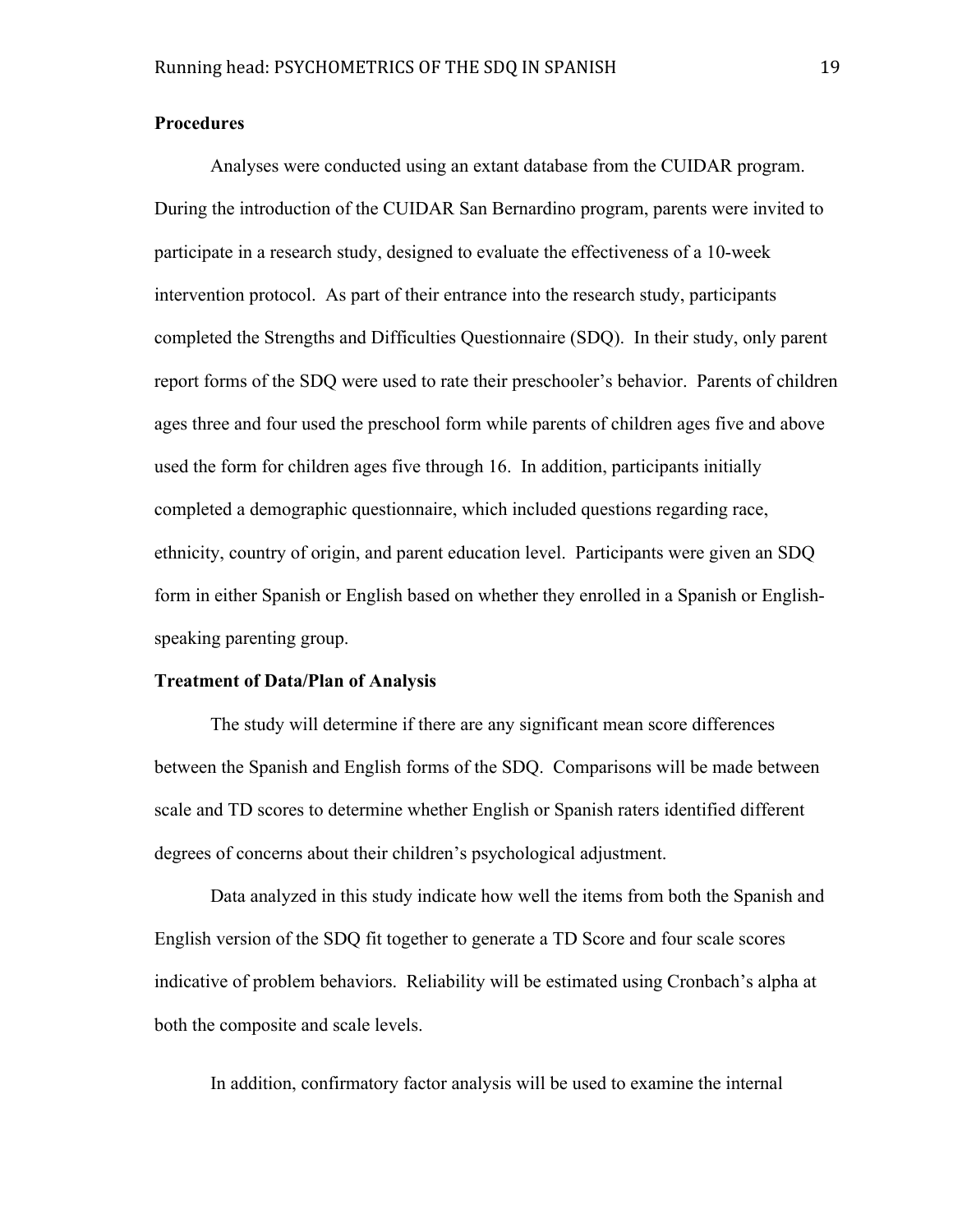structure validity. Several indicators will be calculated including the normed fit index (NFI), goodness of fit index (GFI), and the comparative fit index (CFI), indicating how well the specific data is structured in relation to the proposed model. Further, the CFI indicates the fit of a target model to the fit of an independent model, which assumes all variables are uncorrelated (Bentler, 1990). The NFI compares the null model and target model and indicates how well the proposed model improves the fit relative to the independent model (Bentler, 1990). The GFI index involves the variance and covariances jointly explained by the model (Joreskog and Sorbom, 1986). It is somewhat difficult to determine whether a model is considered a good or bad fit but it is much easier to decipher that one model is better than another (Hair Jr., Black, Babin, Anderson, 2010). For instance, a model that has a CFI of .95 is considered a better fit than a model, which has a CFI of .85. In addition, simpler models with fewer observed variables and less subjects should have stricter criteria in regards to goodness of fit as compared to models, which contain more variables and more subjects (Hair Jr., et al., 2010). All of the indices mentioned require a statistic of .92 or more in order to be considered acceptable regarding how well the data fit the structured model (Hair Jr., et al.,2010 ). None of these tests is affected by sample size and normal distribution.

Other goodness-of fit- statistics that are often used in confirmatory factor analysis and will be used in this study include the Standardized Root Mean Square Residual (SRMR) and the Root Mean Square Error of Approximation (RMSEA). Utilizing Hair Jr. et. al (2010) characteristics of goodness of fit indices, and our sample size and number of variables, it is determined that an SRMR of .08 or less is considered good fit and an RMSEA of .07 is considered good fit. Because there are many ways to interpret the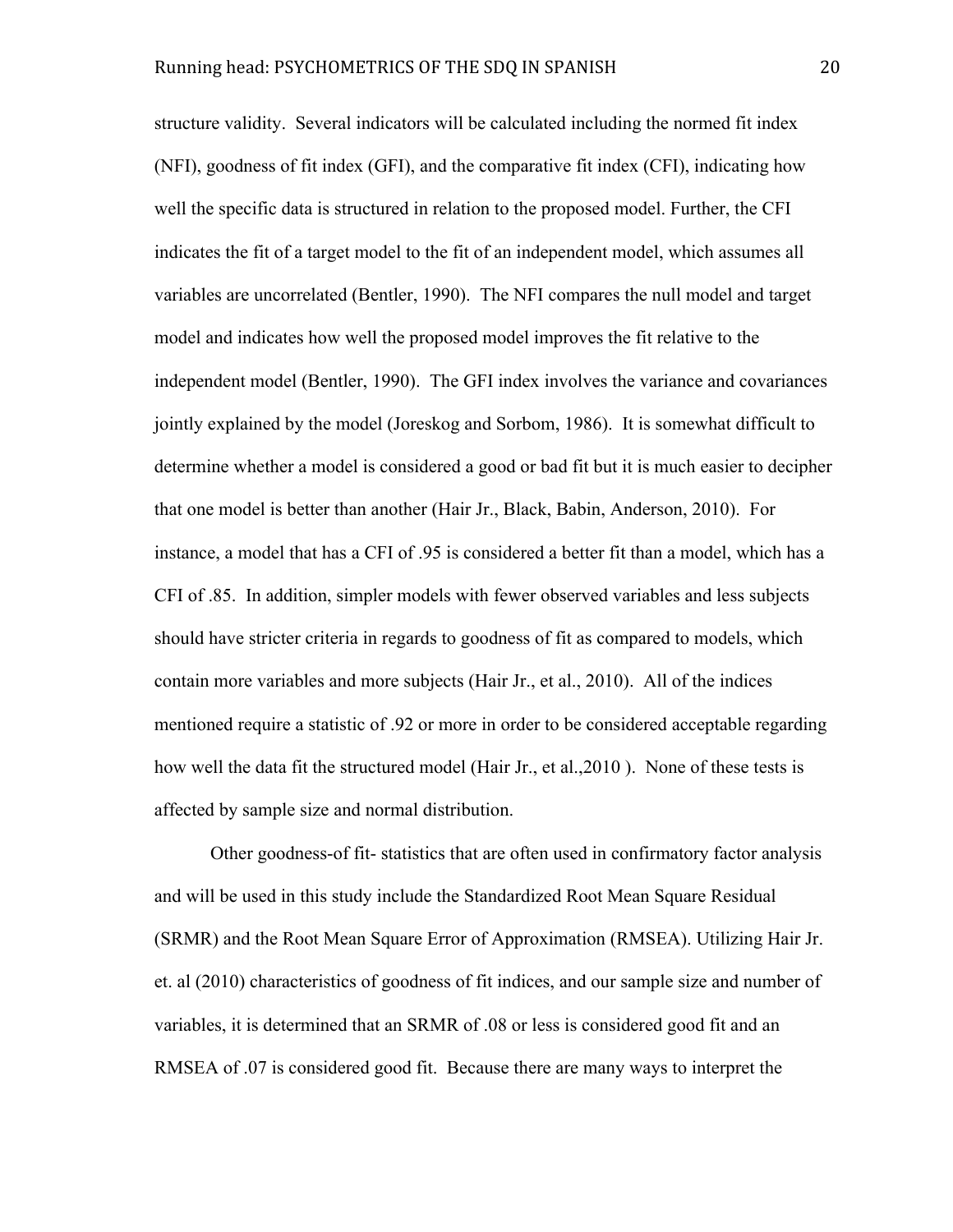findings from confirmatory factor analysis, the various multiple fit statistics will be considered to represent various perspectives (Campbell, Gillaspy, and Thompson, 1995). In addition, several factor models will be assessed in order to ensure that the original 5 factor model designed by Goodman is the best fit for data from the Spanish form.

The current study will compare the relative fit of multiple models, including a Five First Order Factor (5F) Model consisting all five scales, a Five First Order within One Second Order Factor (5F1S) model consisting of all five scales scores nested within a second order TD score, and a Four First Order Factors within One Second Order Factor (4F1S) model consisting of the four problem behavior scales nested within the second order TD score as well as the non-nested PB scale.

Although CFA has been previously conducted on English versions of the SDQ, this study will include CFA on the English form to allow for comparison of the two forms on similar samples.

Analysis of this data has been approved by the Institutional Review Board of Rutgers, The State University of New Jersey.

## **Results**

First, scale means were computed for the entire sample (see Table 3). Parents rated their children highest on the HI scale with a mean rating of 4.66 (SD=2.42). Mean ratings for the CP Scale were 3.58 (SD=2.28), followed by a rating of 2.52 (SD=1.82) for the PP Scale. Parents rated their children lowest in terms of difficulties related to emotionality with a mean score of 2.20 (SD=2.03) on the ES Scale. Higher ratings for the PB Scale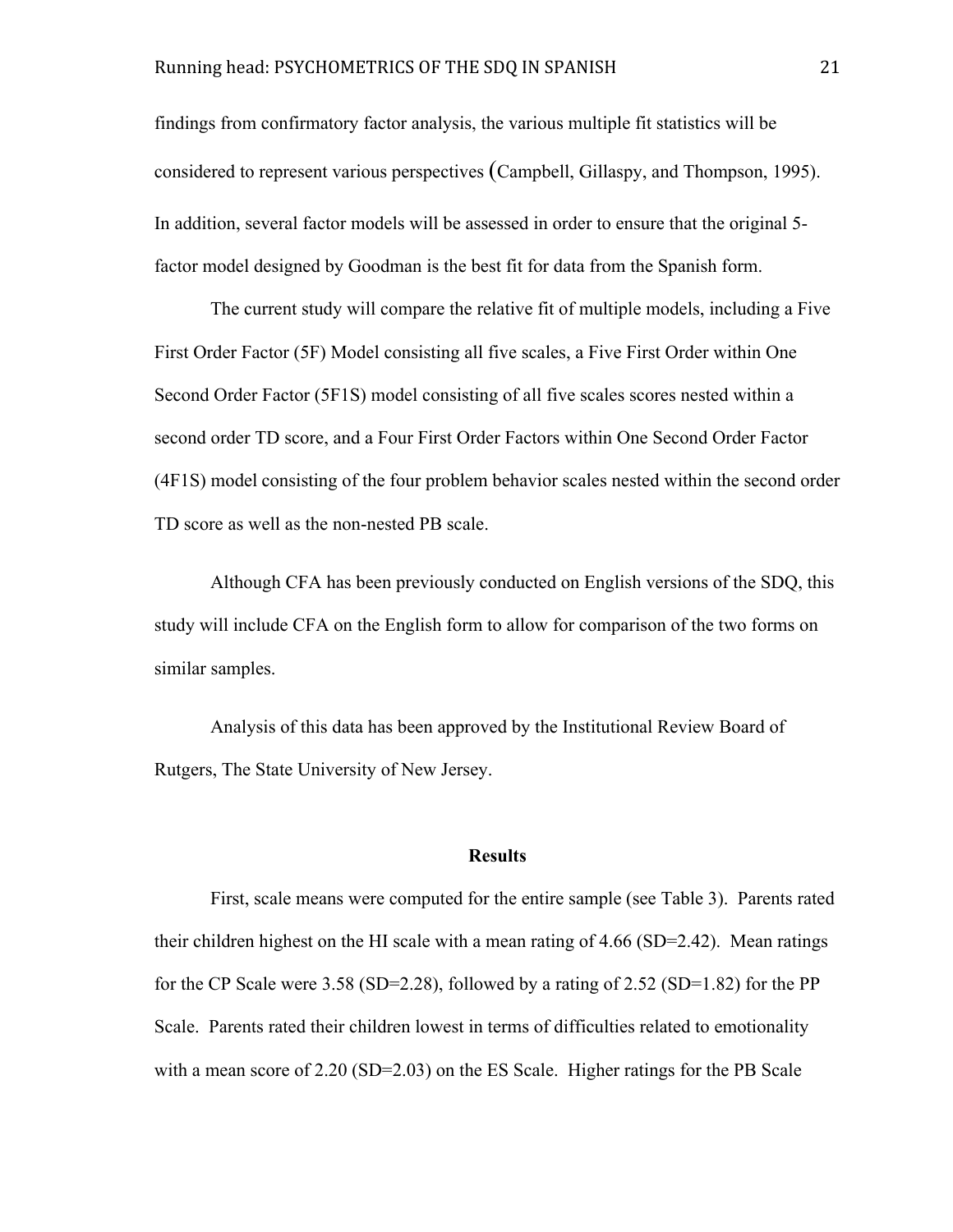were indicative of less difficulty in the area of prosocial behavior. Mean ratings for this

scale were 7.12 (SD=2.09). Finally, the mean rating for the TD Scale was 13.07

 $(SD=6.07)$ .

TABLE 3

*Mean Parent Ratings for All Participants (N=923)*

| SDQ Scale                      | Mean Ratings (SD) |
|--------------------------------|-------------------|
| Emotional Symptoms (ES)        | 2.20(2.03)        |
| Conduct Problems (CP)          | 3.58(2.28)        |
| Hyperactivity-Inattention (HI) | 4.66(2.42)        |
| Peer Problems (PP)             | 2.52(1.82)        |
| Prosocial Behavior (PB)        | $7.12*(2.09)$     |
| Total Difficulties (TD)        | 13.07(6.07)       |

*Note:* SDQ= Strengths and Difficulties Questionnaire. Range of possible ratings is (0-10) on Emotional Symptoms, Conduct Problems, Hyperactivity-Inattention, Peer Problems, and Prosocial Behavior. Range of possible ratings for Total Difficulties is (0- 40). \*Higher Ratings signify less difficulty/problem on the Prosocial Behavior Scale.

#### **Differences in Mean SDQ Ratings**

In order to answer our first research question and to examine whether there were

mean differences in SDQ scores based on the language of the forms, mean ratings were

compared at both the individual scale level and at the composite level (see Table 4). Mean

ratings of the individual scales and the TD Scales were very similar across the two forms.

Parents who completed the form in either English or Spanish both rated hyperactivity-

inattention to be the difficulty their child endured the most while emotional symptoms were

rated least problematic.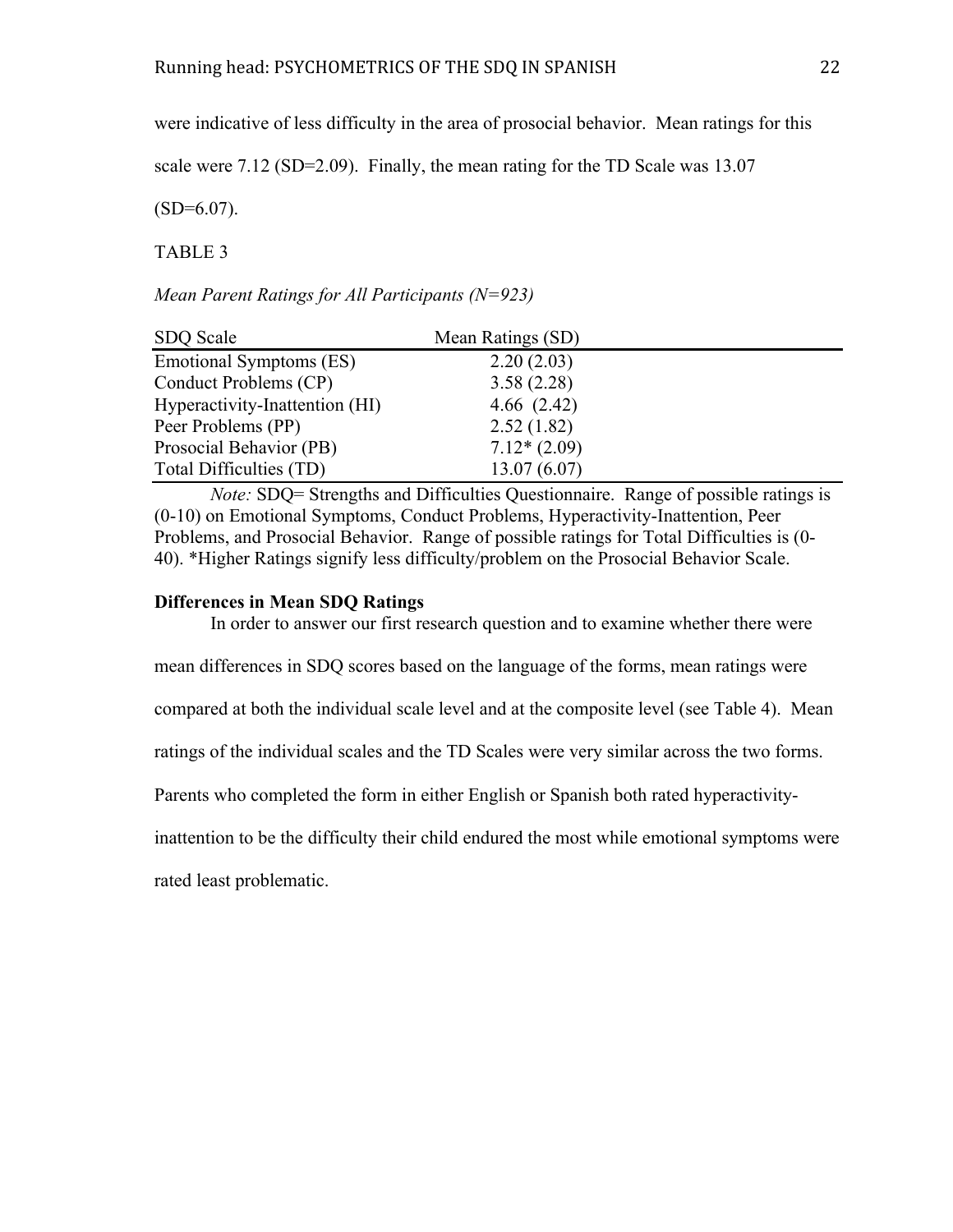## TABLE 4

| SDQ Scale                      | English Form $(N=245)$ | Spanish Form $(N=240)$ |
|--------------------------------|------------------------|------------------------|
| Emotional Symptoms (ES)        | 2.19(2.05)             | 2.16(1.94)             |
| Conduct Problems (CP)          | 3.63(2.45)             | 3.46(2.01)             |
| Hyperactivity-Inattention (HI) | $4.95*(2.54)$          | 4.33(2.20)             |
| Peer Problems (PP)             | 2.56(1.90)             | 2.51(1.73)             |
| Prosocial Behavior (PB)        | $7.25^a$ (2.15)        | $7.01^a$ (2.00)        |
| Total Difficulties (TD)        | $13.46*(6.43)$         | 12.52(5.45)            |

*Mean Parent Ratings Between Spanish and English forms of the SDQ*

*Note:* SDQ= Strengths and Difficulties Questionnaire. Range of possible ratings is (0-10) on Emotional Symptoms, Conduct Problems, Hyperactivity-Inattention, Peer Problems, and Prosocial Behavior. Range of possible ratings for Total Difficulties is (0- 40). <sup>a</sup>=Higher Ratings signify less difficulty/problem on the Prosocial Behavior Scale. ( )=Standard Deviation. \*= Significantly higher mean rating on English Form compared to Spanish Form  $(p<.05)$ .

Independent samples t-tests were conducted in order to compare the means of the two samples. Mean ratings were significantly higher on the HI scale,  $t(3.47) = 12.04$ ,  $p<.01$ , and the TD scale,  $t(1.98) = 3.92$ ,  $p<.05$ , when the SDQ was completed in English. Although the difference in ratings was significant, the effect sizes of the difference between the two forms of the HI scale  $(d=14)$  and TD scale were small  $(d=24)$ .

In order to further analyze mean differences among parent ratings, the language of the form as well as the mother's country of origin were assessed to see if country of influenced how parents rated their children. To determine which countries of origin to analyze, the two countries with the highest representation in the sample (United States and Mexico) were used. As shown in Table 5, raters that were from the United States and completed the form in English rated their children's total difficulties the highest out of the 4 subgroups. Independent samples t-tests were run in order to compare the means of the four subgroups.There was only a significant difference between raters from the United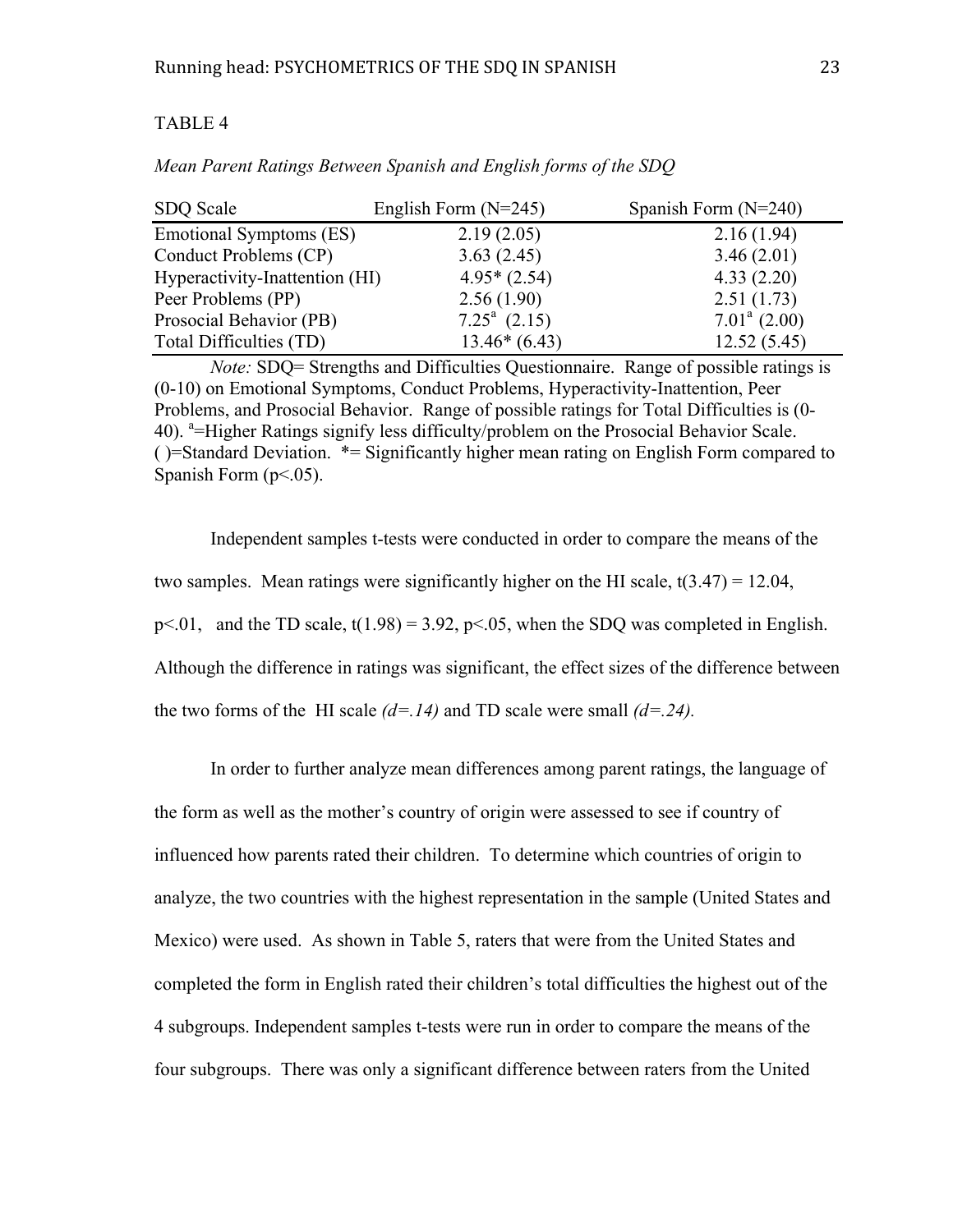States who completed the form in English as compared to the Spanish form,  $t(1.97)=6.16$ , p<.05. Those who completed the form in English rated their children's total difficulties significantly higher than those who completed the form in Spanish. Although the difference was significant, there effect size was somewhere in between a small and medium effect  $(d=41)$ .

Because the sample size was so small  $(n=24)$  of those from the United States who completed the form in Spanish, it is difficult to demonstrate that country of origin actually affected mean ratings. For raters from Mexico, it did not appear that language of the form affected total difficulty ratings, as scores were similar across English and Spanish forms. In summary, English-speaking parents from the United States rated their children's total difficulties higher than did either language group from Mexico. Regardless of whether the form was completed in Spanish or English or whether they were born in Mexico or the United States, parents rated hyperactivity-inattention to be the most problematic area. Further breakdowns of language of form and country or origin mean ratings by scale are listed below in Table 5.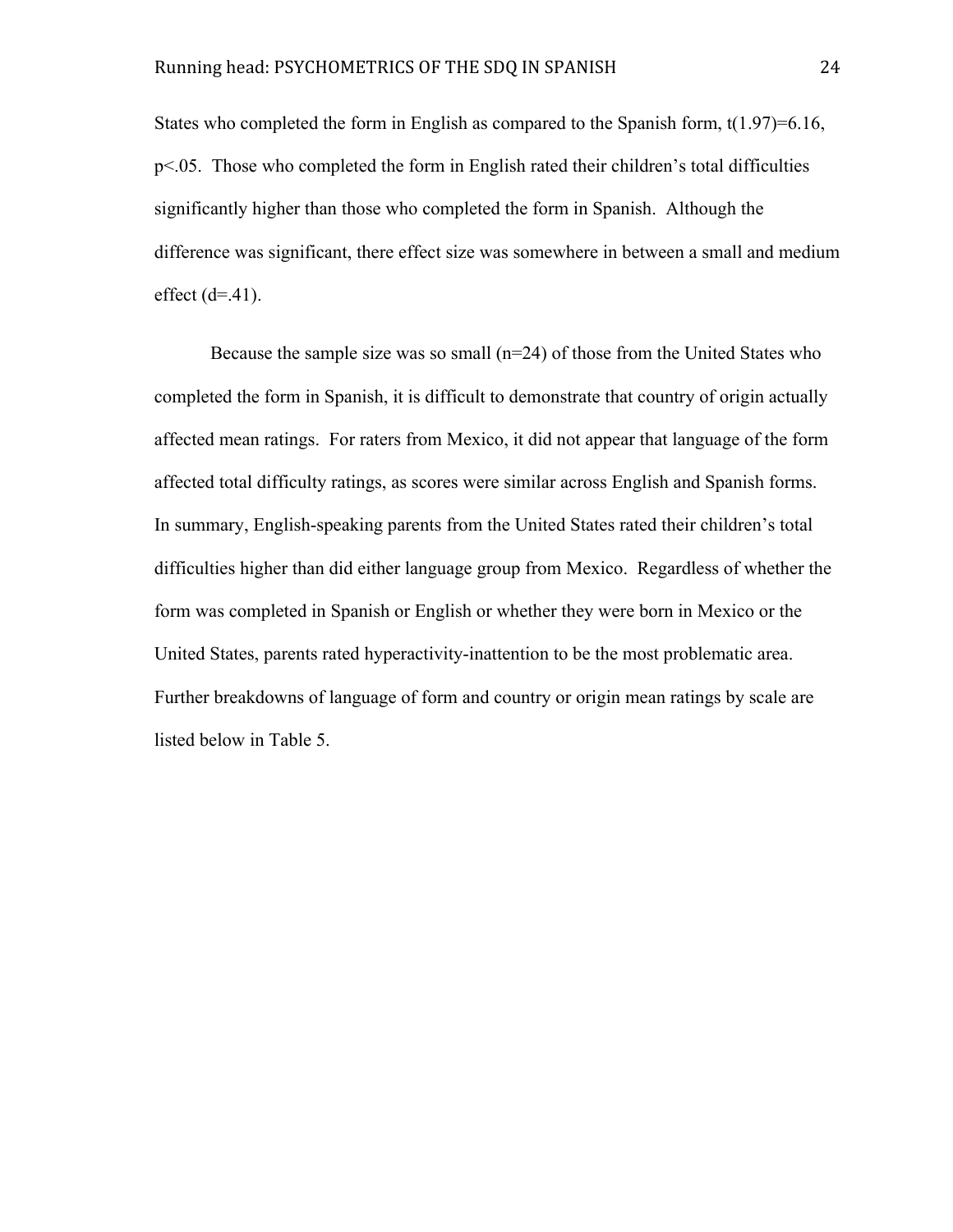## TABLE 5

| SDQ Scale                         | English Form          | Spanish Form             |
|-----------------------------------|-----------------------|--------------------------|
| United States (Country of Origin) | $n=198$               | $n = 24$                 |
| Emotional Symptoms (ES)           | 2.25(2.05)            | 1.61(1.54)               |
| Conduct Problems (CP)             | 3.89(2.50)            | 3.42(2.13)               |
| Hyperactivity-Inattention (HI)    | 5.14(2.57)            | 4.31(2.49)               |
| Peer Problems (PP)                | 2.61(1.90)            | 2.48(1.72)               |
| Prosocial Behavior (PB)           | $7.19^{\circ} (2.16)$ | $6.52^{\text{a}}$ (2.17) |
| Total Difficulties (TD)           | 14.11 (6.46)          | 11.54(4.54)              |
| Mexico (Country of Origin)        | $n=47$                | $n=216$                  |
| Emotional Symptoms (ES)           | 2.07(1.88)            | 2.26(1.97)               |
| Conduct Problems (CP)             | 3.20(2.07)            | 3.59(2.05)               |
| Hyperactivity-Inattention (HI)    | 4.02(2.16)            | 4.42(2.21)               |
| Peer Problems (PP)                | 2.65(2.08)            | 2.60(1.77)               |
| Prosocial Behavior (PB)           | $7.40^{\circ}$ (2.08) | $7.00^a(1.96)$           |
| Total Difficulties (TD)           | 12.25(6.11)           | 12.91(5.60)              |

*Mean Parent Ratings of SDQ Scales Across Spanish and English forms of the SDQ based on Mother's Country of Origin*

*Note:* SDQ= Strengths and Difficulties Questionnaire. Range of possible ratings is (0-10) on Emotional Symptoms, Conduct Problems, Hyperactivity-Inattention, Peer Problems, and Prosocial Behavior. Scores in parentheses signify standard deviation. Range of possible ratings for Total Difficulties is  $(0-40)$ . <sup>a</sup>=Higher Ratings signify less difficulty/problem on the Prosocial Behavior Scale.

#### **Reliability**

The second research question addressed whether reliability differences existed based upon language of the SDQ form. In order to answer this question, the internal consistency coefficients (Cronbach's alphas) for the various SDQ scales were compared at the composite and scale levels (see Table 6). On the SDQ English form the reliability estimates varied greatly: one of the five scales had an alpha in the very low range. Alphas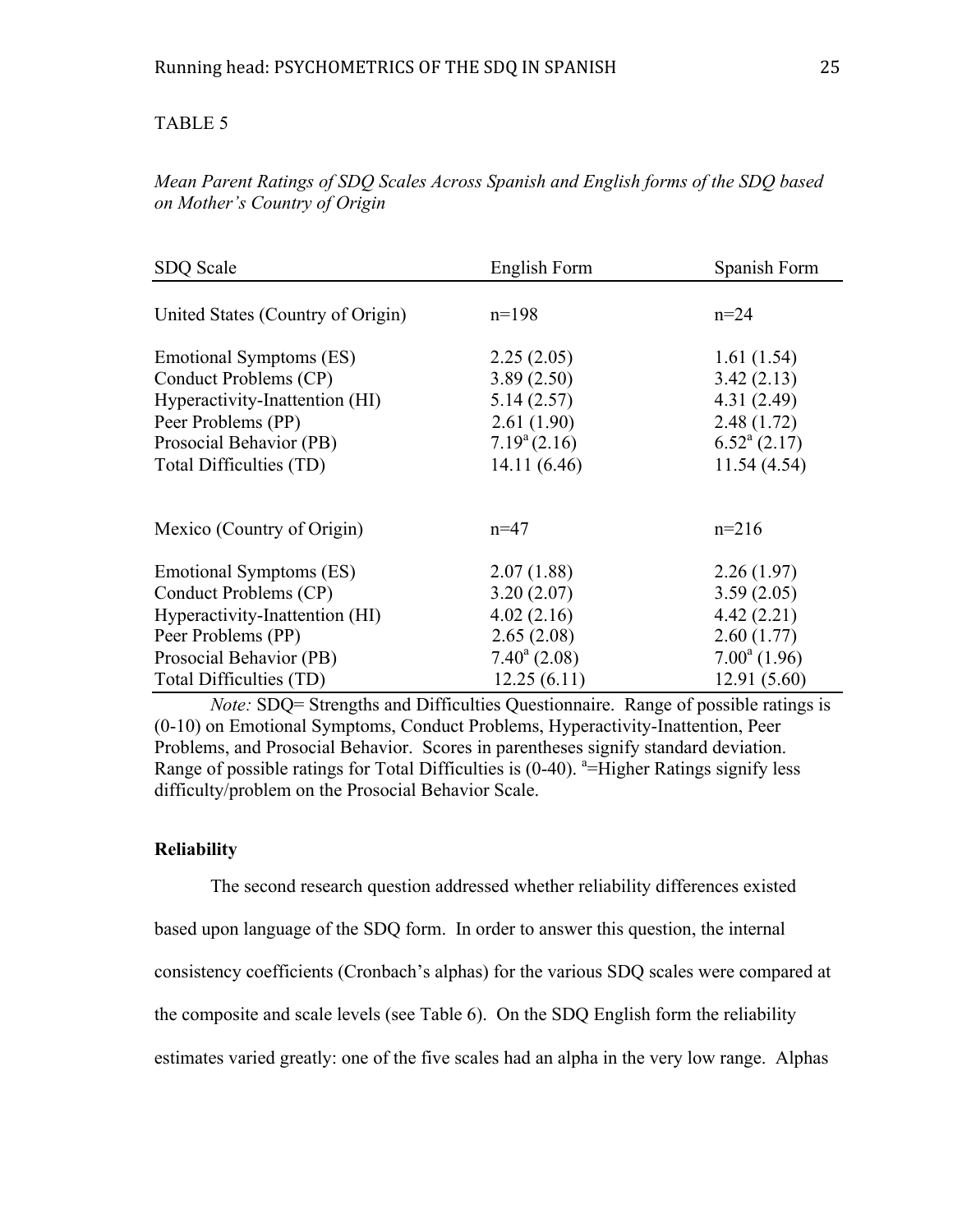for two of the five scales were in the low range and two were in the moderate range. The

alpha representing the TD Scale was in the good range ( $\alpha$ =.81)

On the Spanish version of the SDQ, alphas for all five scales were in the very low range. The TD Scale had an alpha in the moderate range.

### TABLE 6

*Reliability Coefficients (Coefficient alpha) Across Spanish and English forms of the SDQ*

| SDQ Scale                      | English Form | Spanish Form |
|--------------------------------|--------------|--------------|
| Emotional Symptoms (ES)        | .65          |              |
| Conduct Problems (CP)          | .74          | .59          |
| Hyperactivity-Inattention (HI) | .73          | .59          |
| Peer Problems (PP)             | .47          | .35          |
| Prosocial Behavior (PB)        | .69          | .59          |
| Total Difficulties (TD)        | .81          | .73          |

*Note:* SDQ= Strengths and Difficulties Questionnaire.

The TD scale Cronbach's alphas were then examined based on mother's country of origin to research whether differences in alpha statistics were based on language of the form or where the rater originated from. In order to determine which countries of origin to analyze, the two countries with the highest representation in the sample (United States and Mexico) were used. Both coefficient alphas were in the good range when the form was completed in English regardless of whether the mother informant was born in the United States or Mexico. However, the coefficient alpha for the forms completed in Spanish was in the low range when the informant was born in the United States and the in the moderate range when the informant was from Mexico (see Table 7). In order to analyze whether there were any statistically significant differences between coefficient alphas, Feldt and Kim's (2006) statistical method was used. Results indicated that there were no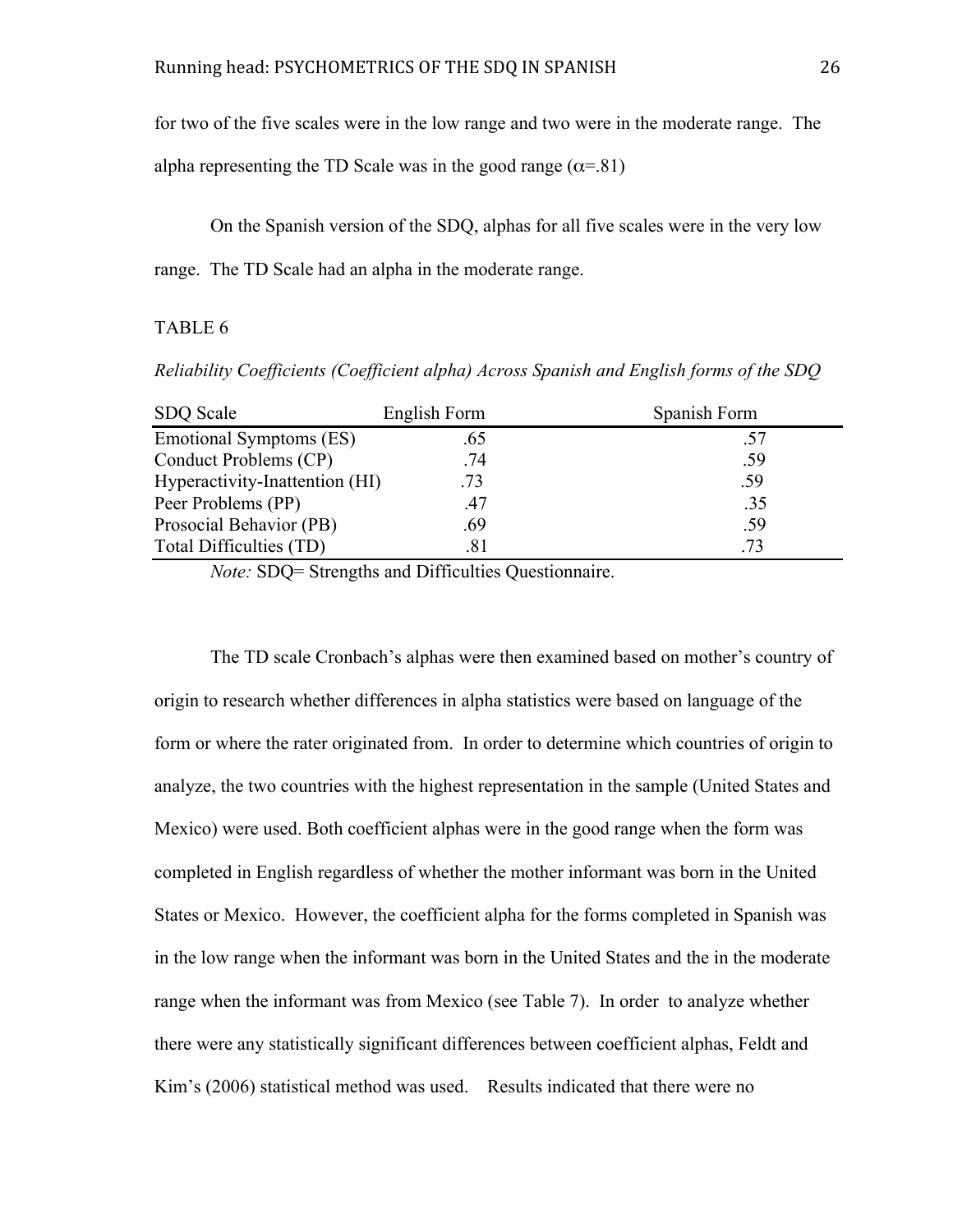statistically significant differences between either the language of the form or the country of origin in terms of reliability. Further, results suggest that Cronbach alphas were similar when compared based on mother's country of origin and that more differences were observed based on the language of the form, albeit none of them statistically significant. It is important, however, to note the small sample of participants born in the United States who completed the form in Spanish (n=26), thus making it more difficult to achieve a higher coefficient alpha.

### TABLE 7

*Reliability Coefficients (Coefficient alpha) of Total Difficulties Scales Across Spanish and English forms of the SDQ based on Mother's Country of Origin*

| SDQ Scale                         | English Form | Spanish Form |
|-----------------------------------|--------------|--------------|
| United States (Country of Origin) | $n=200$      | $n=26$       |
| Emotional Symptoms (ES)           | .65          | .41          |
| Conduct Problems (CP)             | .74          | .67          |
| Hyperactivity-Inattention (HI)    | .75          | .72          |
| Peer Problems (PP)                | .45          | .47          |
| Prosocial Behavior (PB)           | .71          | .72          |
| Total Difficulties (TD)           | .81          | .64          |
| Mexico (Country of Origin)        | $n=49$       | $n=236$      |
| Emotional Symptoms (ES)           | .58          | .58          |
| Conduct Problems (CP)             | .66          | .60          |
| Hyperactivity-Inattention (HI)    | .61          | .59          |
| Peer Problems (PP)                | .53          | .36          |
| Prosocial Behavior (PB)           | .63          | .56          |
| Total Difficulties (TD)           | .81          | .75          |

*Note:* SDQ= Strengths and Difficulties Questionnaire. United States and Mexico comprised the greatest percentage of countries of origin and were thus used as a base for comparison.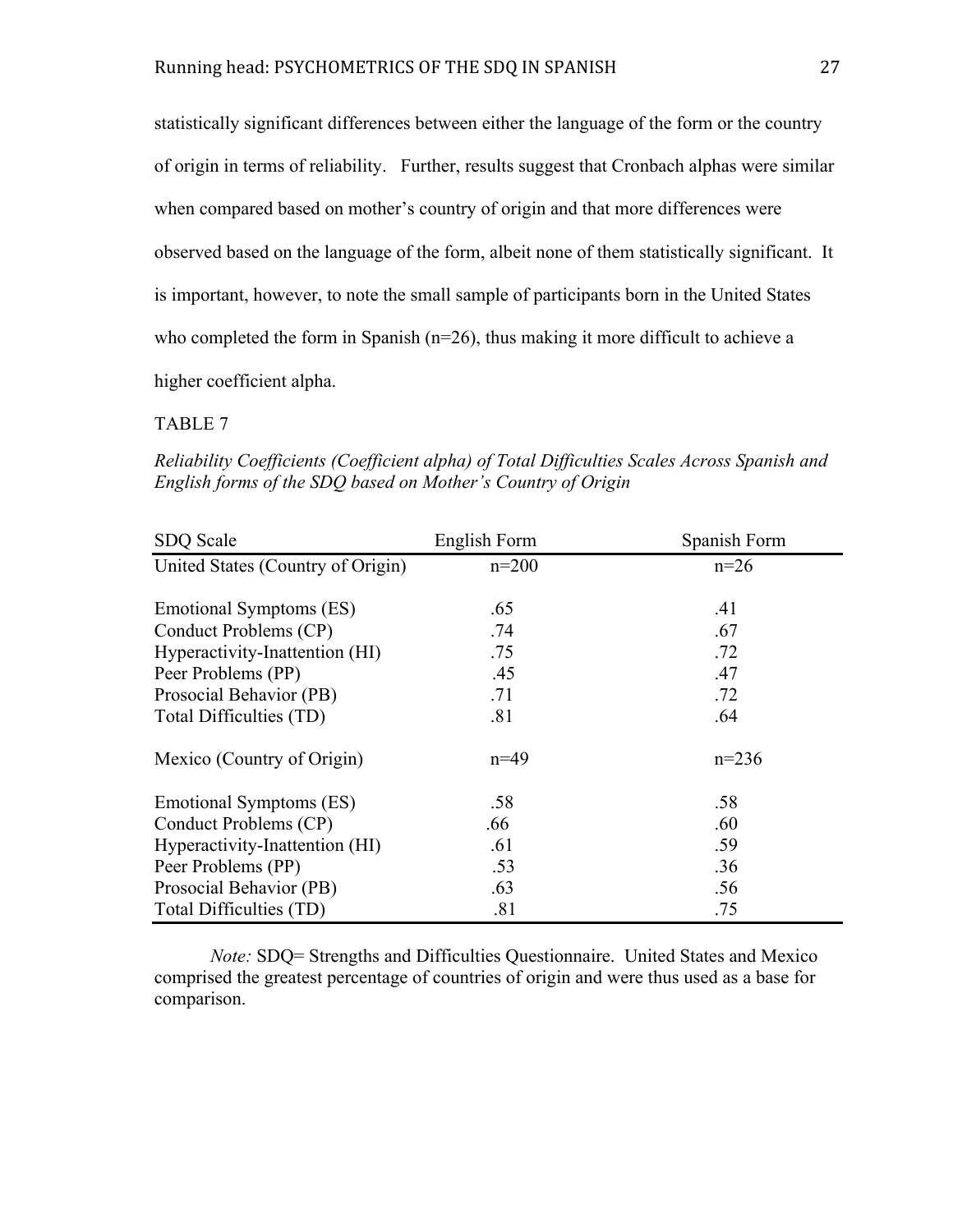#### **Factor Analysis of English Models**

In order to answer our third research question as to whether the factor structure of the Spanish SDQ differed from the English SDQ, the internal structure validity of both forms was first measured via confirmatory factor analysis based on a 5F Model, including factors related to ES, CP, HI, PP, and PB. The model for the SDQ in English appeared to be a good fit, with the NFI (.88), the CFI (.91), and the GFI (.87) each at or approaching .92. The Standardized Root Mean Square Residual (Standardized RMR) of .07 also indicated good fit as it exceeded the level expected for a good fit (.08). The Root Mean Square Error of Approximation (RMSEA), at .07 also indicated a good fit. The 5F model accounted for between 5% and 52% of the variance in each individual item. The saturated model had a lower AIC (650.00) than did the five-factor model (996.12), indicating that the saturated model was a better fit, when not considering theory. The AIC of the Independence model (6385.36) was much higher than either. While factor loadings were high for the CP Factor with four out of five items exceeding .60 and moderately high for the ES Factor, HI Factor, and PB factor, loadings were lower and more difficult to interpret for the PP Factor. Three of the five items linked to this factor were below .30. Table 8 reports factor loading for each item of the 5F model.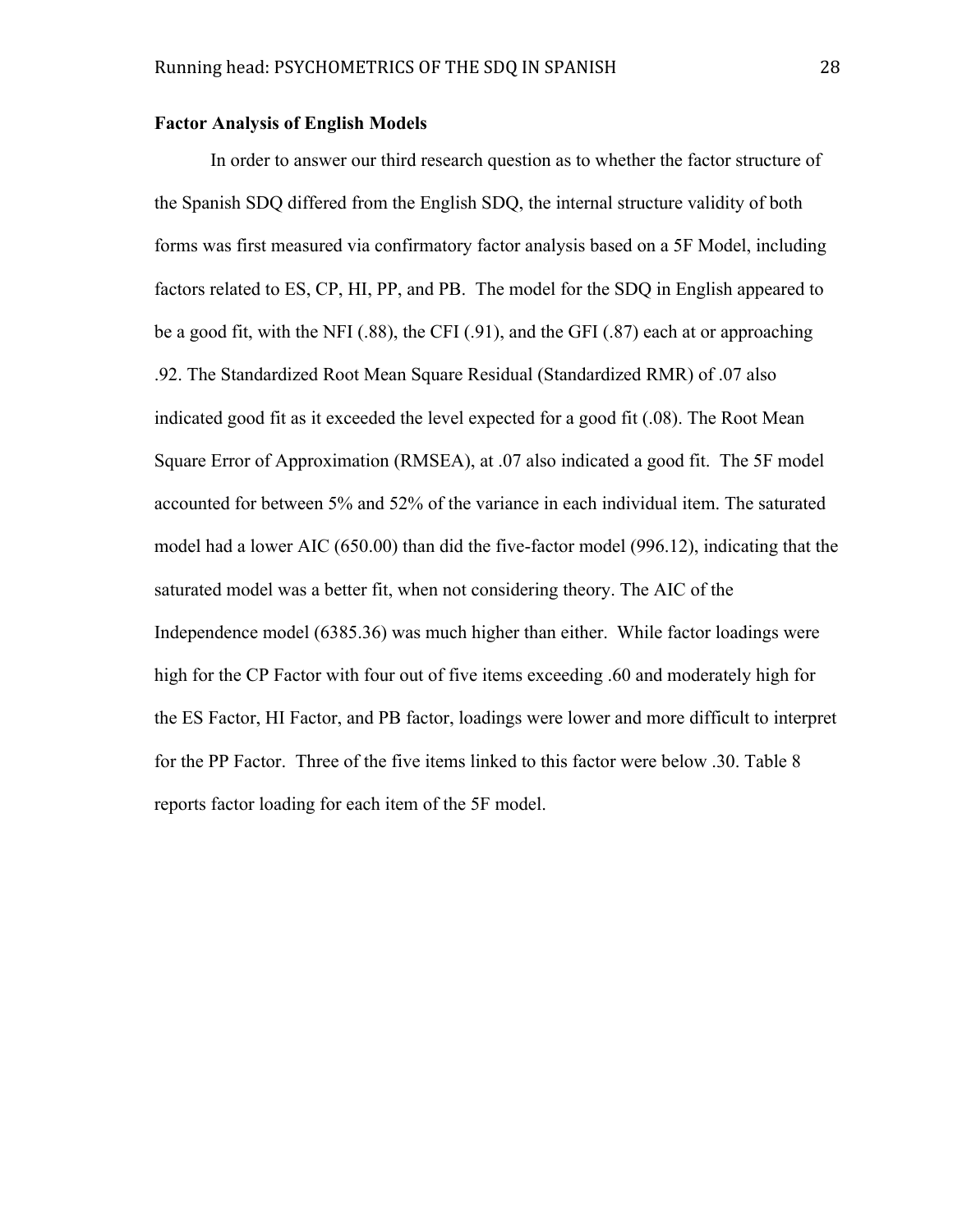## TABLE 8

#### *Factor Loadings for English Models*

| SDQ Items/Scale                             | 5F Model | 5F1S Model | 4F1S Model |
|---------------------------------------------|----------|------------|------------|
| <b>Emotional Symptoms Scale (ES)</b>        |          |            |            |
| Somatic Complaints                          | .32      | .32        | .32        |
| Worried                                     | .59      | .58        | .59        |
| Unhappy                                     | .60      | .61        | .61        |
| Nervous/Clingy                              | .46      | .47        | .46        |
| Many fears                                  | .61      | .61        | .61        |
| <b>Conduct Problems Scale (CP)</b>          |          |            |            |
| Temper tantrums                             | .60      | .60        | .63        |
| Obedient                                    | .63      | .62        | .57        |
| Fights w/children                           | .61      | .63        | .61        |
| Lies/Cheats                                 | .64      | .62        | .66        |
| <b>Steals</b>                               | .52      | .53        | .54        |
| <b>Hyperactivity-Inattention Scale (HI)</b> |          |            |            |
| Restless/Overactive                         | .68      | .67        | .68        |
| Fidgeting/Squirming                         | .72      | .71        | .72        |
| Distracted                                  | .63      | .63        | .64        |
| Thinks before Acting                        | .40      | .43        | .40        |
| <b>Attention Span</b>                       | .52      | .53        | .51        |
| <b>Peer Problems Scale (PP)</b>             |          |            |            |
| Solitary                                    | $.26*$   | $.25*$     | $.28*$     |
| One good friend                             | .47      | .45        | .42        |
| Liked by other children                     | .63      | .63        | .61        |
| Bullied by other children                   | $.23*$   | $.23*$     | $.29*$     |
| Gets along w/adults more than peers         | $.29*$   | $.30*$     | .33        |
| <b>Prosocial Behavior Scale (PB)</b>        |          |            |            |
| Consider of others                          | .62      | .65        | .58        |
| <b>Shares</b>                               | .58      | .58        | .53        |
| Helpful                                     | .51      | .51        | .59        |
| Kind                                        | .60      | .57        | .53        |
| Volunteers                                  | .49      | .50        | .60        |

*Note:* SDQ= Strengths and Difficulties Questionnaire. (5F) Model=Five First Order Factor Model. (5F1S) Model= Five First Order within One Second Order Factor Model. (4F1S) Model= Four First Order Factors within One Second Order Factor Model. \*= at or below .30 considered low factor loading (N=488)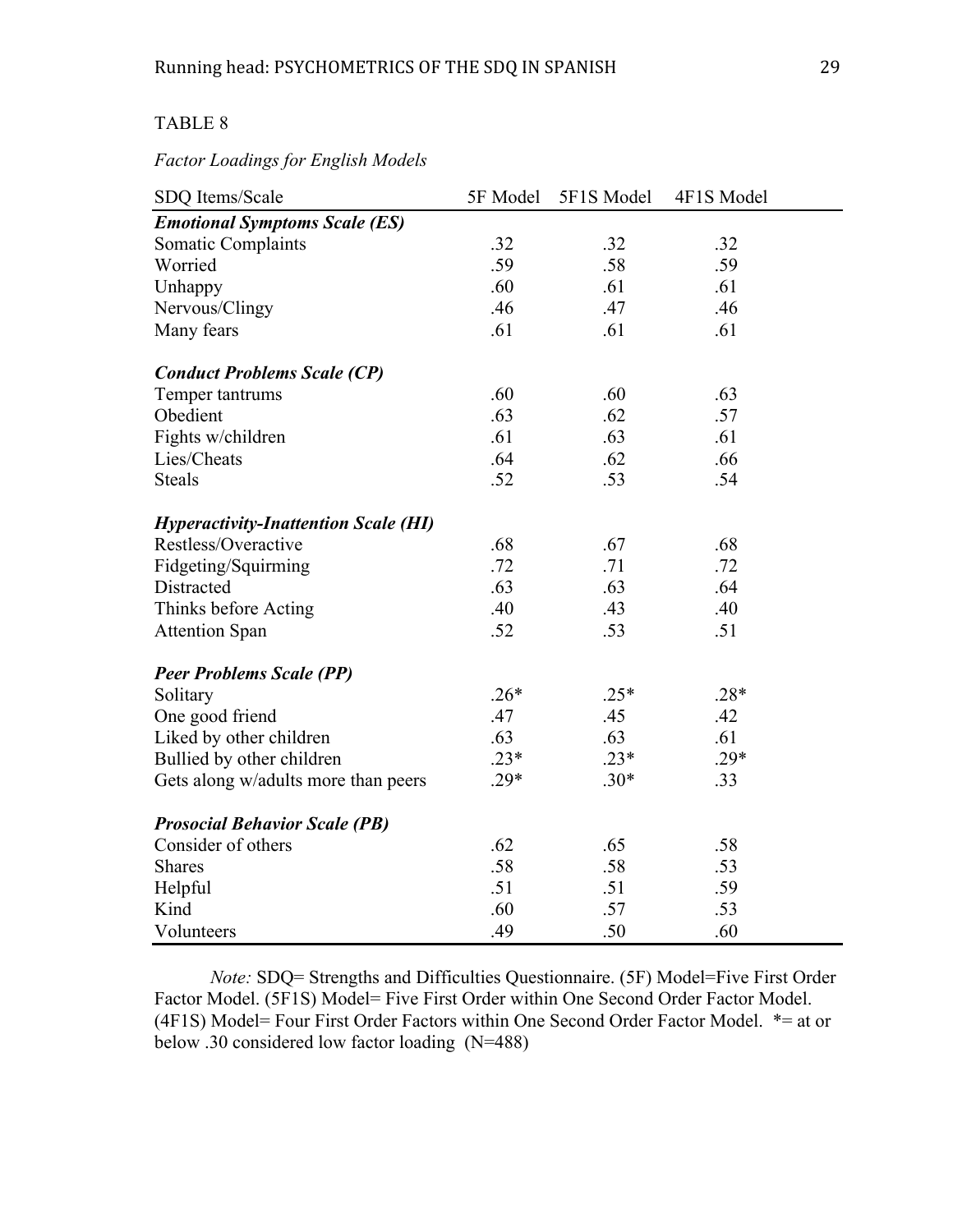Next, the internal structure validity of the English form was measured via confirmatory factor analysis based on a theoretical 5F1S model including the factors of ES, CP, HI, PP, and PB nested within the TD Factor. The model for the SDQ in English appeared to be a good fit, with the NFI (.87), the CFI (.90), and the GFI (.86) each approaching .92. The Standardized RMR of .07 also indicated good fit, exceeding the level expected for a good fit (.08). The RMSEA at .08 indicated a moderate fit as it was slightly above what is considered to be an acceptable fit (.07). The 5F1S model accounted for between 5% and 51% of the variance in each individual item. The saturated model had a much lower AIC (650.00) than did the (5F1S) model (1077.60), indicating that the saturated model was a better fit, when not considering theory. The AIC of the Independence model (6385.36) was much higher than either. While factor loadings were high for the CP Factor with four out of five items exceeding .60 and moderately high for the ES Factor, HI Factor, and PB factor, loadings were lower and more difficult to interpret for the PP Factor. Three of the five items linked to this factor were at or below .30. Table 8 depicts factor loading for each item of the Five 5F1S model.

The next confirmatory factor analysis that was analyzed was a 4F1S model that included ES, CP, HI , and PP isolated from the single PB Factor. The model for the SDQ in English appeared to be of moderate fit, with the NFI (.84), the CFI (.88), and the GFI (.85) each exceeding .80. The Standardized RMR of .12 indicated moderate fit. The RMSEA, at .08, indicated a moderate fit as well. The 4F1S model accounted for between 8% and 53% of the variance in each individual item. The saturated model had a much lower AIC (650.00) than did the (4F1S) model (1141.45), indicating that the saturated model was a better fit, when not considering theory. The AIC of the Independence model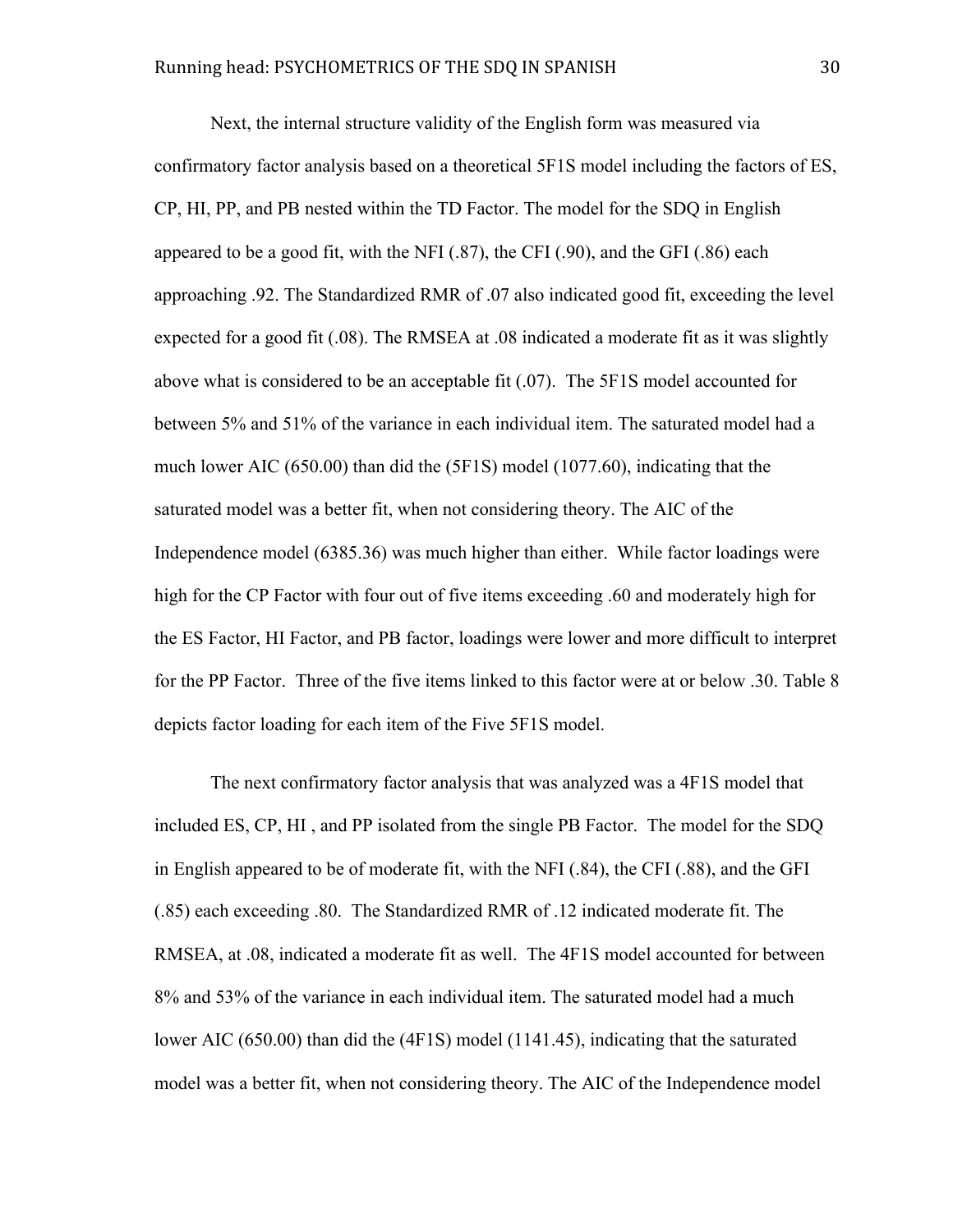(6385.36) was much higher than either. While factor loadings were high for the CP Factor with three out of five items exceeding .60 and moderately high for the ES Factor, HI Factor, and PB factor, loadings were again lower and more difficult to interpret for the PP Factor. Two of the five items linked to this factor were at or below .30. Table 8 depicts factor loading for each item of the 4F1S model.

When comparing the three English models, it appears as though the 5F Model has the highest internal structural validity. Although the statistics are similar when comparing the 5F Model and the 5F1S Model, the Five First Order Factor 5F Model still has the highest NFI, CFI, and GFI. The Standardized RMR of .07 was the same in the 5F Model and the 5F1S Model, yet substantially better than the fit of the (4F1S) model (.12). In addition, the RMSEA (.07) of the 5F Model matched the level expected for a good fit while the other two models were slightly below what would be considered a good fit (.07). Also, the 5F Model had the lowest AIC of 996.12, in comparison to the 5F1S Model of 1077.60 and the 4F1S model of 1141.45, again indicating a better fit. The models all accounted for approximately 5 to 50 percent of the variance in each individual item. Factor loadings were strikingly similar across all three of the models, with items on the CP Scale loading most convincingly onto their respective factor. Items on the PP Scale had the weakest loadings onto their respective factor across all three models. Items related to being solitary, getting bullied by others, and relating better to adults than peers loaded the weakest onto the PP factor. Table 9 depicts goodness of fit statistics for all three of the factor models in English and in Spanish.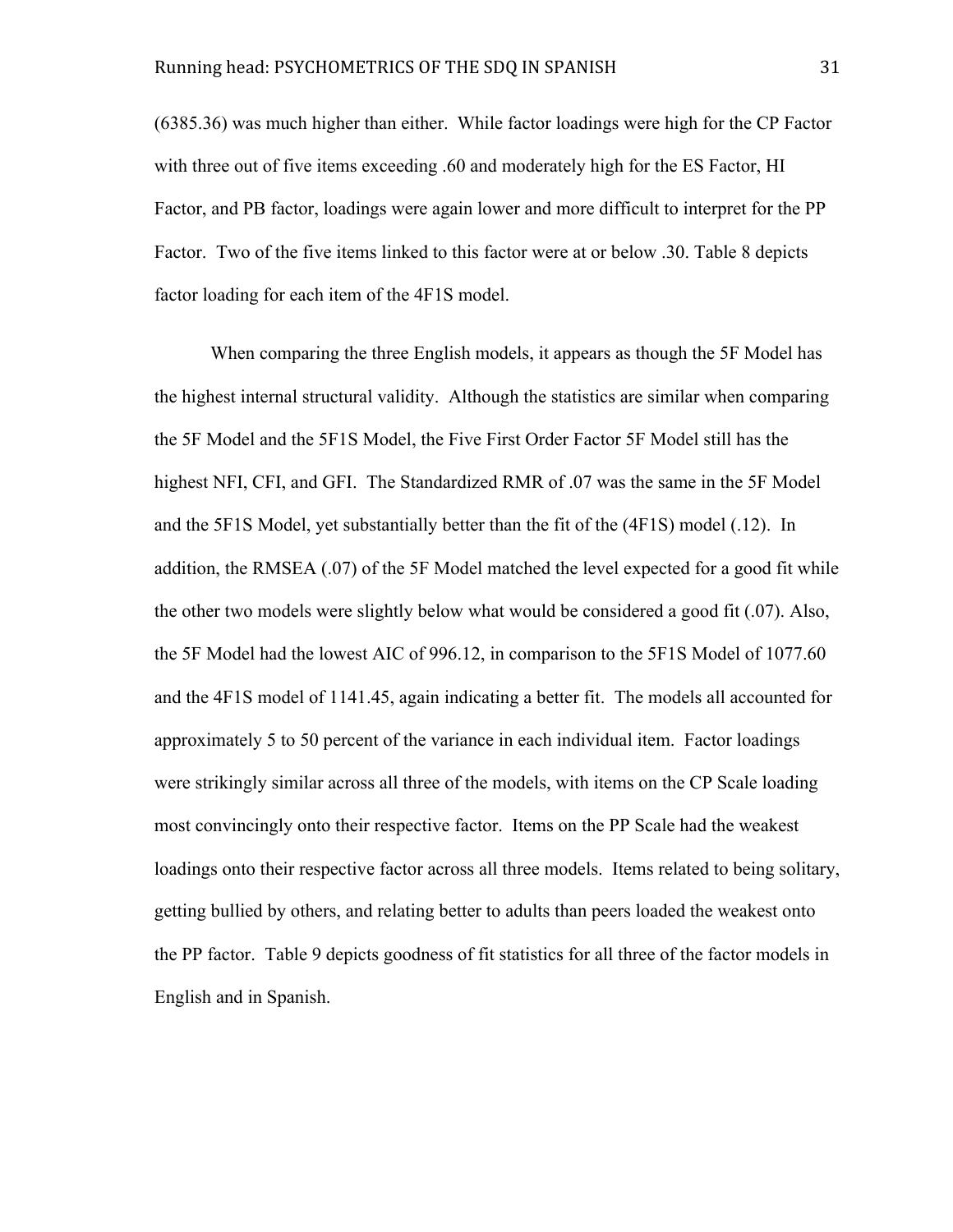## TABLE 9

| Models       |        |          |          |         |         |         |  |
|--------------|--------|----------|----------|---------|---------|---------|--|
|              | 5F ENG | 5F1S ENG | 4F1S ENG | 5F SP   | 5F1S SP | 4F1S SP |  |
| Indices      |        |          |          |         |         |         |  |
| <b>NFI</b>   | .88    | .87      | .84      | .74     | .70     | .68     |  |
| <b>CFI</b>   | .91    | .90      | .88      | .80     | .76     | .74     |  |
| <b>GFI</b>   | .87    | .86      | .85      | .85     | .82     | .83     |  |
| <b>SRMR</b>  | .07    | .07      | .12      | .08     | .09     | .10     |  |
| <b>RMSEA</b> | .07    | .08      | .08      | .08     | .09     | .09     |  |
| <b>AIC</b>   | 996.12 | 1077.60  | 1141.45  | 1103.85 | 1270.86 | 1259.50 |  |

*Goodness of Fit Indices for English and Spanish Factor Models*

*Note:*. 5F ENG=Five First Order Factor Model, English Form. 5F1S ENG= Five First Order within One Second Order Factor Model, English Form. 4F1S ENG= Four First Order Factors within One Second Order Factor Model, English Form. 5F SPA= Five First Order Factor Model, Spanish Form. 5F1S SPA= Five First Order within One Second Order Factor Model, Spanish Form. 4F1S SPA= Four First Order Factors within One Second Order Factor Model, Spanish Form

#### **Factor Analysis of Spanish Models**

 In order to more directly compare whether the factor structure of the Spanish SDQ differed from the English SDQ, the three factorial models were assessed with the Spanish form of the SDQ. The Spanish form was first measured via confirmatory factor analysis based on a 5F Model including factors related to ES, CP, HI , PP, and PB. The model for the SDQ in Spanish appeared to be a moderate fit, with the NFI (.74), the CFI (.80), and the GFI (.85) each at or approaching .80. The Standardized RMR of .08 indicated good fit. The RMSEA, at .08, indicated a moderate fit as it exceeded the level expected for a good fit (.07). The 5F Model accounted for between 2% and 38% of the variance in each individual item*.* The saturated model had a significantly lower AIC (650.00) than did the (5F) Model (1103.85), indicating that the saturated model was a better fit, when not considering theory. The AIC of the Independence model (3330.00) was much higher than either. While factor loadings were moderate for the CP Factor, ES Factor, and PS Factor, loadings were lower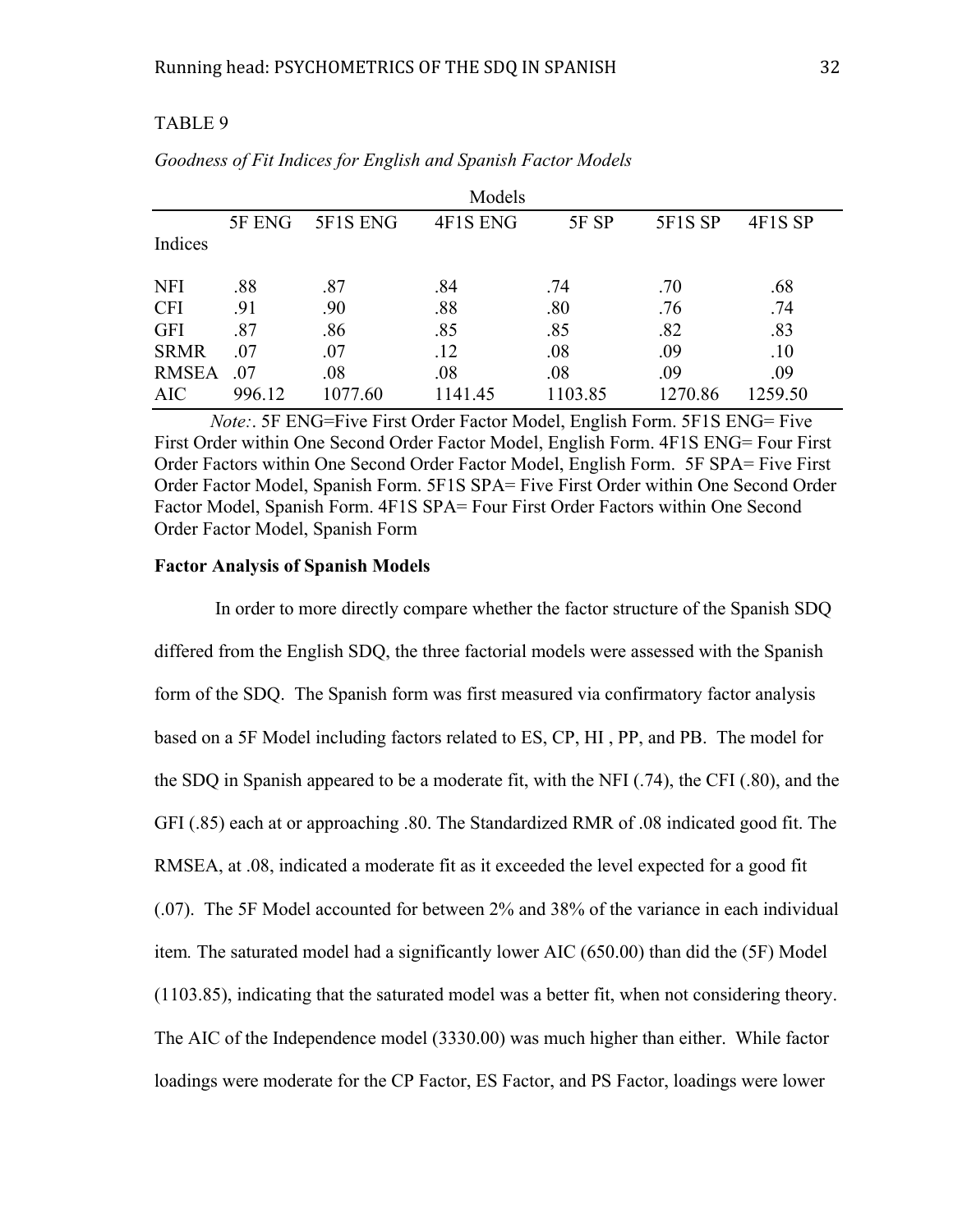and more difficult to interpret for the PP Factor and HI Factor. Three of the five items linked to the PP Factor were below .30. In addition, although two items associated with the HI Factor were considered to be highly loading onto their factor, two items were recognizably low and below .30.Table 10 depicts factor loading for each item of the 5F Model.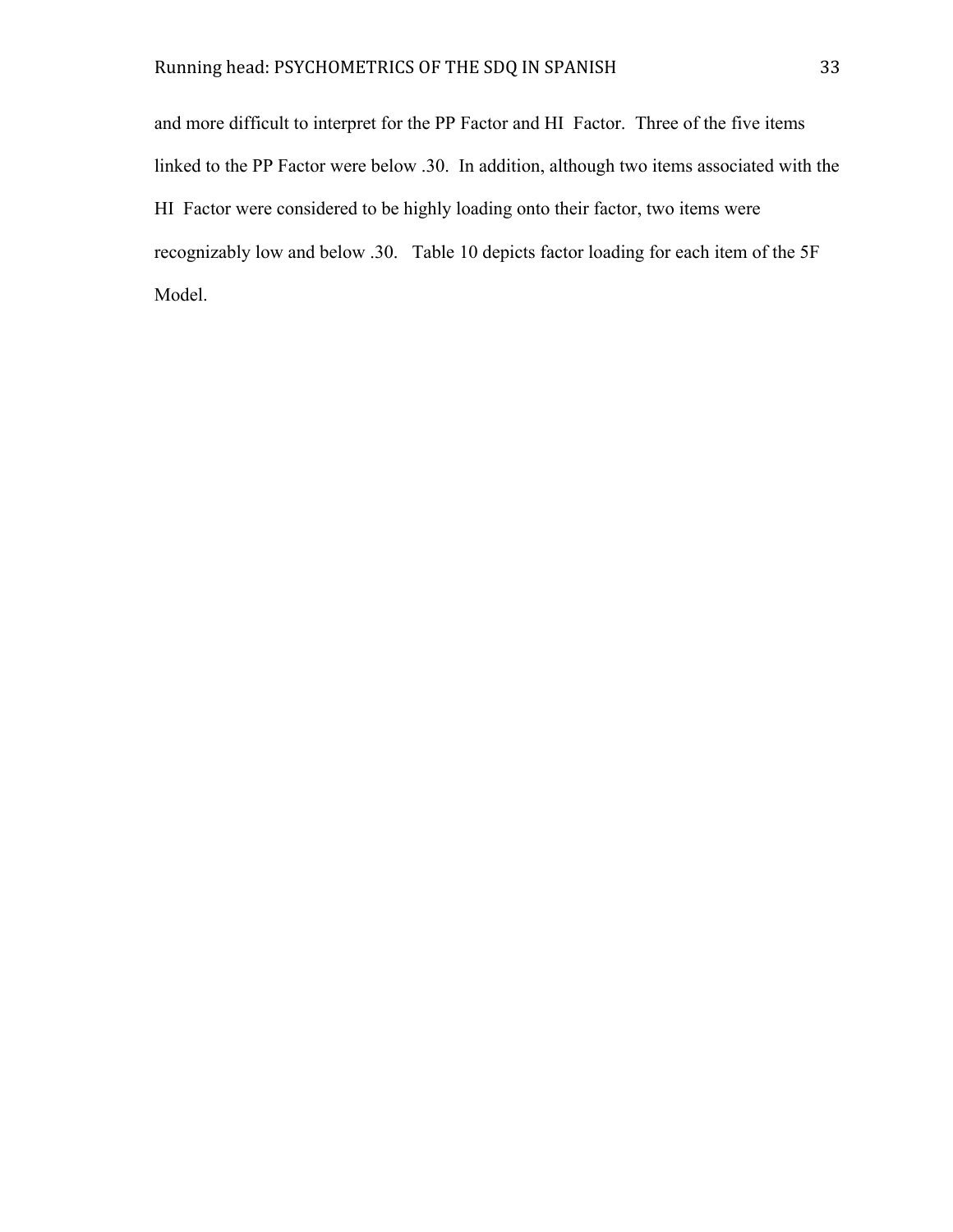# TABLE 10

# *Factor Loadings for Spanish Models*

| SDQ Items/Scale                             | (5F) Model | (5F1S) Model | (4F1S) Model |
|---------------------------------------------|------------|--------------|--------------|
| <b>Emotional Symptoms Scale (ES)</b>        |            |              |              |
| Somatic Complaints                          | .38        | .35          | .36          |
| Worried                                     | .50        | .48          | .48          |
| Unhappy                                     | .55        | .56          | .57          |
| Nervous/Clingy                              | .45        | .46          | .45          |
| Many fears                                  | .44        | .47          | .46          |
| <b>Conduct Problems Scale (CP)</b>          |            |              |              |
| Temper tantrums                             | .39        | .37          | .41          |
| Obedient                                    | .53        | .57          | .46          |
| Fights w/children                           | .56        | .54          | .58          |
| Lies/Cheats                                 | .48        | .46          | .50          |
| <b>Steals</b>                               | .35        | .34          | .40          |
| <b>Hyperactivity-Inattention Scale (HI)</b> |            |              |              |
| Restless/Overactive                         | .64        | .61          | .64          |
| Fidgeting/Squirming                         | .62        | .55          | .62          |
| Distracted                                  | .51        | .51          | .51          |
| Thinks before Acting                        | $.28*$     | .34          | $.27*$       |
| <b>Attention Span</b>                       | $.28*$     | .36          | $.29*$       |
| <b>Peer Problems Scale (PP)</b>             |            |              |              |
| Solitary                                    | $.17*$     | $.19*$       | $.22*$       |
| One good friend                             | .46        | .42          | .36          |
| Liked by other children                     | .58        | .57          | .54          |
| Bullied by other children                   | $.19*$     | $.23*$       | $.27*$       |
| Gets along w/adults more than peers         | $.13*$     | $.20*$       | $.24*$       |
| <b>Prosocial Behavior Scale(PB)</b>         |            |              |              |
| Consider of others                          | .41        | .41          | .42          |
| <b>Shares</b>                               | .48        | .43          | .37          |
| Helpful                                     | .47        | .48          | .56          |
| Kind                                        | .54        | .55          | .48          |
| Volunteers                                  | .49        | .53          | .57          |

*Note:* SDQ= Strengths and Difficulties Questionnaire. (5F) Model=Five First Order Factor Model. (5F1S) Model= Five First Order within One Second Order Factor Model. (4F1S) Model= Four First Order Factors within One Second Order Factor Model. \*= at or below .30 considered low factor loading (N=436)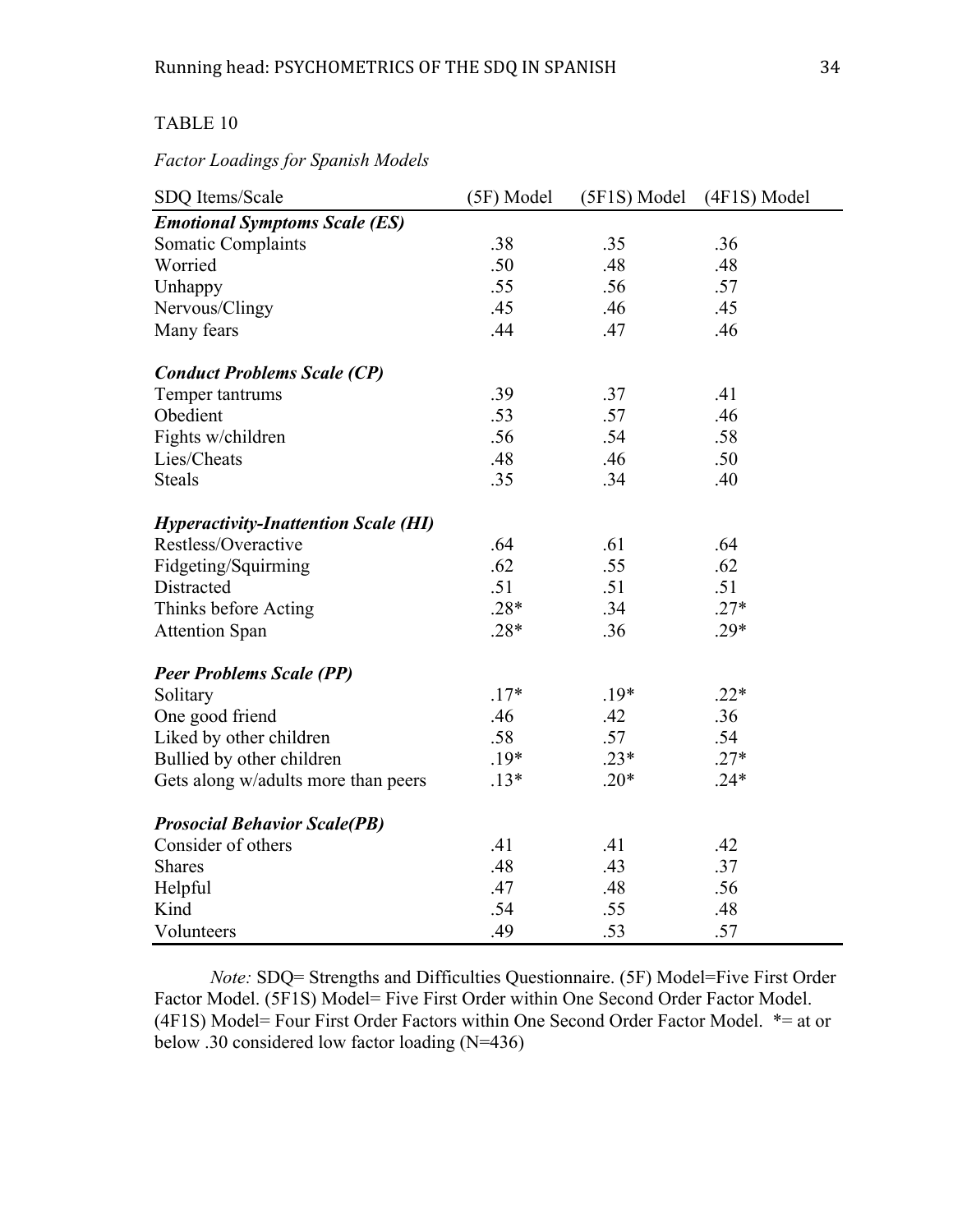The internal structure validity of the Spanish form was measured via confirmatory factor analysis based on a 5F1S model including the factors of ES, CP, HI , PP, and PB nested within the TD Factor. The model for the SDQ in Spanish appeared to be a moderate fit, with the NFI (.70) slightly lower than the CFI (.76), and the GFI (.82). The Standardized RMR of .09 also indicated moderate fit. The RMSEA, at .09, indicated a moderate fit as well as it was slightly above the level expected for a good fit (.07). The 5F1S model accounted for between 2% and 46% of the variance in each individual item. The saturated model had a much lower AIC (650.00) than did the 5F1S model (1270.86), indicating that the saturated model was a better fit, when not considering theory. The AIC of the Independence model (3330.00) was much higher than either. While factor loadings were moderate for the CP Factor, ES Factor, and (PS) Factor, loadings were lower and more difficult to interpret for the PP Factor and HI Factor. Three of the five items linked to the PP Factor were below .30. In addition, although two items associated with the HI Factor were considered to be highly loading onto their factor, two items were recognizably low and only slightly above .30.Table 10 depicts factor loading for each item of the 5F1S model.

Finally, the last confirmatory factor analysis that was analyzed was a 4F1S model that included ES, CP, HI , and PP isolated from the single PB Factor. The model for the SDQ in Spanish appeared to be of poorer fit compared to the 5F Model in Spanish, with the NFI (.68), the CFI (.74) far below .92 and the GFI slightly approaching .92 (.83). The Standardized RMR of .10 indicated moderate fit. The RMSEA, at .09, indicated a moderate fit as well as it was slightly above the level expected for a good fit (.07). The 4F1S model accounted for between 5% and 41% of the variance in each individual item. The saturated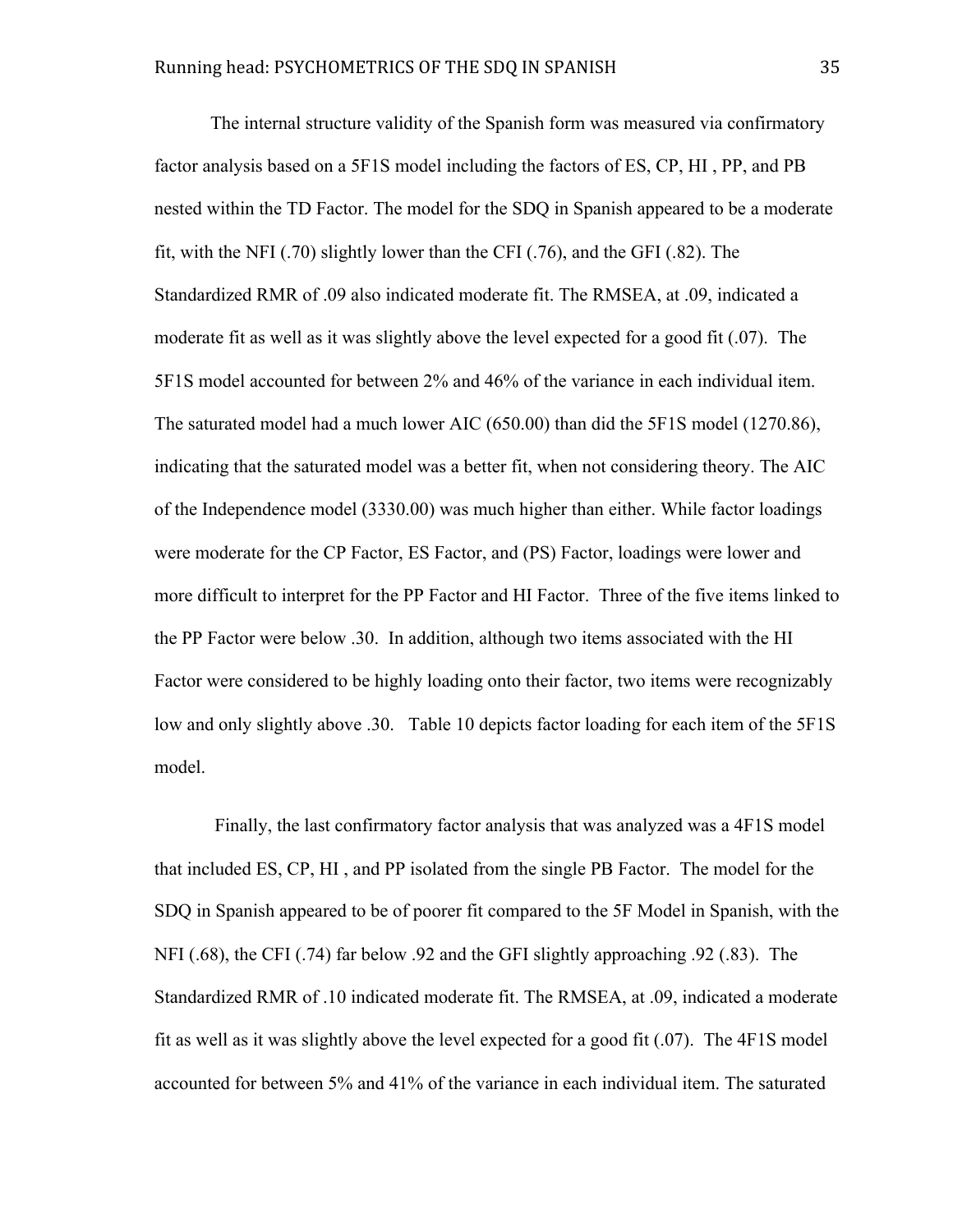model had a much lower AIC (650.00) than did the (4F1S) model (1259.50), indicating that the saturated model was a better fit, when not considering theory. The AIC of the Independence model (3330.00) was much higher than either. While factor loadings were moderate for the CP Factor, ES Factor, and (PS) Factor, loadings were lower and more difficult to interpret for the PP Factor and HI Factor. Two of the five items linked to the PP Factor were below .30. In addition, although two items associated with the HI Factor were considered to be highly loading onto their factor, two items were below .30.Table 10 depicts factor loading for each item of the 4F1S model.

When comparing the three Spanish models, it appears similar to the English models in that the 5F Model has the highest internal structural validity. The 5F Model has the highest NFI, CFI, and GFI. The Standardized RMR at .08, met the level expected for a good fit, while the other two models were slightly above the criterion at (.09) and (.10). In addition, while the RMSEA of the 5F model (.08) was slightly above the level expected for a good fit (.07), the other two models were still less of a good fit (.09). It is not clear when comparing the 5F1S model and the 4F1S model which model attains better fit since their goodness of fit indices are similar. However, it is clear that the 5F model attains the best fit of the three models. The 5F Model also had the lowest AIC of 1103.85, in comparison to the 5F1S model of 1270.86 and the 4F1S model of 1259.50, again indicating a better fit. The models all accounted for approximately 2 to 50 percent of the variance in each individual item. Factor loadings were also very similar across all three of the Spanish models, with items on the (EP) Scale, CP Scale, and PB Scale loading moderately onto their respective factors. On the other hand, items on the PP Scale had the weakest loadings onto their respective factor across all three models. Items related to preferring to be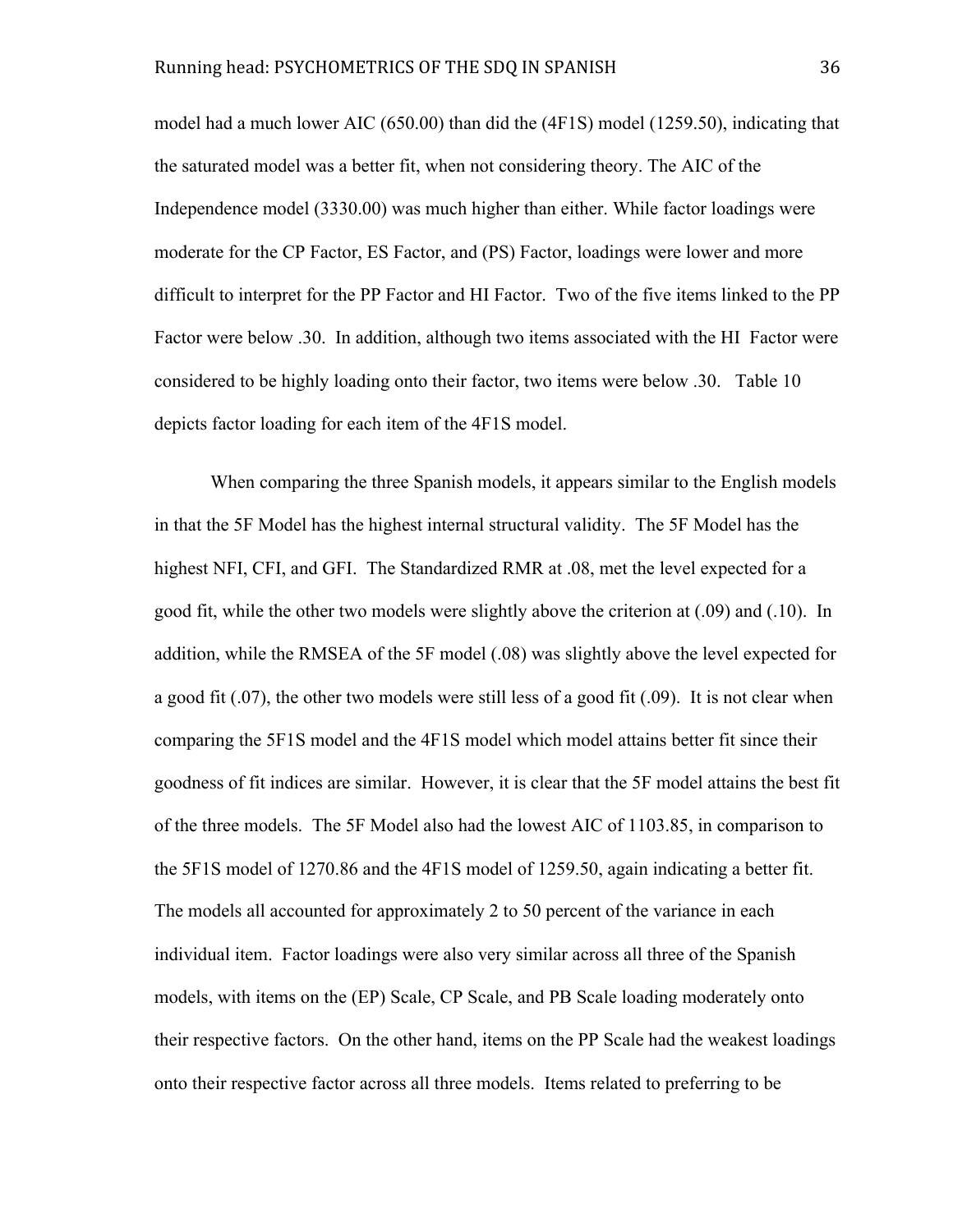solitary, getting bullied, and relating better to adults than children loaded the weakest onto the PP Scale across all of the Spanish models. Finally, there were inconsistent loadings within the HI Scale across all 3 models of the SDQ Spanish form. In each model, two of the items loaded convincingly well while two loaded poorly, which were related to thinking before acting and having a good attention span. Table 9 depicts goodness of fit statistics for all factor models in English and Spanish.

## **Factor Analytic Comparison of English and Spanish Models**

After comparing the confirmatory factor analyses of the six models in English and Spanish, it is clear the English models fare better. The average NFI (.86) for the English models is significantly higher than average for the Spanish models (.71). In addition, the average CFI (.90) is also significantly higher than the average for the Spanish models (.77). The averages for the GFI indices are more similar than the other measures, yet they are still higher (.86) for the English models than the Spanish models (.83). The average of the Standardized RMR's of the Spanish and English models are identical and slightly below what is considered a good fit (.08) at .09. The RMSEA averages are also identical at .08 on both English and Spanish forms, which is considered slightly above a good fit (.07). Models in both English and Spanish accounted for approximately the same percentage (2% to 50%) of the variance in each individual item.

Finally, factor loadings were much higher across the English models than the Spanish models. Items on the English models loaded highly onto the CP Factor, moderately high onto the EP Scale, HP scale, and PB scale. Items did not load well on the PP scale. Factor loadings were moderate, at best, for the Spanish models. Similar to the English models, items related to being solitary, getting bullied, and getting along better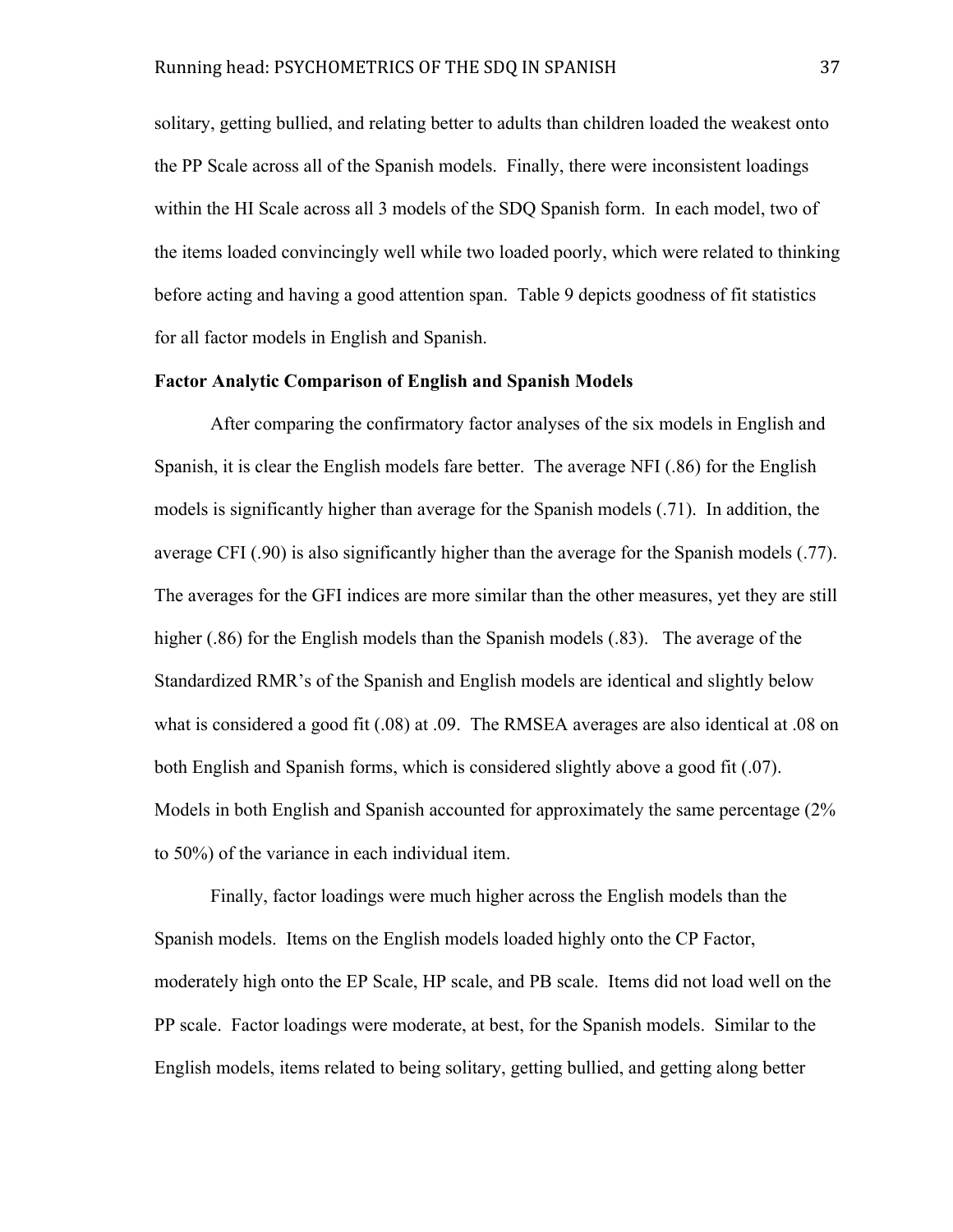with adults than children loaded poorly onto the PP Scale. Furthermore, unlike the English factor models, loadings were inconsistent on the HI Scale across all of the Spanish models. Furthermore, the English models appear to have higher internal structural validity compared to the Spanish models, when evaluating the NFI, CFI, GFI, as well as factor loadings.

## **Discussion**

Parent raters who took part in the California University (Irvine) Initiative for the Development of Attention and Readiness (CUIDAR) program assessed their preschool age children's behaviors using the Strengths and Difficulties Questionnaire as part of their entrance into the intervention program. In this study, the psychometric properties of the instrument were assessed in order to explore mean rating differences between the English and Spanish versions of the SDQ, along with coefficient alpha indicators of reliability at the scale and composite level, and factor structure differences. Results indicated individual scale and TD scale means were very similar across both forms of the SDQ with the only significant difference occurring between raters who were born in the United States and completed the form in English as opposed to Spanish. Those who completed the form in English rated their children's total difficulties significantly higher than those who completed the form in Spanish. Reliability coefficients indicated alphas were higher for the English form compared to the Spanish form at the scale and composite level but these differences were not statistically significant. Also of importance is that neither form attained adequate reliability at the scale level. Finally, the Five First Order Factor (5F) Model was the best-fit and most valid representation of all 25 items of the SDQ, regardless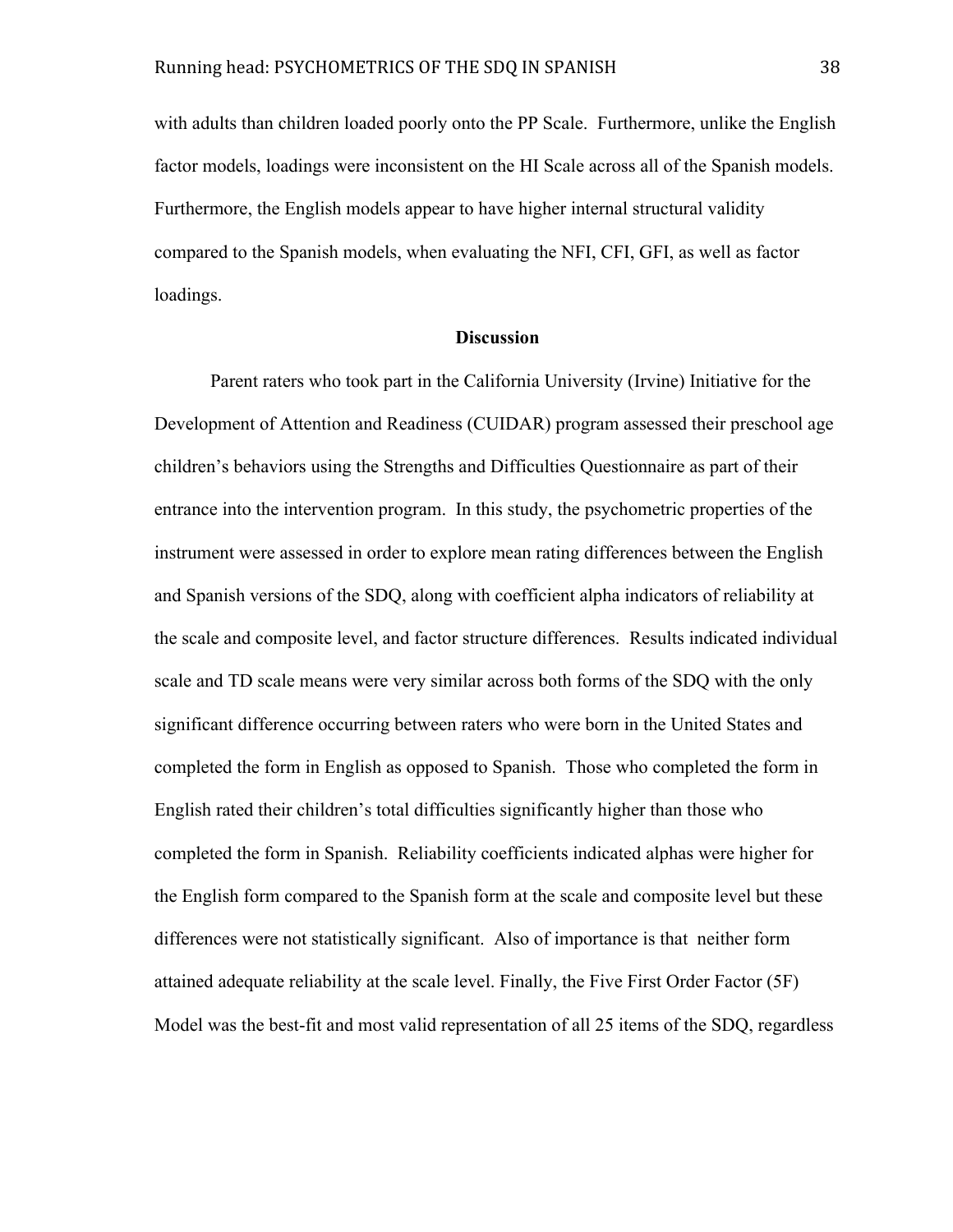of the language of the form. When comparing Spanish and English factor models of the SDQ, the English models attain better fit.

#### **Mean Ratings of English and Spanish SDQ Forms**

The first research question was whether there are mean differences in SDQ scores for students from Spanish-speaking families versus students from English-speaking families. First, the mean parent ratings were computed for the entire sample, and it was found that parents rated children highest on the HI scale and lowest on the ES scale. When the sample was then divided into those who completed the form in Spanish versus English, similar patterns were revealed. HI was still rated the most problematic area while ES was rated least problematic. Mean ratings were similar across English and Spanish forms, with significant but small mean differences on the HI scale and the TD scale.

The mean ratings for the HI scale for the English and Spanish forms in this study were 4.95 and 4.33 respectively. Previous research is also consistent with HI usually rated most problematic out of all the indices. Muris, Meesters, and van den Berg (2002) also found that mean ratings on the HI scale were the highest among the scales. Hawes and Dadds (2004) found that parents of young children in Australia rated Hyperactivity-Inattention problems the highest as well.

One possible explanation for high ratings on the HI scale is that items on this scale measure more concrete observable behaviors. It is plausible that parents may not know as much with regards to their children's emotional well-being at a young age when children are not as self-expressive. It might be easier for a parent to recognize if their child is constantly fidgeting, squirming, or cannot sit still for long in comparison to whether or not they are worried, nervous in new situations, or liked by other children. Therefore, parents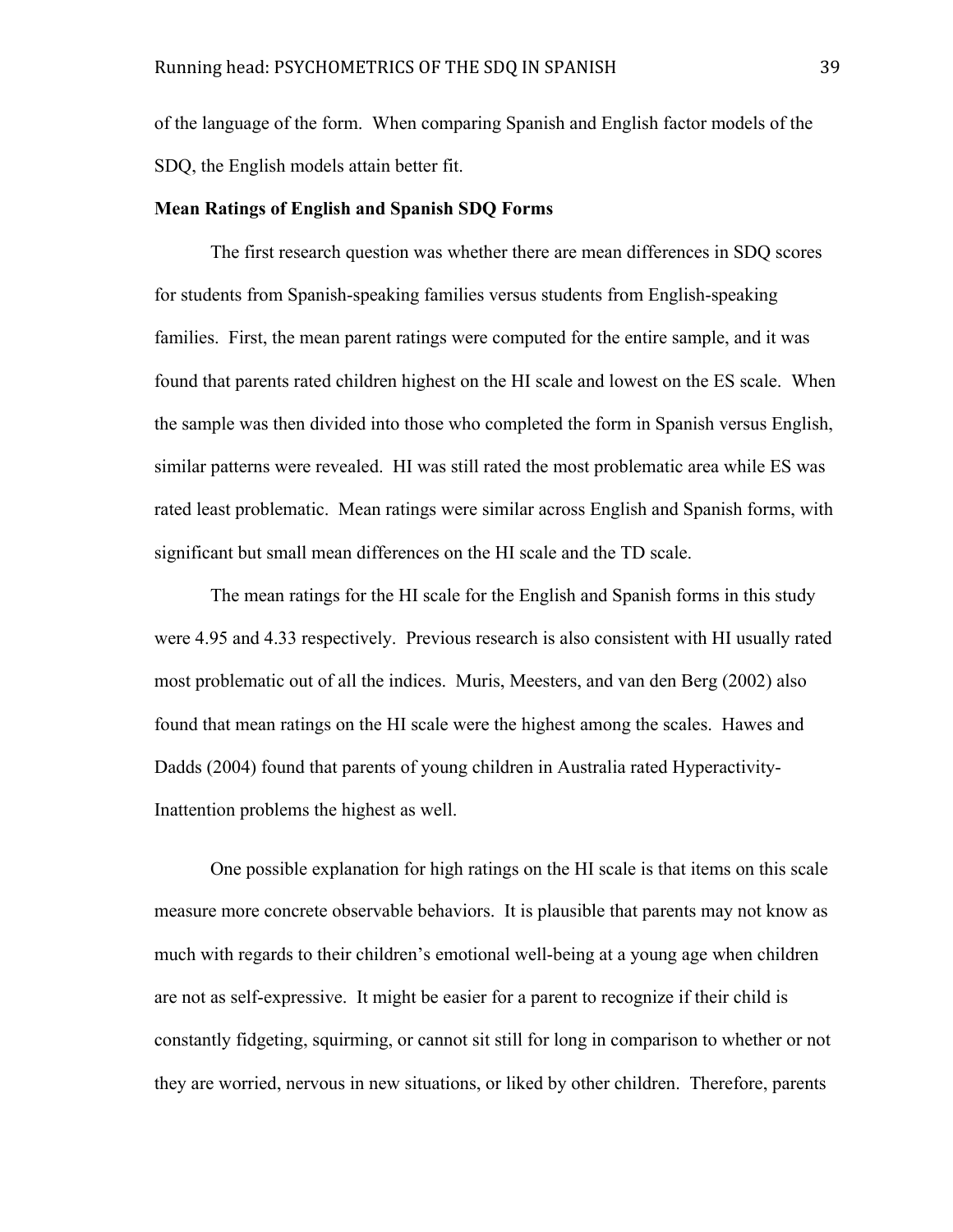may rate their children highest in terms of hyperactivity and inattention because they do not know as much yet with regard to their children's emotional well-being, peer interaction, or conduct-related behaviors. Furthermore, at a young age, children might not be able to articulate their feelings to express fears, concerns, and other emotions. In addition, they might not have the opportunity to build relationships with children, or the ability to lie. All of these behaviors are indicators of the ES, CP, PP, and PB scales in the SDQ. However, parents can easily observe how well their children can pay attention to things and sit still, which are characteristics that are measured in the HI Scale. This may also be something that is rated highest in comparison to other behaviors when children are younger, because children may not be developmentally able to maintain their attention for a long time.

Across studies, there does not appear to be any scale in which mean ratings were consistently the lowest. As indicated earlier, ratings were lowest on the Emotional Symptoms scale for both English and Spanish-speaking raters in this study, with mean scores of 2.19 and 2.16 respectively. However, in Muris et al. (2002), mean parent ratings were lowest on the Conduct Scale, with a mean score of .8. Hawes and Dadds (2004) found that Peer Problems were rated the lowest by both parents of boys and girls, with mean ratings of 1.52 and 1.27 respectively.

In order to further analyze mean differences among parent ratings, the language of the form, and mother's country of origin were assessed to see if any further differences occurred with regard to mean ratings. Mothers that were born in the United States and completed the form in English rated their children their children higher than those who were born in Mexico and completed the form in English. In fact, those from the United States, who completed the form in English, rated their children the highest out of all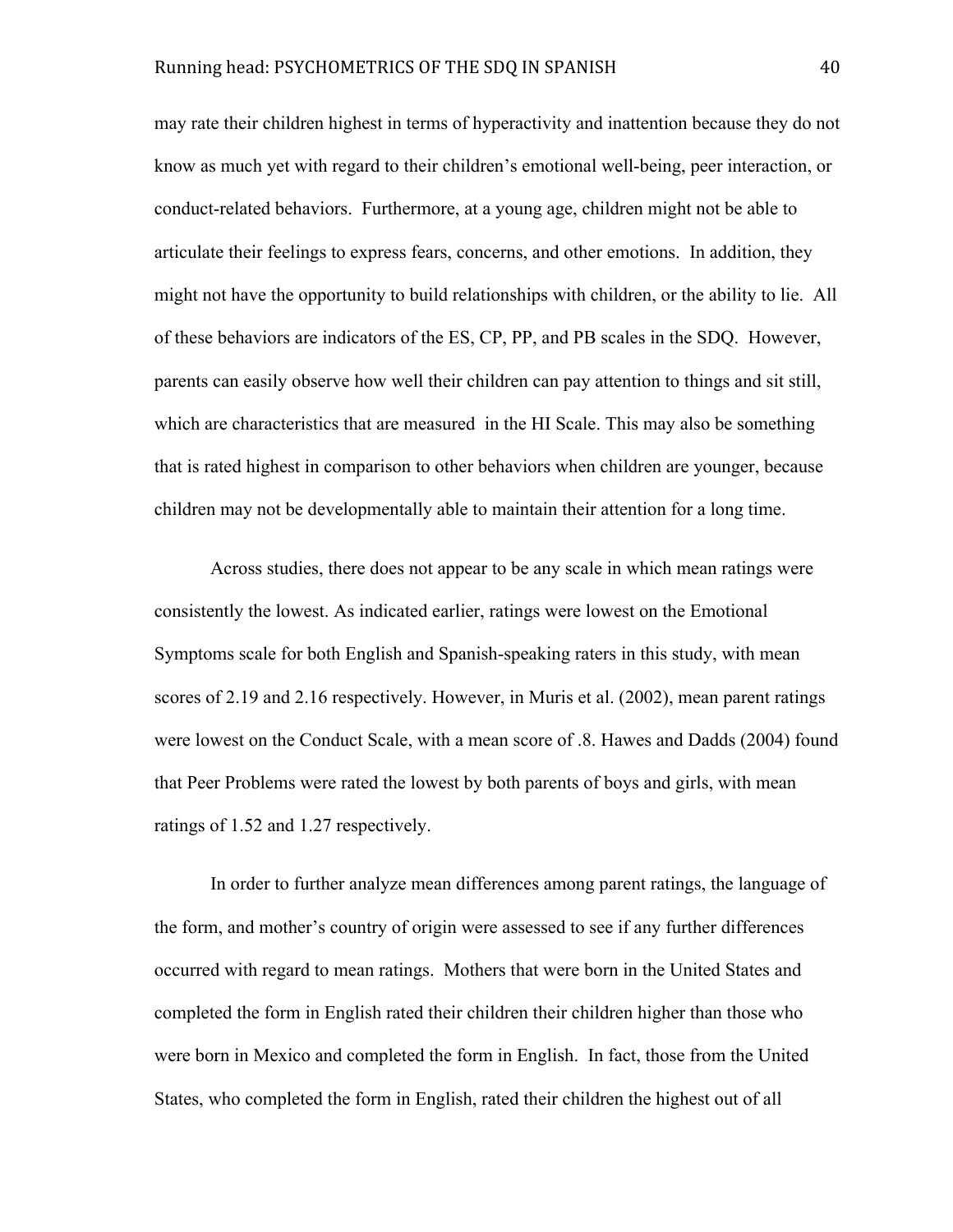subgroups with regard to Total Difficulties. There was a statistically significant difference between mean ratings for those who were born in the United States and completed the form in English as opposed to Spanish. In fact, the subgroup that completed the Spanish form and were from the United States, rated their children's Total Difficulties the lowest out of all four subgroups.. Prior studies have introduced the value of familisimo, the importance of immediate and extended familial ties in the Mexican-American population. Further, perhaps those who were born in the United States and utilized the Spanish form, viewed their child's interpersonal functioning as within the family system (Sharkey, et al., 2009). It is plausible that since these raters are more comfortable utilizing the Spanish language that they have embraced this Hispanic view on familial ties. Thus, parents may be less likely to identify personal strengths distinct from family strengths, causing United States born English raters to rate children higher. However, when making the claim that language of the form affects how United States born raters will rate their children, it is important to note that the Spanish speaking raters, who were born in the United States, are not equally represented in terms of sample size. There are only 24 participants in this group, which is much lower than the number of participants in the other subgroups. These results should thus be interpreted with caution. Furthermore, since there is no prior literature comparing the English form of the SDQ to the Spanish form of the SDQ, it is unknown whether these results are consistent.

Independent samples t-tests were run in order to compare mean ratings on the English and Spanish SDQ. Mean ratings were significantly higher on the HI Scale and the TD Scale when the SDQ was completed in English. Although the difference in ratings was significant, the effect sizes between the HI scales *(d=.14)* and TD scales were small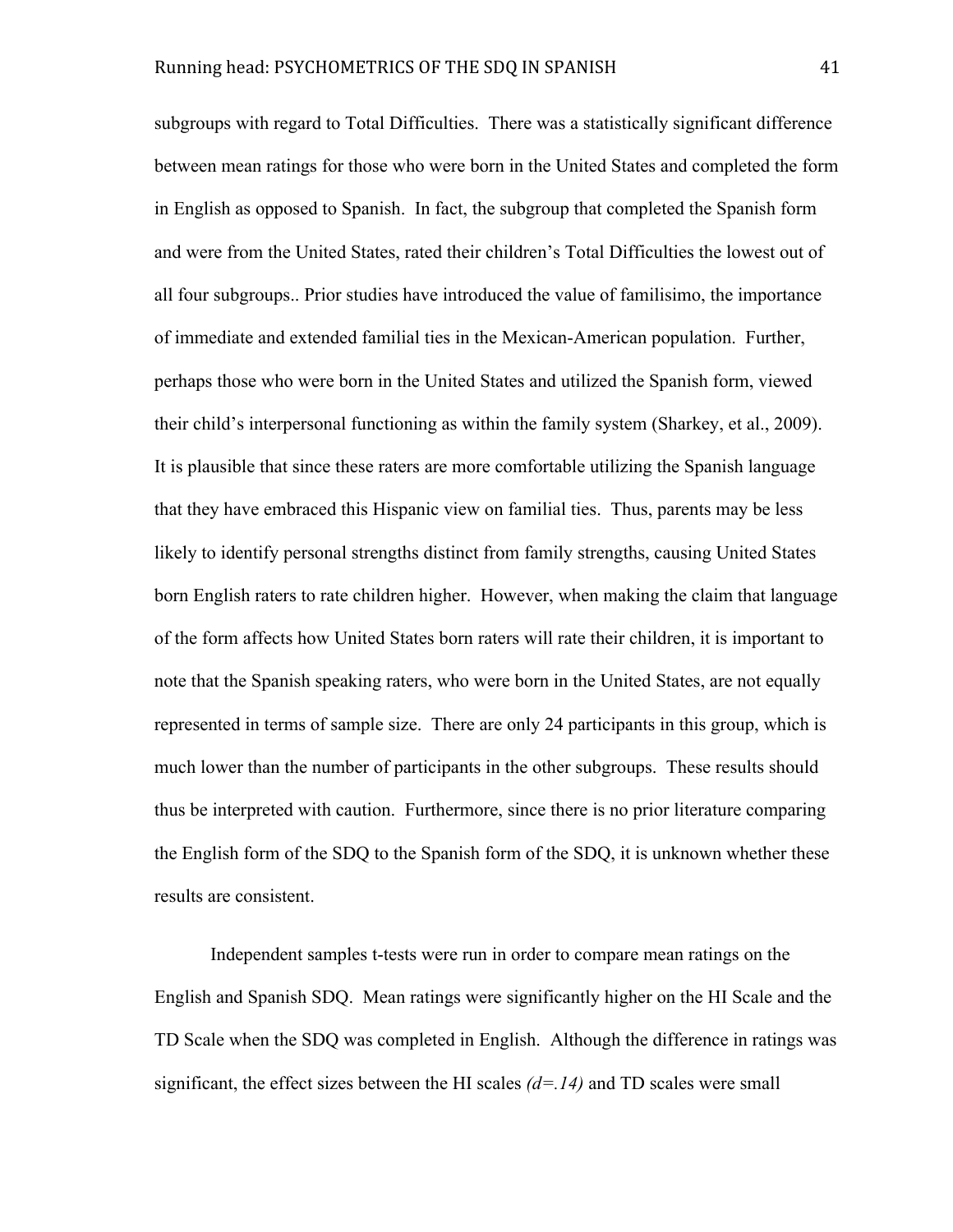*(d=.24).* Therefore, the difference in score between the English and Spanish forms may be of little practical importance. Further, since the effect sizes are small, it is difficult to draw conclusions from these results. What is important to note, however, is that despite small effect sizes, ratings on the HI scale scores were the highest of the scores on both forms.

Independent samples t-tests were also run in order to compare mean ratings on the English and Spanish SDQ while including country of origin as a variable. The only significant difference that was observed was between raters from the United States who completed the form in English as opposed to Spanish. Those from the United States who completed the form in English rated their children significantly higher on TD scales than those who completed the form in English. The effect size of the significant relationship was between a small and medium effect  $(d=41)$ .

#### **Reliability of English and Spanish Forms of the SDQ**

The second research question asked how well the items from the Spanish version of the SDQ fit together to generate a TD score as compared to the English version of the SDQ. Cronbach's alphas for the SDQ scales were compared at the scale and total composite levels. At the scale level, the alphas are all inadequate. Although alpha levels are higher on the English form of the SDQ in comparison to the Spanish form, they are still not considered to represent adequate reliability. On neither the English nor the Spanish form was there a scale in which alpha was in the good range, except for the TD scale, on the English form. It appears as though prior research has found similar reliability coefficients at the scale and composite level. Goodman (2001) found Cronbach's alphas in the low to moderate range, with only the total composite in the good range. Hawes et al. (2004) and Muris et al., (2002) obtained similar Cronbach's alpha statistics, with alphas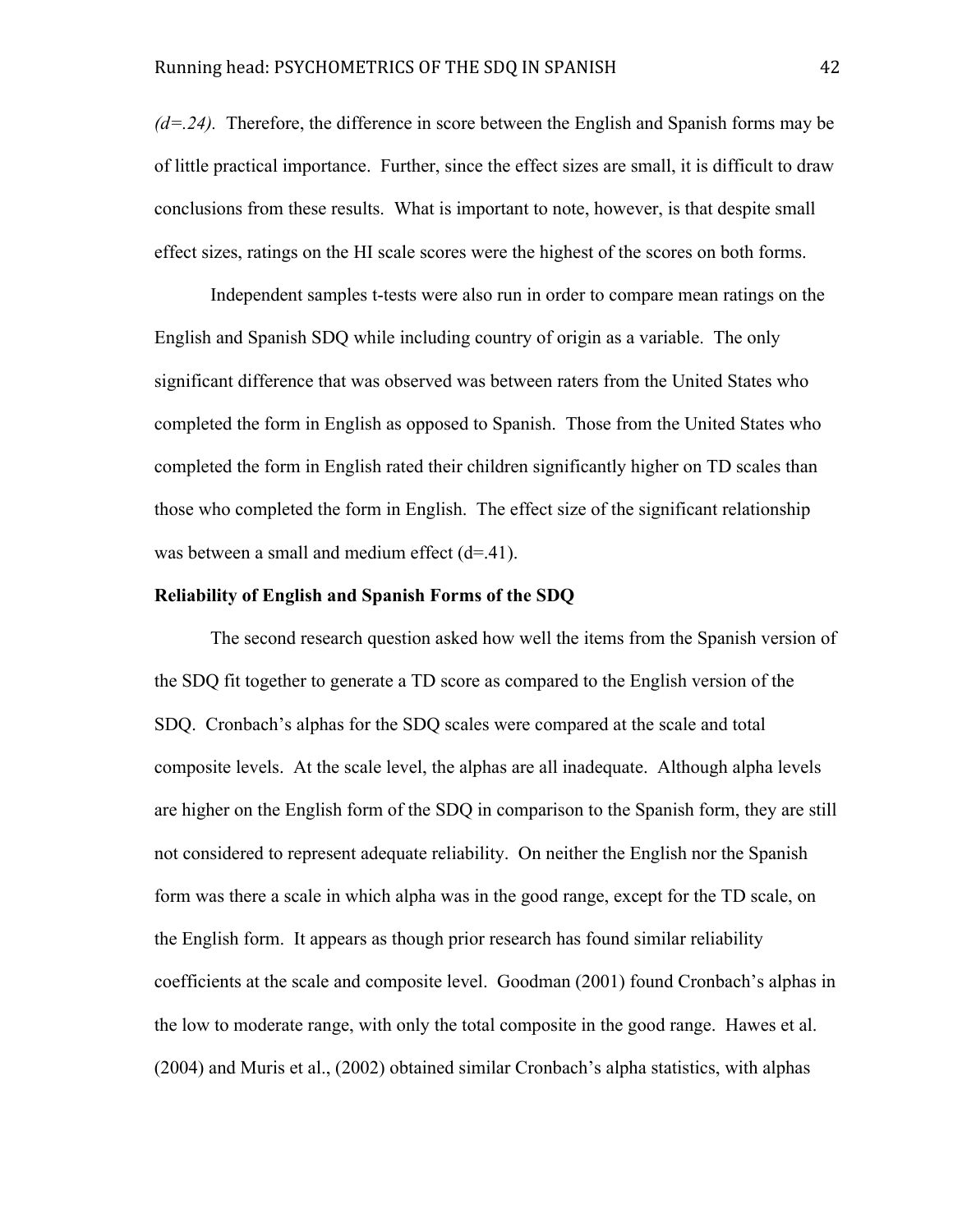ranging from the low to moderate range at the scale level, and above .80 and in the good range for the TD scale. Coupled with prior findings, this study indicates that there is a need for more items at the scale level. It is difficult to obtain alphas in the adequate or good range when there are only five items in each scale. Although a benefit of the SDQ is its brevity, increasing the number of items would make the scale more reliable, and probably increase the number of people utilizing the instrument.

The TD Cronbach's alphas were examined further to observe whether differences in alpha statistics were dependent on language of the form or mother's country of origin. Regardless of whether the mother was from the United States or Mexico, the two highly most represented countries of origin, the coefficient alphas were in the good range when the form was completed in English. However, when the form was completed in Spanish, regardless of country of origin, alphas were in the low and moderate ranges. However, there were no statistically significant differences between alpha ratings regardless of the language of the form or country of origin of the rater.

Again, it is important to note that the sample size of those who completed the form in Spanish and were from the United States was small, with only 24 people, so results should be interpreted with caution. Overall, when evaluating alphas at the composite level, the alphas appear somewhat more reliable, although not statistically, when the form is completed in English as opposed to Spanish. The Spanish TD scores were not shown to be reliable. This indicates that a more reliable measure is needed for Spanish-speaking parents. Recommendations for reliable measures for Spanish-speaking parents will be discussed in the conclusion.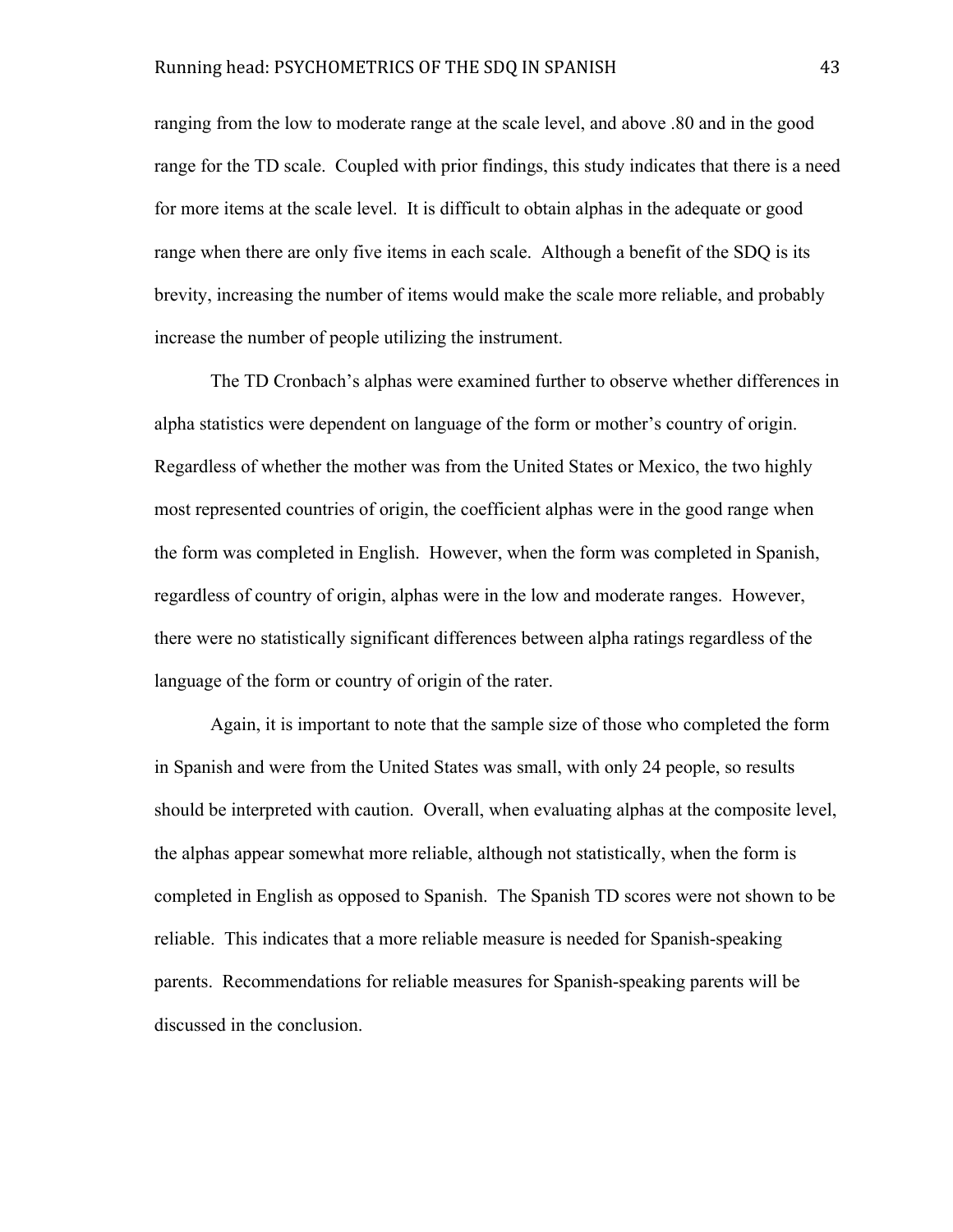#### **Factor Analysis of the SDQ in English and Spanish**

The third research question involved whether the factor structure of the SDQ in Spanish differed from the SDQ in English. Three factor models were assessed through confirmatory factor analysis on both the English and Spanish form of the SDQ. The first was a 5F Model, which has been confirmed in prior literature to be the best-fit model. It consists of five factors related to ES, CP, HI, PP, and PB. The second model assessed was a 5F1S model with all factors nested within the TD factor. The third model that was assessed was a 4F1S model with four factors nested into the total, isolating the PB factor.

Prior research has indicated that the 5F Model was consistently found to be a good fit for all 25 items on the questionnaire. In this study, regardless of whether the form was completed in English or Spanish, the 5F Model was the best-fit and most valid representation of all 25 items in this study. Factor loadings were consistently lower on the Spanish model in comparison to the English model. However, on all models, whether they are in Spanish or English, loadings were consistently very low with items on the PP Scale. One can reason that this is so may be partly due to some items within this index needing to be reverse scored as well as scored normally. Perhaps, having a more uniform scoring system within an index would have enabled items to load higher within the index.

Similar to this study, Goodman (2001) confirmed the 5F Model, and indicated that all 25 items loaded onto their intended factors. He found that the model was the best fit in the case of the parent form as compared to the self-informant SDQ form, although the model was still a good fit for self-informant as well. Hawes and Dadds (2004) also confirmed the 5F Model with parents of Australian children, ages four through nine. They found that factor loadings were generally stronger for boys than for girls but that the design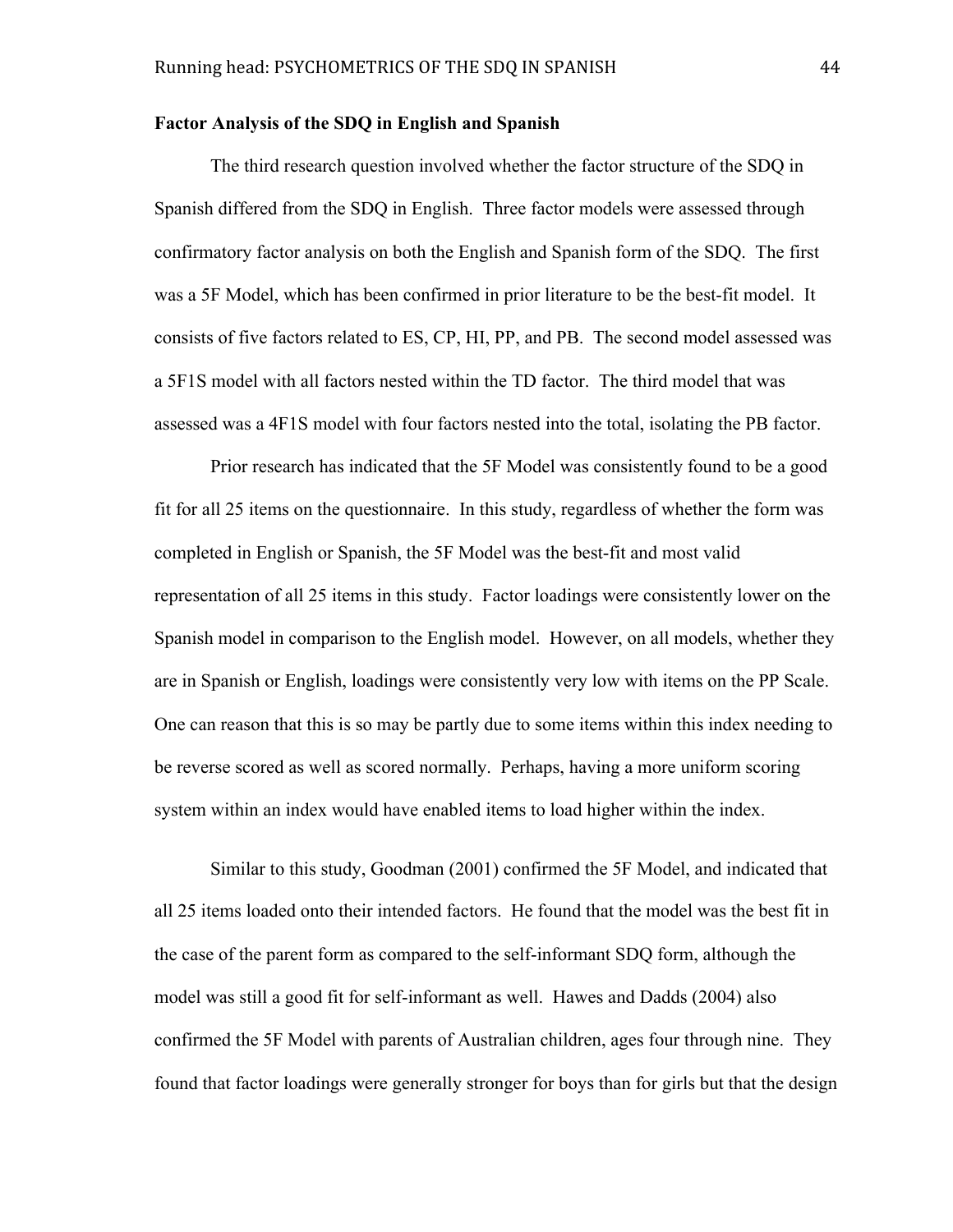was a good fit, regardless of gender. Further, the five-factor model, which included factors related to ES, CP, HI, PP, and PB had the highest internal structural validity in this study as well as other studies. On both the English and Spanish forms of the SDQ, the 5F Model had the highest NFI, CFI, and GFI.

In order to ensure adequate validity, a model is tested in comparison with other models. Prior studies, which assessed the factor structure of the SDQ, did not do this. Goodman (2001), Hawes and Dadds (2004), and Muris, Meesters, & van den Berg (2002) all confirmed the 5F model of the SDQ by assessing factor loading, and other statistical techniques that did not include comparison of hypothetical factor models. A benefit of this study was that the established (5F) Model of the SDQ was compared with other hypothetical models. Because the other two models, which include the TD factor, were considered to be a lesser fit in comparison to the 5F Model, which excludes the TD factor for both the English and Spanish forms, one must take a look at how SDQ scores are calculated and analyzed.

When assessing the 5F1S model and the 4F1S model, both of which include the second order factor, it is apparent that their structure does not fare as well in comparison to the highly established 5F Model. However, as discussed earlier, the TD Coefficient Alpha was by far the most reliable regardless of whether the form was completed in Spanish or English as compared to the other scale alphas. Furthermore, it appears as though, in the case of the second order factor models, the lower scale alphas are contributing to how well the factor model fares and not the inclusion of the second order TD Factor. Therefore, the inclusion of the TD Score as a measure of one's total problems across the domains measured appears to be appropriate.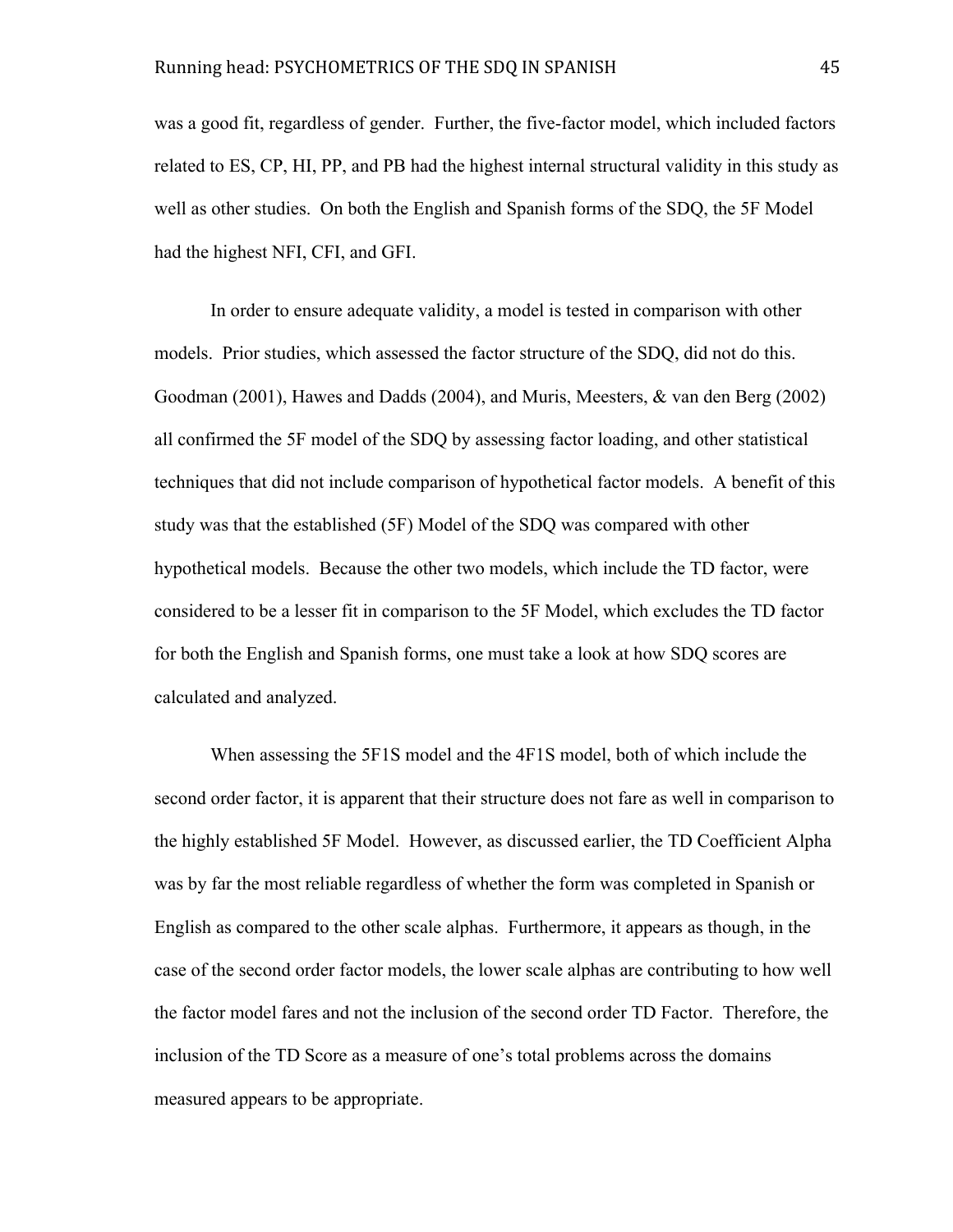When comparing the English factorial models of the SDQ to the Spanish models directly, it is apparent that the English models fare better. The English models have higher Normed Fit Index averages, Comparative Fit Index averages, and Goodness of Fit Index averages. Factor loadings were also much higher across English models as compared to Spanish models. Models in English and Spanish accounted for similar percentages of variance (2% to 50%) in each individual item.

#### **Suggested Spanish Language Instruments**

The English form of the SDQ appears to have higher internal structural validity as well as higher coefficient alphas, at the scale and composite level, indicating better reliability. As the Spanish version of the SDQ exhibited lower factor loadings, fit indices, and alpha levels, what instruments should be used when working with Spanish speaking students and parents in order to get an idea of how their behaviors may manifest in the classroom? Research has indicated that some scales remain psychometrically sound when translated into another language. As discussed earlier, The Social Anxiety Scale For Adolescents is a three-factor model scale that was confirmed and remained reliable and valid despite its translation. Compared to the SDQ, the SAS-A when translated still demonstrates good reliability and internal structural validity. However, it is not as similar to the SDQ as one would like because it can only be used in an adolescent population with self-raters. Another instrument that can be used by parents, which is quite similar to the SDQ in that it measures emotional problems as well as attention and social related concerns is the Child Behavior Checklist (Goodman & Scott, 1999). This is an instrument that is being widely used in schools today and has good psychometric properties in its Spanish translated version. A study by Gross, Fogg, Young, Ridge, Cowell, Richardson, and Silvan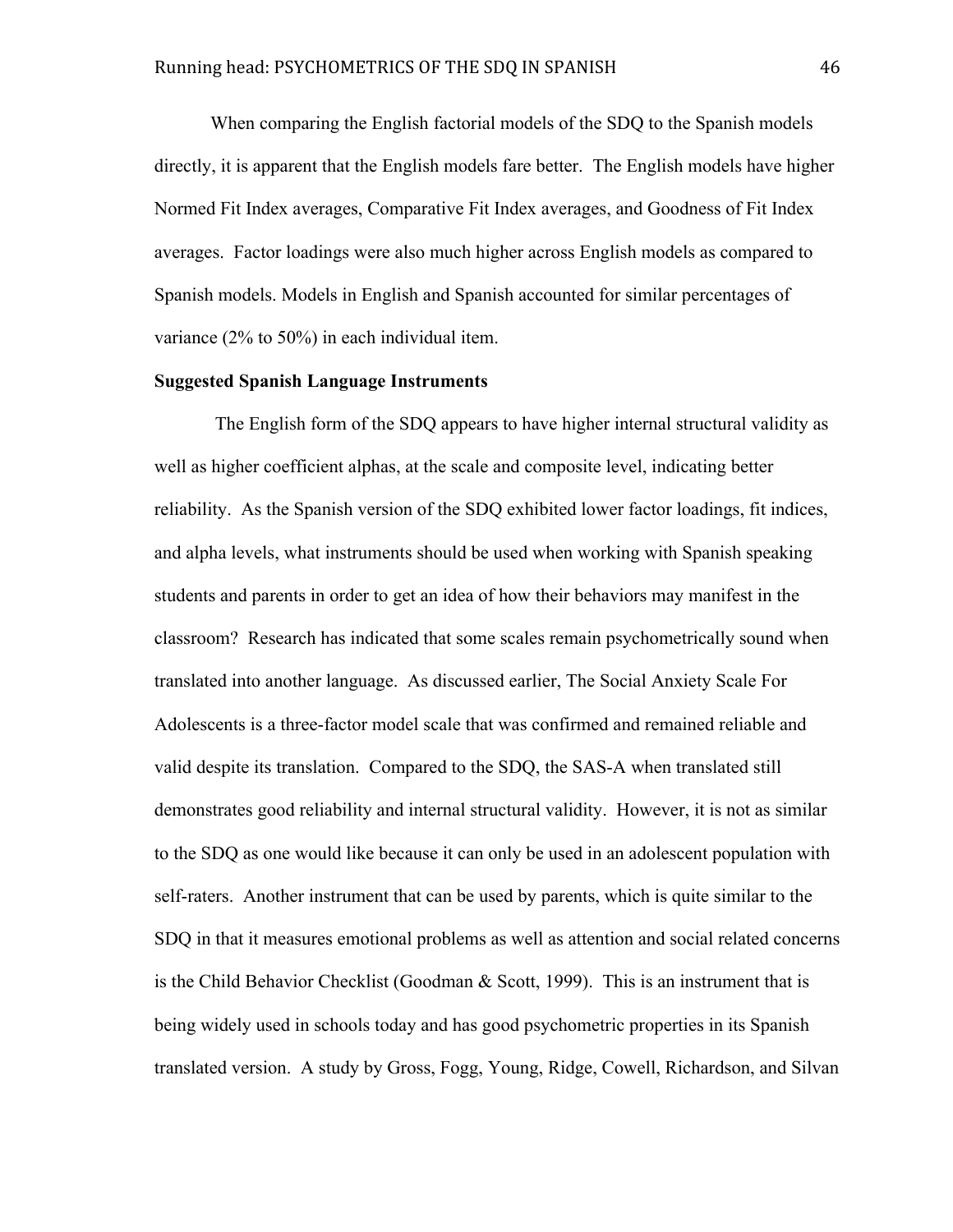(2006) examined the Child Behavior Checklist (CBCL) with parents who represented different races, ethnicities, incomes, and language backgrounds. The authors found that despite language, racial, and socio-economic differences, the model was considered a good fit when it was translated in Spanish. Furthermore, as mentioned earlier, studies have found that the SDQ and CBCL are comparable in many ways, in that they correlate highly, measure similar behaviors, and discriminate between low and high-risk populations (Goodman & Scott, 1999). Compared to the SDQ, the CBCL when translated still demonstrates similar internal structural validity. Therefore, it is plausible that using a more psychometrically sound instrument like the CBCL in Spanish, may be useful when working with Spanish-speaking parents.

With all this said, the SDQ can certainly still be used in a Spanish-speaking population. There are circumstances when a shortened form is more practical for use and this is one of the strengths of the SDQ. Further, if one were to utilize the SDQ in Spanish, results should be analyzed through item analysis, in order to determine areas of strengths and weaknesses. Since the scale scores are not considered adequately reliable, it is difficult to generalize that one possesses strengths or weaknesses in a certain domain. However, when evaluating the item level analysis, one can learn more about a child, and utilize the information to gain further information from the raters. In addition, since the Spanish measure is less reliable, the error bands around scores will be greater. Coupled with the fact that raters using the Spanish form rate persons lower than English raters, it might be helpful when assessing Spanish forms to lower the criterion required for those who are considered at risk. It is the hope that eventually, a more complete picture of the child can be obtained through using this as an initial screener.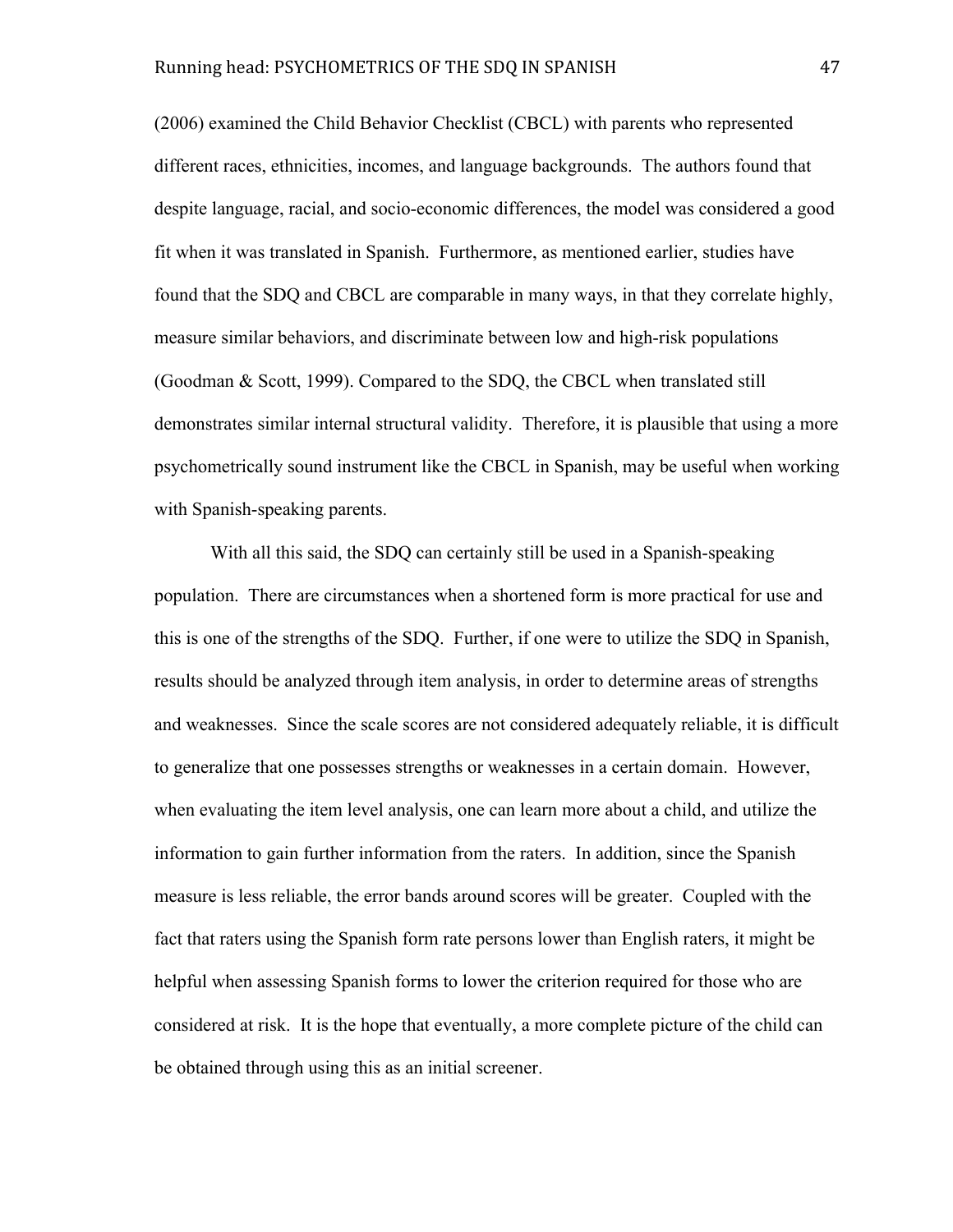#### **Limitations**

The generalizability of these findings is limited in several ways**.** The SDQ has forms for children up to age 16; however this study is limited in that only children 3 through 5 were rated. Perhaps, mean ratings would have differed if the sample represented a larger age range of students. Also, there was an unequal distribution of ethnicities represented in this sample, with Mexican-American children being the most highly represented. Furthermore, it is unknown how generalizable the results of this study would be in communities where the Mexican-American population is not as high. In addition, country of origin was utilized in this study in order to assess how that variable may affect mean ratings and reliability statistics. However, if a reliable and valid acculturation measure was used in this study, one might be better able to infer how one views their child based on how assimilated they are to society in the United States. A related issue is that there were only 24 people from the United States who completed the form in Spanish. Thus, it is very difficult to disentangle the impacts of language and parental country of origin in this data. Finally, only the United States and Mexico were assessed as far as how country of origin may impact one's ratings. However, there were other countries of origin represented in this study, which had even smaller number of participants.

#### **Implications for Future Research and Practice**

Future studies regarding the Strengths and Difficulties Questionnaire could center upon analyzing changes in mean ratings as children grow older. In this study, SDQ ratings were only taken at the point of entry into the California University (Irvine) Initiative for the Development of Attention and Readiness (CUIDAR) program. It would be helpful to examine how ratings may change over time as children develop. Similarly, it would be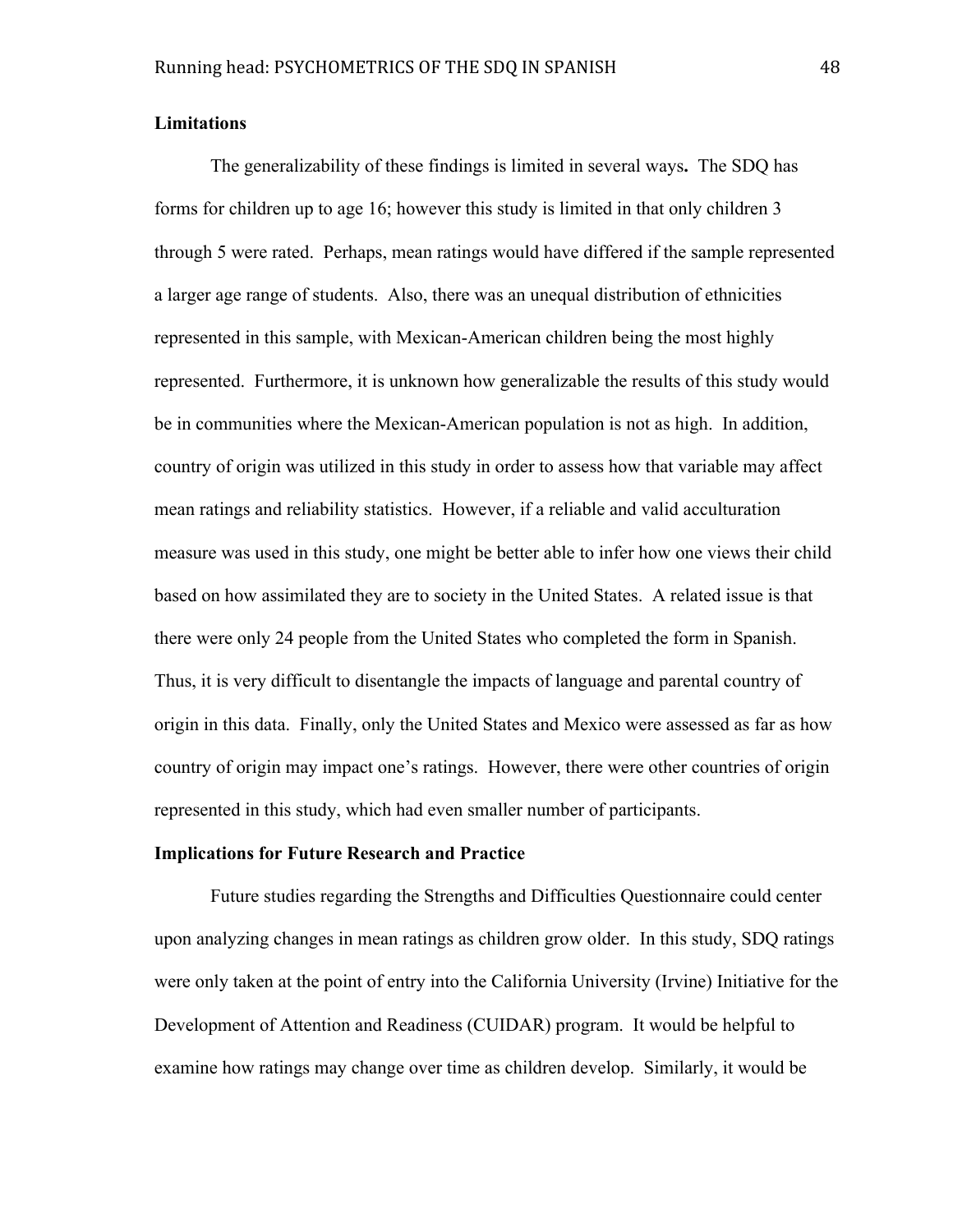interesting to interpret what similar ratings over time may indicate about the stability of problems or areas of strength that youth possess.

 Future studies could also explore using a reliable and valid measure of acculturation in order to view how one identifies with their culture and thus how it affects their views and ratings of their children. In this study, country of origin was used as variable to assess whether where one originated from affected reliability statistics and mean ratings. A more direct and reliable measure of acculturation would make for more generalizable and reliable results.

Another future area of research would involve replicating exploration of mean parent ratings of the Spanish and English form of the SDQ, with parents born from the United States and Mexico, in order to analyze whether cultural or language differences impact parent ratings of their children's behavior on the SDQ. In the present study, there were too few participants who were born in the United States but spoke Spanish as a primary language. If studies were to replicate this one with equal number of participants, we could obtain a deeper understanding and either confirm or disconfirm how language and country of origin affects SDQ ratings. This design could be expanded to other counties with English and Spanish-speaking parents.

 Finally, the factor structure of the SDQ should be evaluated in all of the languages into which the measure has been translated. Doing so would indicate whether the translation of the SDQ items into different languages has resulted in lower internal structural validity.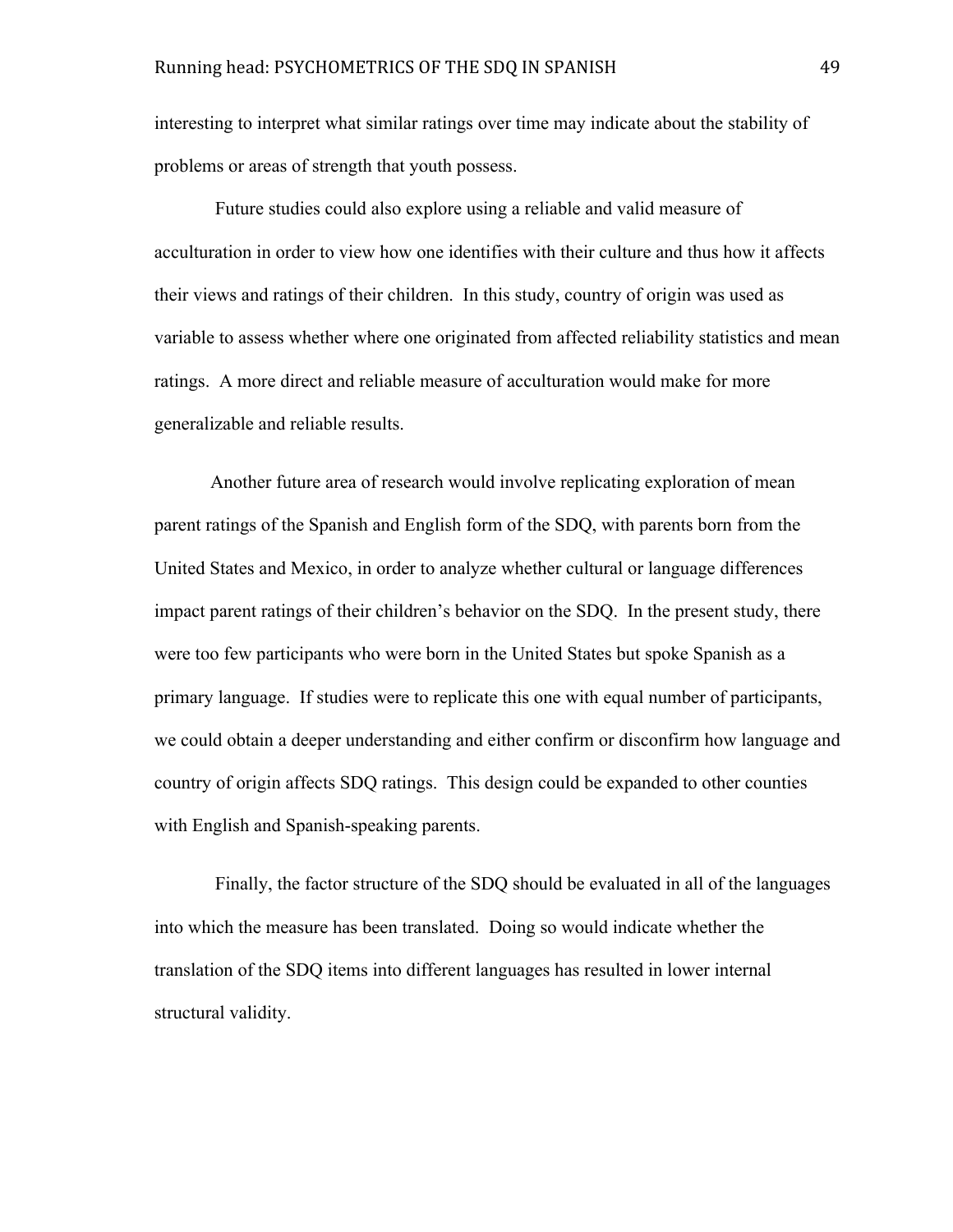For practitioners who want to get a better picture of a child's behavior, it is essential that they choose an instrument that is reliable and valid, and in the language with which respondents feel the most comfortable. It is of the utmost importance to have an instrument to measure behavioral strengths and weaknesses and how these characteristics will affect children's progress within the classroom. When working with a parent of any student, it is important to understand their values and perspectives when they are being asked to rate their child's behavior. Beyond using a reliable and valid instrument, one must follow up with parents in order to ensure understanding of their background and how they feel about their participation in the schooling process.

 In addition, since the reliability at the scale level is low, regardless of the language of the form, practitioners should consider using additional measures when certain scales indicate high levels of difficulty. For example, it may be helpful to utilize the SDQ as an initial screener to indicate where areas of difficulty may lie for a child, but to then use a more reliable instrument to ensure this indeed is a problem for the client or student.

#### **Conclusion**

As part of their entrance into the California University (Irvine) Initiative for the Development of Attention and Readiness (CUIDAR) program, parent raters assessed their preschool age children's behaviors using the Strengths and Difficulties Questionnaire. Data was collected over a four-year period, from 2004-2008. In this study, the psychometric properties of the instrument were assessed in order to explore mean rating differences between the English and Spanish versions of the SDQ, along with coefficient alpha indicators of reliability at the scale and composite level, and factor structure differences. Results indicated that mean ratings of the individual scales and the TD scales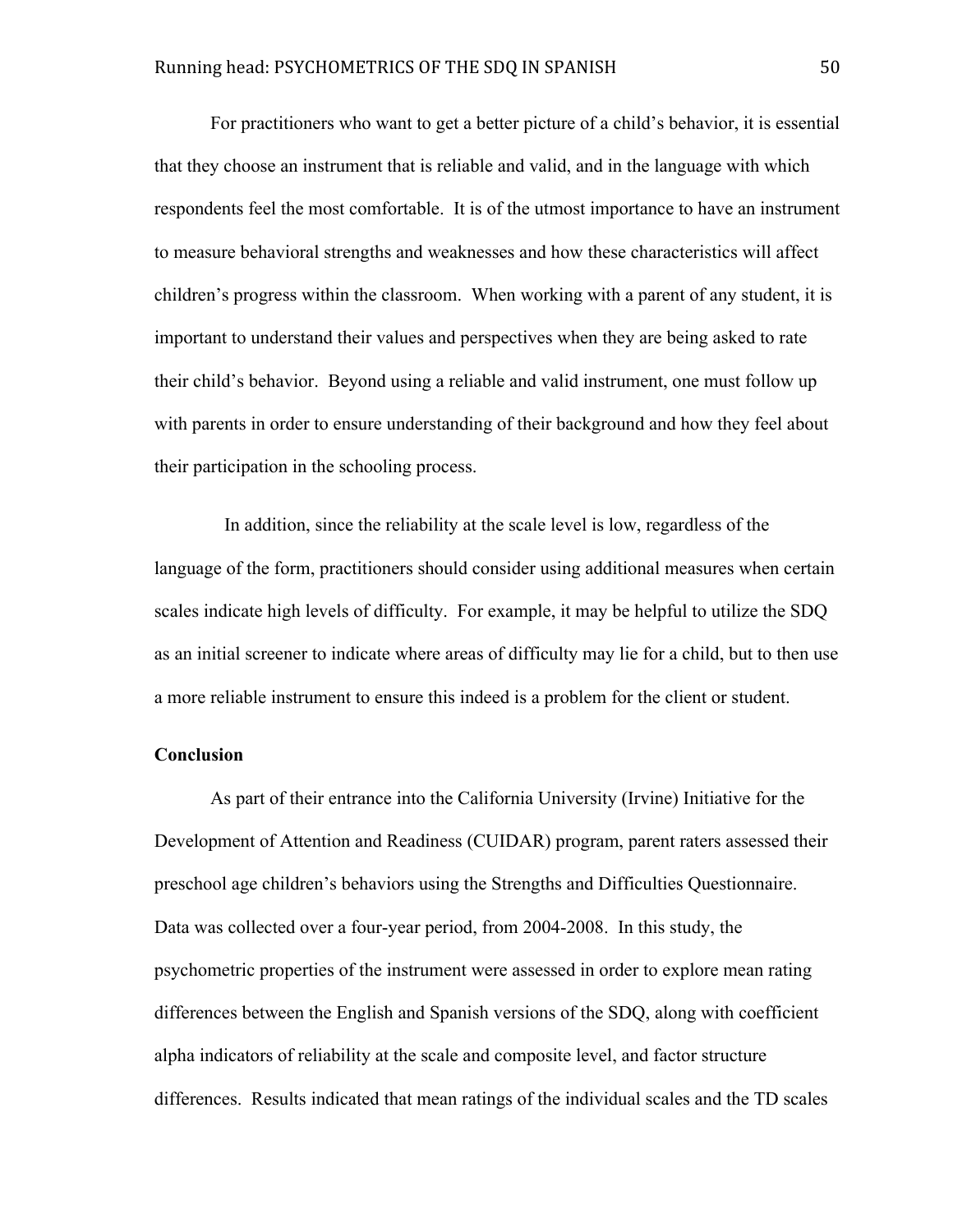were very similar across both forms of the SDQ. Mothers who were born in the United States and completed the form in English rated their children the highest among all subgroups in the study. Reliability coefficients indicated alphas were higher for the English form compared to the Spanish form at the scale and composite level, although there were no statistically significant differences.. On the TD scale, there was good reliability when the form was completed in English. Finally, the Five First Order Factor (5F) Model was the best-fit and most valid representation of all 25 items of the SDQ, despite the language of the form. When comparing Spanish and English factor models of the SDQ, it is apparent that English models attain better fit. Thus, it is important for practitioners to utilize caution when advising to use the SDQ in a Spanish-speaking population. There are other similar assessment measures, which have adequate psychometric properties despite their language translation.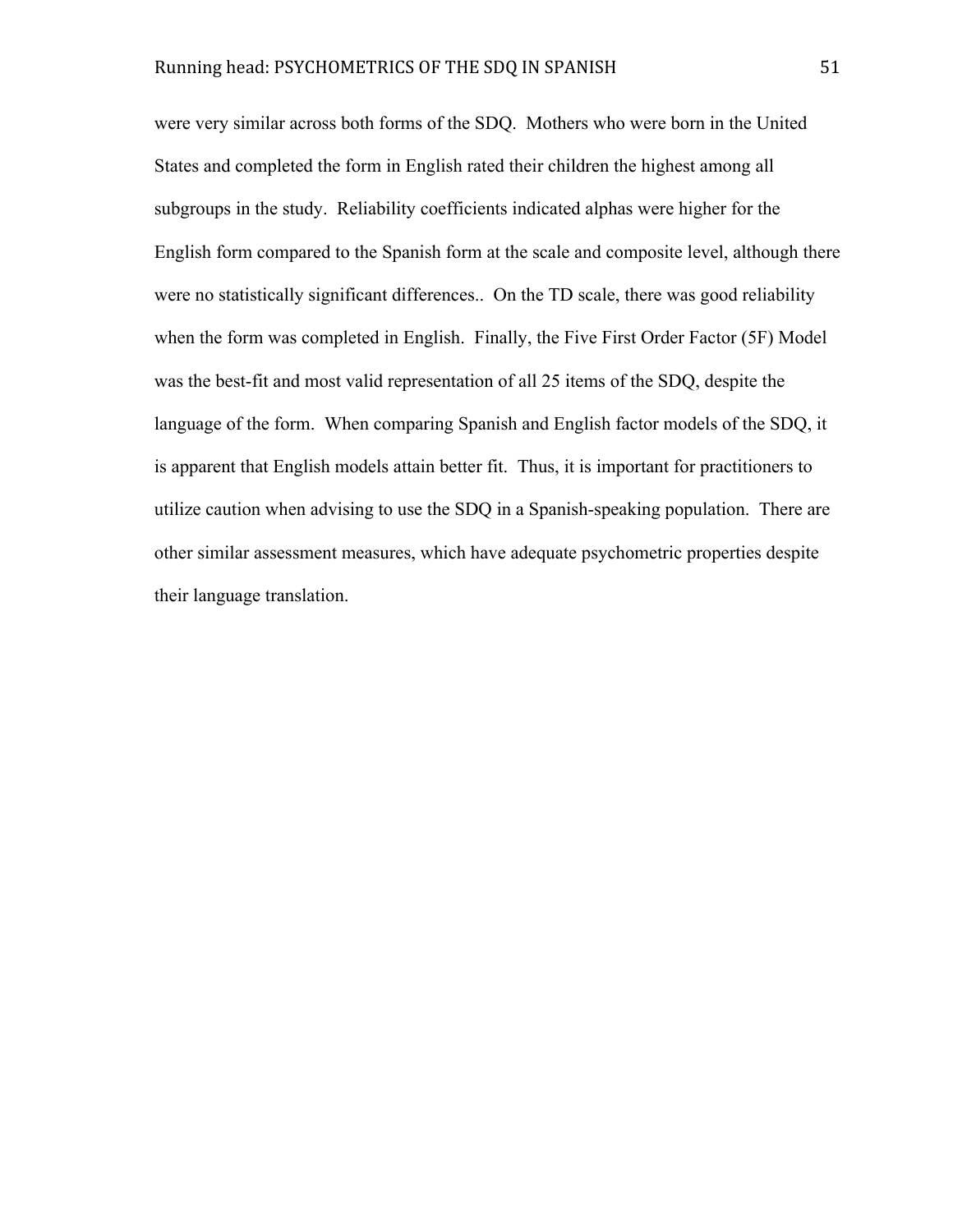#### References

- Achenbach, T.M. (1991). *Manual for the Child Behavior Checklist and 1991 Profile*. Burlington, VT: University of VT, Department of Psychiatry.
- American Educational Research Association. (1999). *Standards for Educational and Psychological Testing*. American Educational Research Association, American Psychological Association, National Council on Measurement in Education. Washington, DC: American Educational Research Association.
- Bentler, P.M (1990). Comparative fit indices in structural models. *Psychological Bulletin*, 107, 238-246.
- Buckley, J.A., Ryser, G., Reid, R., & Epstein, M.H. (2006). Confirmatory factor analysis of the Behavioral and Emotional Rating Scale-2 (BERS-2) Parent and Youth Rating Scales. *Journal of Child and Family Studies, 15*, 27-37.
- Campbell, T.C., Gillaspy, J.A., & Thompson, B. (1995, January). The factor structure of the Bem Sex-Role Inventory (BSRI): A confirmatory factor analysis. Paper presented at the annual meeting of the Southwest Educational research Association, Dallas. (ERIC Document Reproduction Service No. ED 380 491)
- Cortina, J. M. (1993). What is coefficient alpha? An examination of theory and applications. *Journal of Applied Psychology, 78*, 98- 104.
- Goodman, R. (1997). The Strengths and Difficulties Questionnaire: A Research Note. *Journal of Child Psychology and Psychiatry*, 38, 581-586.
- Goodman, R. (2001). Psychometric properties of the Strengths and Difficulties Questionnaire (SDQ). *Journal of the American Academy of Child and Adolescent Psychiatry*, **40**, 1337-1345.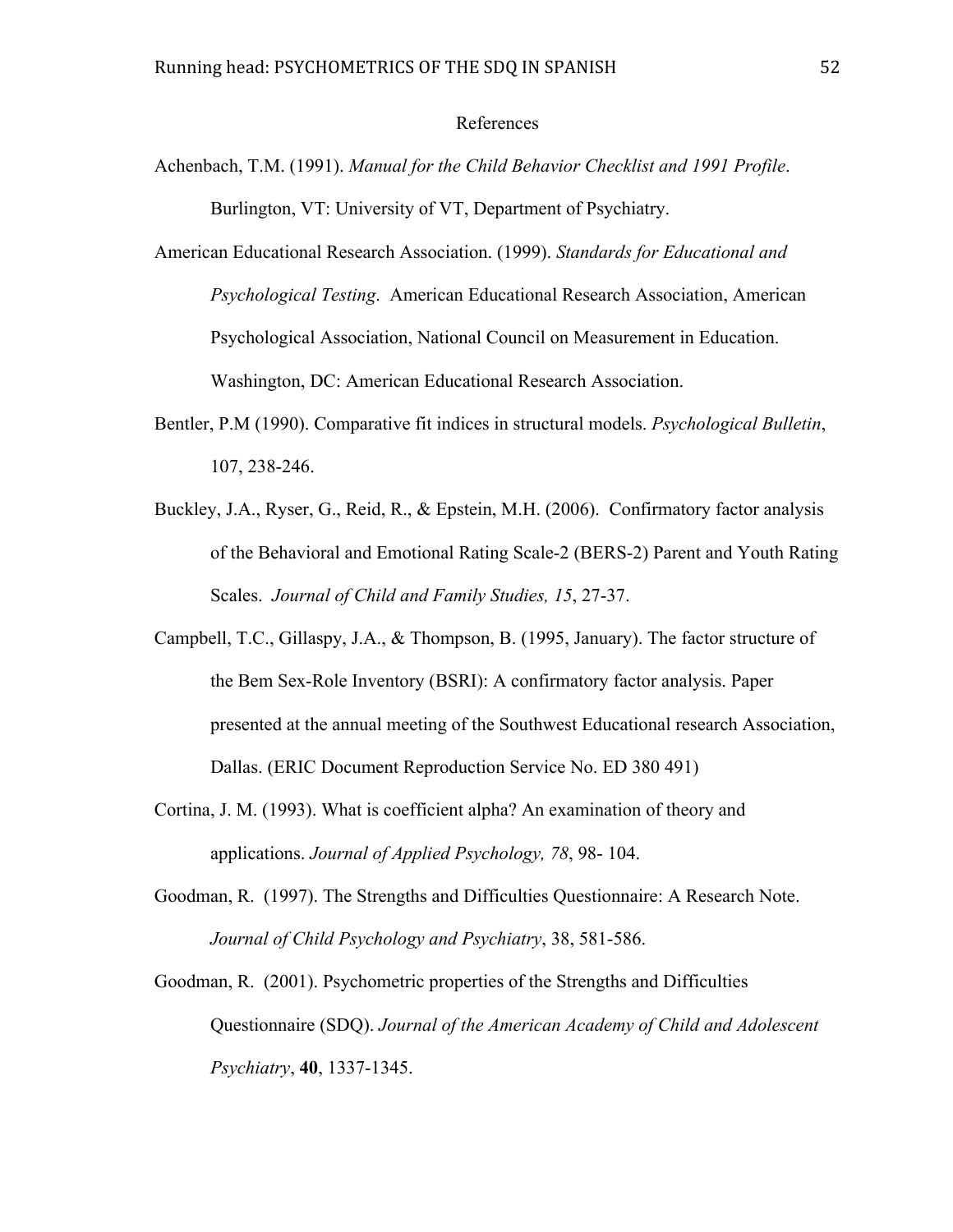- Goodman, R., Ford, T., Simmons H., Gatward, R., & Meltzer, H. (2000). Using the Strengths and Difficulties Questionnaire (SDQ) to screen for child psychiatric disorders in a community sample. *British Journal of Psychiatry*, 177, 534-539.
- Goodman R, Scott S (1999). Comparing the Strengths and Difficulties Questionnaire and the Child Behavior Checklist: Is small beautiful? *Journal of Abnormal Child Psychology*, 27, 17-24.
- Gross, D., Young, M., Fogg, L., Ridge, A., Cowell, J., Richardson, R.,& Sivan, A. (2006). The equivalence of the child behavior checklist/11/2-5 across parent race/ethnicity, income level, and language. *Psychological Assessment, 18*, 313-323.
- Guilford, J. P. (1946). New standards for test evaluation. *Educational and Psychological Measurement, 6,* 427-439.
- Hair, J., Black, W., Babin, B., Anderson, R. (2010). *Multivariate Data Analysis.* Upper Saddle River, NJ: Prentice Hall.
- Hawes DJ, Dadds MR (2004). Australian data and psychometric properties of the Strengths and Difficulties Questionnaire. *Australian and New Zealand Journal of Psychiatry*, 38, 644-651.
- Hopkins, W. G. (2002). A scale of magnitudes for effect statistics. *A New View of Statistics.* Retrieved October 9, 2011, from http://sportsci.org/resource/stats/effectmag.html
- Felt, L. & Seonghoon, K. (2006). Testing the difference between two alpha coefficients with small samples of subjects and raters. *Educational and Psychological Measurement,* 66, 589-600.

Jimerson, S. R., Sharkey, J. D., Nyborg, V. M., & Furlong, M. J. (2004). Strength-based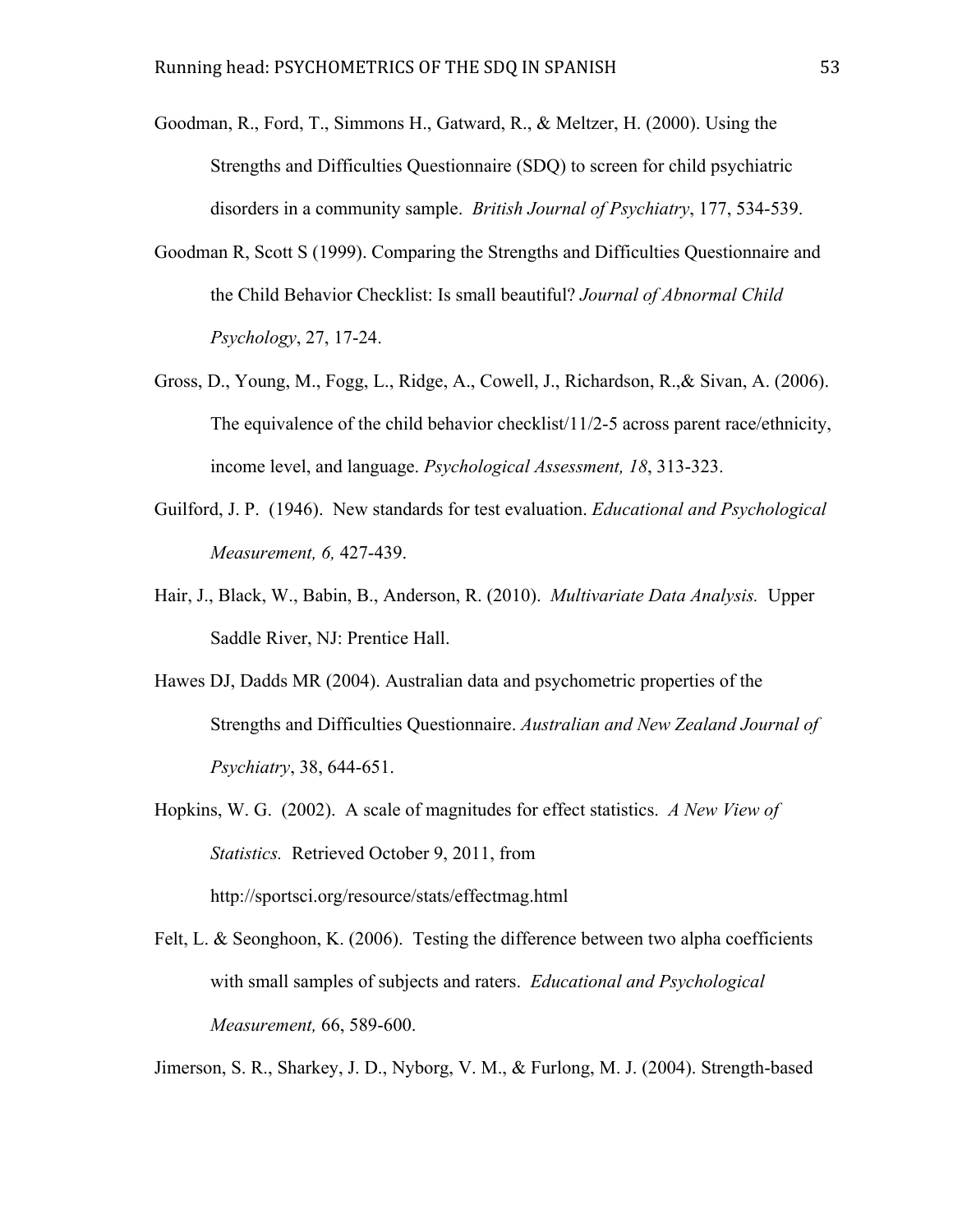assessment and school psychology: A summary and synthesis. *California School Psychologist*, *9*, 9-20.

- Joreskog, K.G. & Sorbom, D. (1986). Lisrel VI. 4th Ed. Mooresville, Indiana: Scientific Software, Inc.
- Kettler, R.J., Elliott, S.N., Beddow, P.A., Compton, E., McGrath, D., Kaase, K., Bruen, C.,Ford, L., & Hinton, K. (2010). What does an alternate assessment measure? A multitrait-multimethod analysis. *Exceptional Children, 76*(4), 457-474.
- LaGreca, A.M. & Lopez, N. (1998). Social anxiety among adolescents: Linkage with peer relations and friendships. *Journal of Abnormal Child Psychology, 26*, 83-94.
- Lakes, K.D., Kettler, R.J., Schmidt, J., Haynes, M., Feeney-Kettler, K.A., Kamptner, L., et al. (2009). The CUIDAR early intervention parent-training program for preschoolers at risk for behavioral disorders: An innovative practice for reducing disparities in access to service. *Journal of Early Intervention, 31*, 167-178.
- Muris, P., Meesters, C., & Van den Berg, F. (2003). The Strengths and Difficulties Questionnaire (SDQ): Further evidence for its reliability and validity in a community sample of Dutch children and adolescents. *European Child and Adolescent Psychiatry*, 12, 1-8.
- Olivares, J., Ruiz, J., Hidalgo, M., Garcia-Lopez, L., Rosa, A., & Piqueras, J. (2005). Social anxiety scale for adolescents (SAS-A): psychometric properties in a Spanish-speaking population. *International Journal of Clinical and Health Psychology, 5*, 85-97.